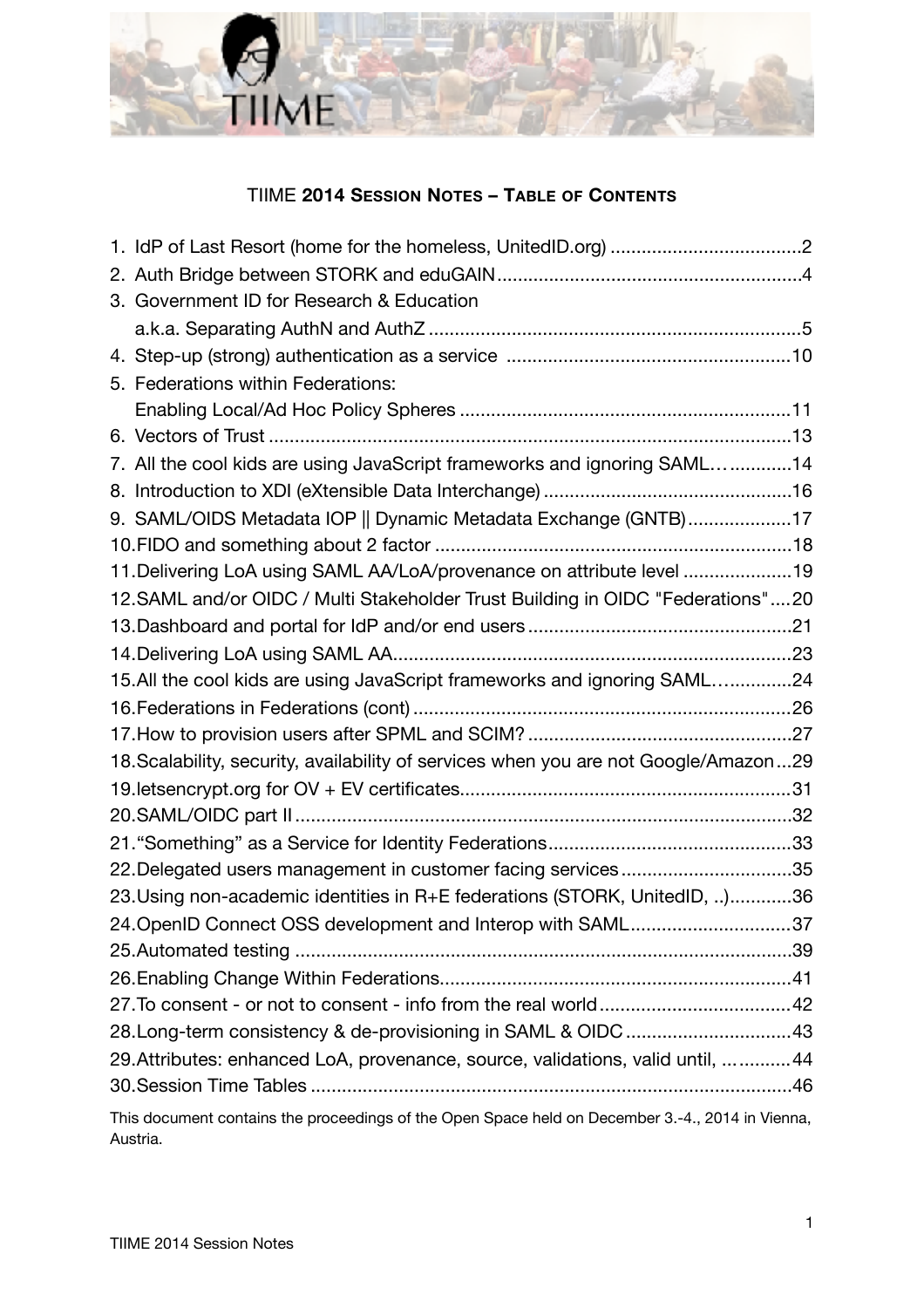# <span id="page-1-0"></span>**1. IdP of Last Resort (home for the homeless, UnitedID.org)**

**Convener**: SteveO **Main scribe**: Licia  $#$  of attendees:  $+20$ 

**Main issues discussed**: The session focused on use-cases and possible architectures to implement IdPs of last resorts.

**Why -** to support people affiliated with an organisation without an IdP or people that change institution frequently (i.e. contractors, researchers, and so on). Scott K noted that EU IdPs are not releasing attributes to US – this could be a good use to look for the homeless IdPs.

**What options** – There is of course the option to use social IdPs (i.e. Google, Facebook and the likes). Privacy concerns aside, these IdPs cannot assert eduPerson attributes, which are required by many services in the R&E community. PayPal was also mentioned as a more trustworthy IdP, which would also provide a stronger user vetting. The discussion covers different options such as:

**UnitedID** is an IdP based in Sweden, with premises in the US. It's a SAML based IdP two-factor based. The difference between UnitedId and Google is that UnitedId promised to handle user-data in moral way. It also offers a step-up level of assurance. Discussion is on-going to use PayPal to elevate the identity verifications. This could be included in future releases of UnitedId. It also supports consent. The business model is still under development; at the moment users do not pay, but eventually RPs may be charged.

**IdP in the clouds** like the solution offered by GARR

**Social IdPs** they can be used for contractors that are still affiliated with the Universities. Social accounts could be connected to an Attribute Providers to elevate the identity. Main problem with Facebook is that when a RP asks for some information, then the users has a binary choice (either to allow the RP to get everything or no access). Peter Gietz proposed a model to address this aspect by linking the IdPs authN with something like Protected Network to get the persistent identifiers. However the user experience may be hindered.

**Austrian government approach –** A solution was presented to show the system used by the chamber of commerce (which operates their own federation). The user that wants to access an relaying party is sent to the chamber of commerce IdP to login. They do account linking with the government system (based on social security number).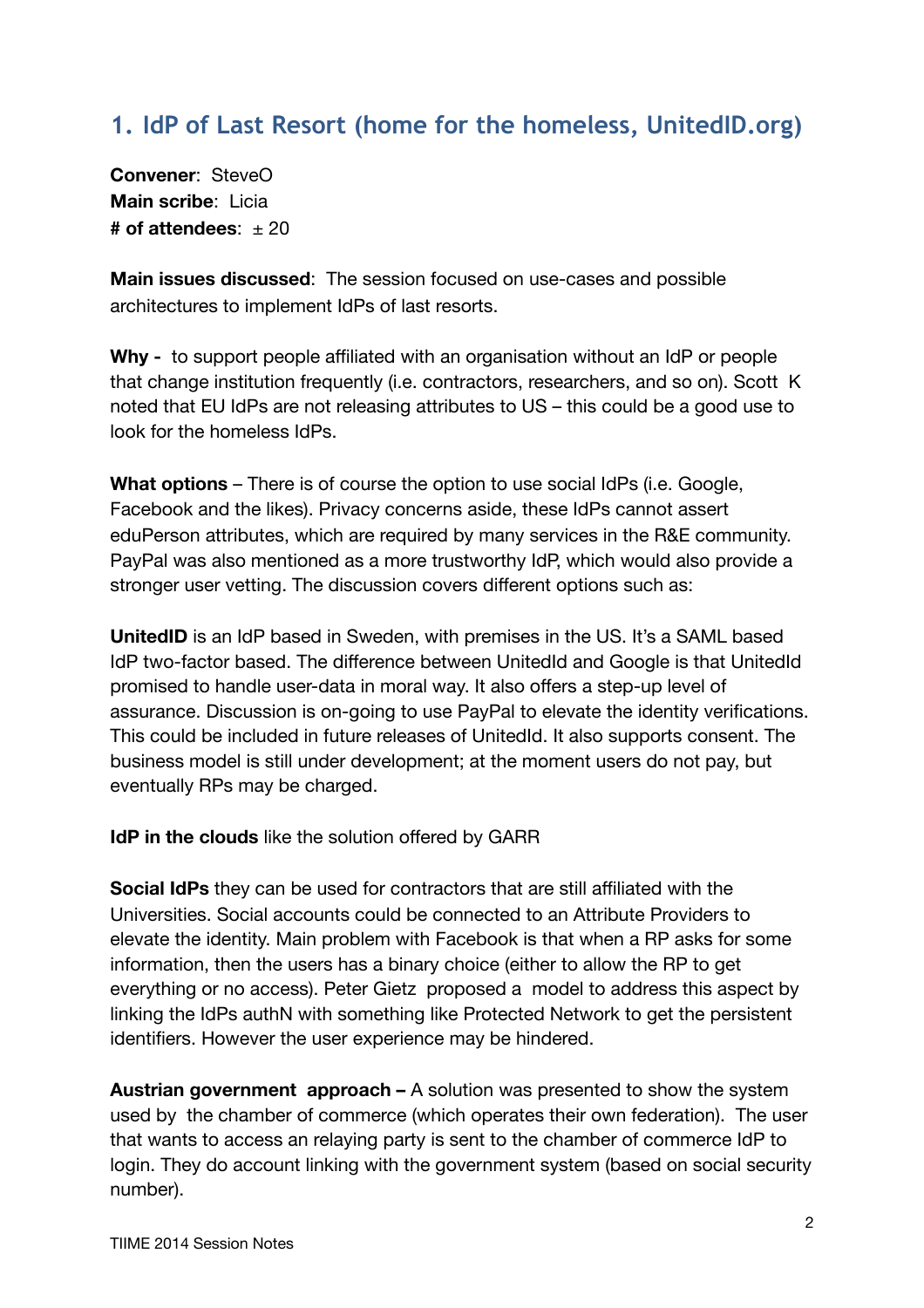Q: Should we have a EU last resort IdP? –

A: The risk related to this should be assessed, as this IdP could be massive in size; legal implications of keeping data should also be covered.

Furthermore some services may have trust issues with an IdP they don't know.

**Insights / action items / next steps:** No concrete steps; it was noted that if the AARC project will be funded, some of the work in this area will be addressed there.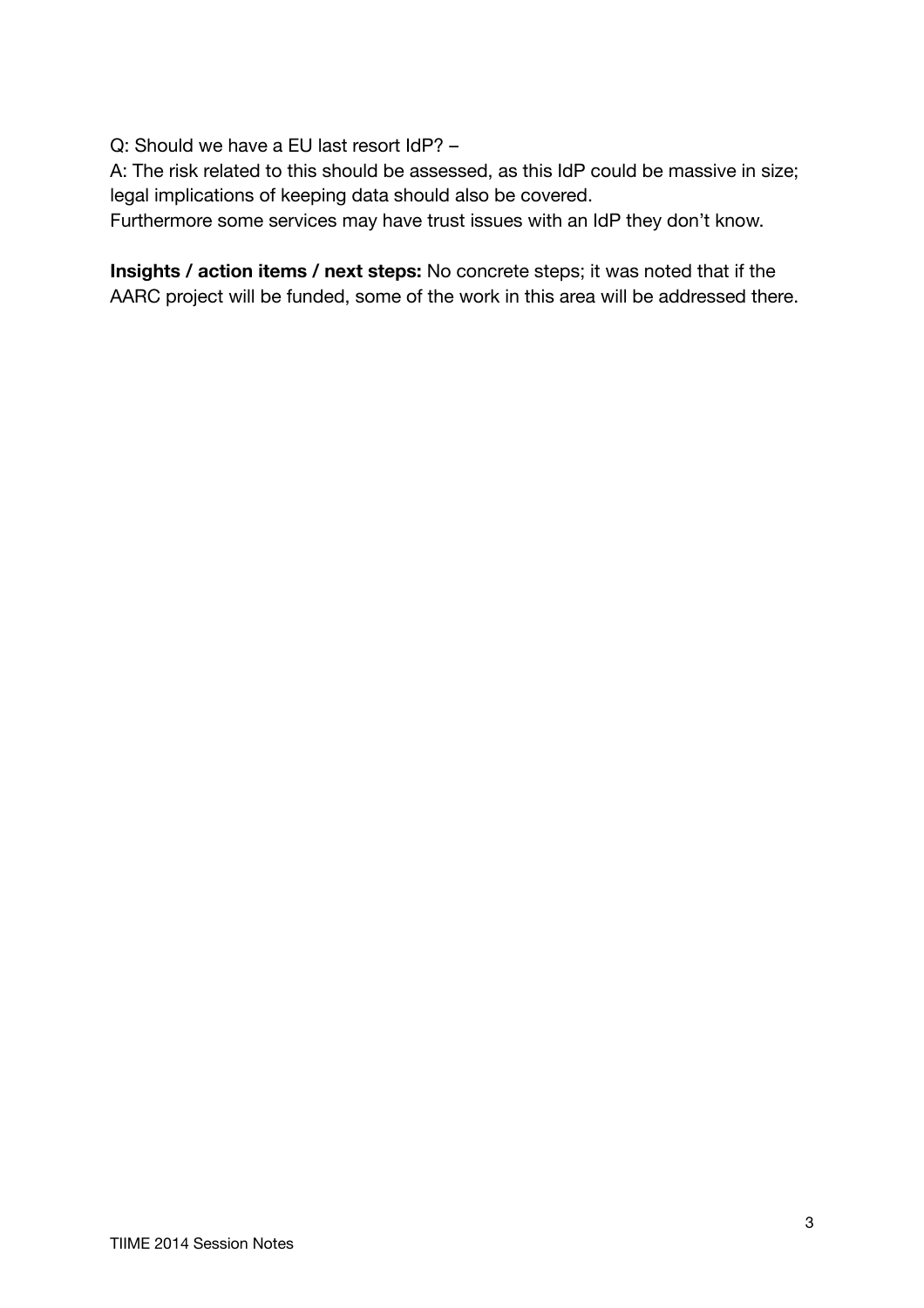# <span id="page-3-1"></span><span id="page-3-0"></span>**2. Auth Bridge between STORK and eduGAIN**

**Convener**: Enrico Venuti **Main scribe**: Rainer **Slides**: [here](https://identityworkshop.eu/ewti2014/Lioy-Venuto_Stork2.pdf)

## **Main issues discussed**:

Explaining STORK infrastructure, availability in member states Think of connected Hub-and-spoke federations per member state Q: What is the link between the affiliation o a university and the citizen id? A: Government may leverage student ids for government services - e.g. if governmernt eIDs are lacking.

The use case under discussion is the use of STORK eIDs for SPs. Could be bootstrapping citizens into academic world, research collaborations, guest IDP, high level assurance.

STORK use cases are student mobility, ECAS (access to European commission services), change address)

STORK 2 will be move to e-SENSE for long term operation, to be integrated in the Connecting Europe Facility

People make an assumption, that any ID in STORK is only an academic ID; e.g. CLARIN is requiring this. eduGAIN cannot filter out non-academic IdPs. FutureID is working with swarms of identity brokers that may have different policies. The proxies are data controllers, decrypting/re-encrypting/re-signing assertions. Governance is like CAs.

There is a project in STORK to interface with GRNET. There are technical and political issues, and there are disconnected discussions in several communities. Technical issues have been examined and can be resolved in gateways on both metadata and protocol level. There will be a release of a gateway as OSS in early 2015. There are pee-to-peer pilots in countries. Metadata is not yet dynamic.

What to do with non-EU federations?

Will STORK-SAML be evolving - rather not, but a gateway can speak SAML2int to eduGAIN.

This session was merged with the proposed session "Top 3 reasons to abandon STORK for eduGAIN".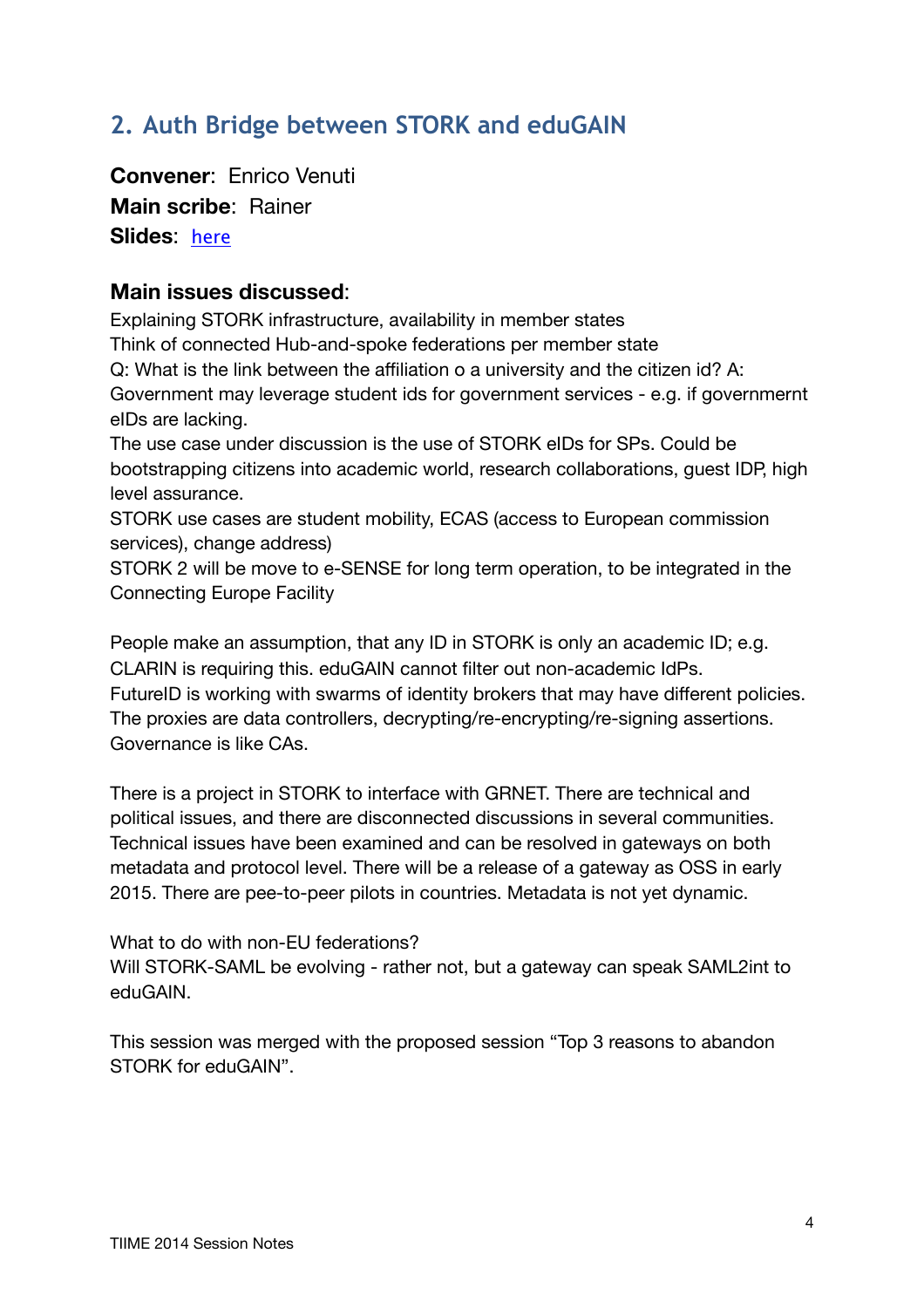# <span id="page-4-0"></span>**3. Government ID for Research & Education a.k.a. Separating AuthN and AuthZ**

**Convener**: Niels van Dijk (SURFnet), Manne Miettinen (CSC) **Main scribe**: Lukas Hämmerle **# of attendees**: ~20 

### **Main issues discussed**:

\* In the Netherlands government launches new ID system

- Interesting for higher education federations to verify identities using that ID

 - Could be used as alternative or to improve Guest identities, which have a very poor assurance level due to self-registration

\* In Finland the government is starting to build a national authentication solution where the user can choose what strong authentication tokens (mobile, bank, smart card, etc) he/she wants to use

- Currently there are two identity federations in Finland (Haka and Virtu) where the IdPs take care of both authN and authZ
- one can envision a future where the role of the current identity federations is only to provide attributes of the users that are authenticated elsewhere
- pressure to decouple authN and authZ arises also when users want to use their Facebook or Google id fo authN but get their attributes related to studentness from the University registers
- the key connecting the identities could be the personal identity number or its 21st century version "electronic access identifier" stored in the population information system run by the Population Registration Centre (a government office)
- personal identity number discloses the birth date and sex of the person, electronic access identifier is only a unique identifier

\* In Denmark every person has a unique CPR (central person registry) number, which is considered an authenticator

 - Banks and public sector are allowed to use CPR number with NemID and Nemlogin

 - WAYF.dk is allowed to use Nemlogin/NemID, but in other countries like the Netherland and Switzerland this would not be allowed

 - In Denmark universities now CPR number in advance, which is then for example also used for password reset

- CPR in Denmark contains birthday

 - NemID is PKI-based solution where private key is stored centrally (contract with company ends soon)

- Tax records are public in Denmark

\* In Sweden, the person identification number is not considered sensitive data,

- 12 characters including gender and birthday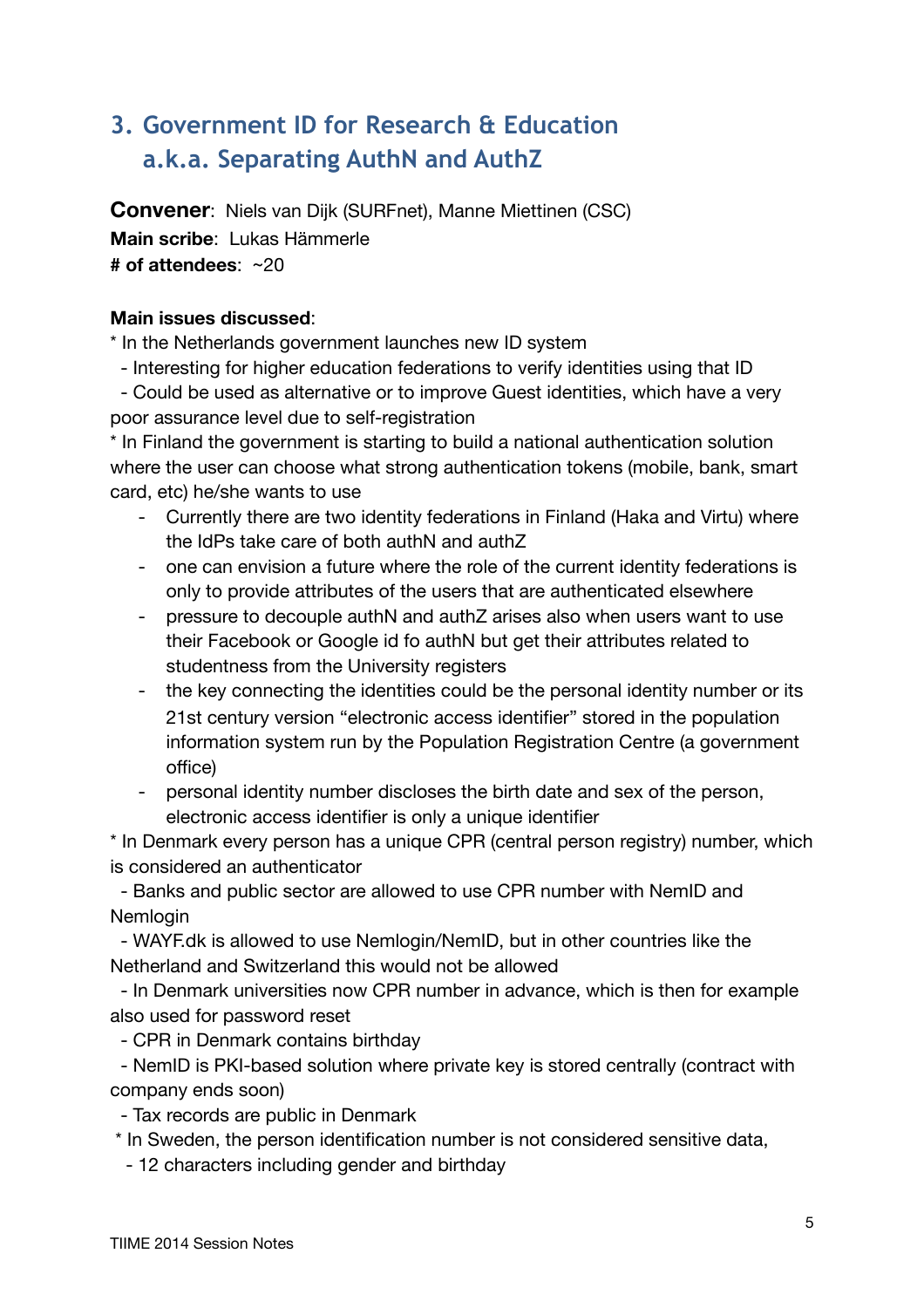- Everybody can access open registry (run by taxation department) with this person number, which contains name and adress

- Authoritative postal mailbox address is stored in registry

 - One problem is for example that foreigners (about 20% of all students) don't have an ID. This problem led to eduID.se.

 - Registry and authoritative mailbox are used in SWAMID eduid.se to verify identity by sending a "token" to mailbox (-> Upgrade to Assurance Level 2)

 - Foreign students get another person number (containing birthday and gender) for use within university eco system

- Tax records are public in Sweden too

- Any person can look up persons in that database

- Name and address are considered sensitive data

 - Campus services often need more attributes than an identifier, therefore SWAMID intends to run a proxy that aggregates and enriches attributes

- Authentication comes from eduID

\* In Switzerland a person identifier exists with main purpose for retirement/social security/health insurance

 - Very restricted usage policy, even government cannot use that number in some cases

- Identifier is considered sensitive data, 13 digit number

 - Swisscom (largest telecom company) intended to run a broker service for identities but cancelled the project because it was considered too risky

## **Insights / action items / next steps:**

\* Private company can hardly create national infrastructure, it should rather be the government

\* Personal identifiers are widely used in Scandinavian countries.

- Some of them contain personal information like birthday and gender

- Usage (identifier vs authenticator) varies from country to country

\* In other countries like The Netherlands and Switzerland personal identifiers also exist but usage is much more restricted, mostly due to data privacy laws

Additional information regarding official Swiss e-government (e-society) standards for electronic identities and federated identity and access management below. Standards etc. are currently available in German and French. If you need further information, don't hesitate to contact thomas.selzam@bfh.ch.

## • **[eCH-0107 Design principles for IAM V2.0](http://www.ech.ch/vechweb/page?p=dossier&documentNumber=eCH-0107&documentVersion=2.0)**

• eCH-0107 defines principles, rules and a regulatory framework for the design of IAM systems for the provision of federated IAM solutions in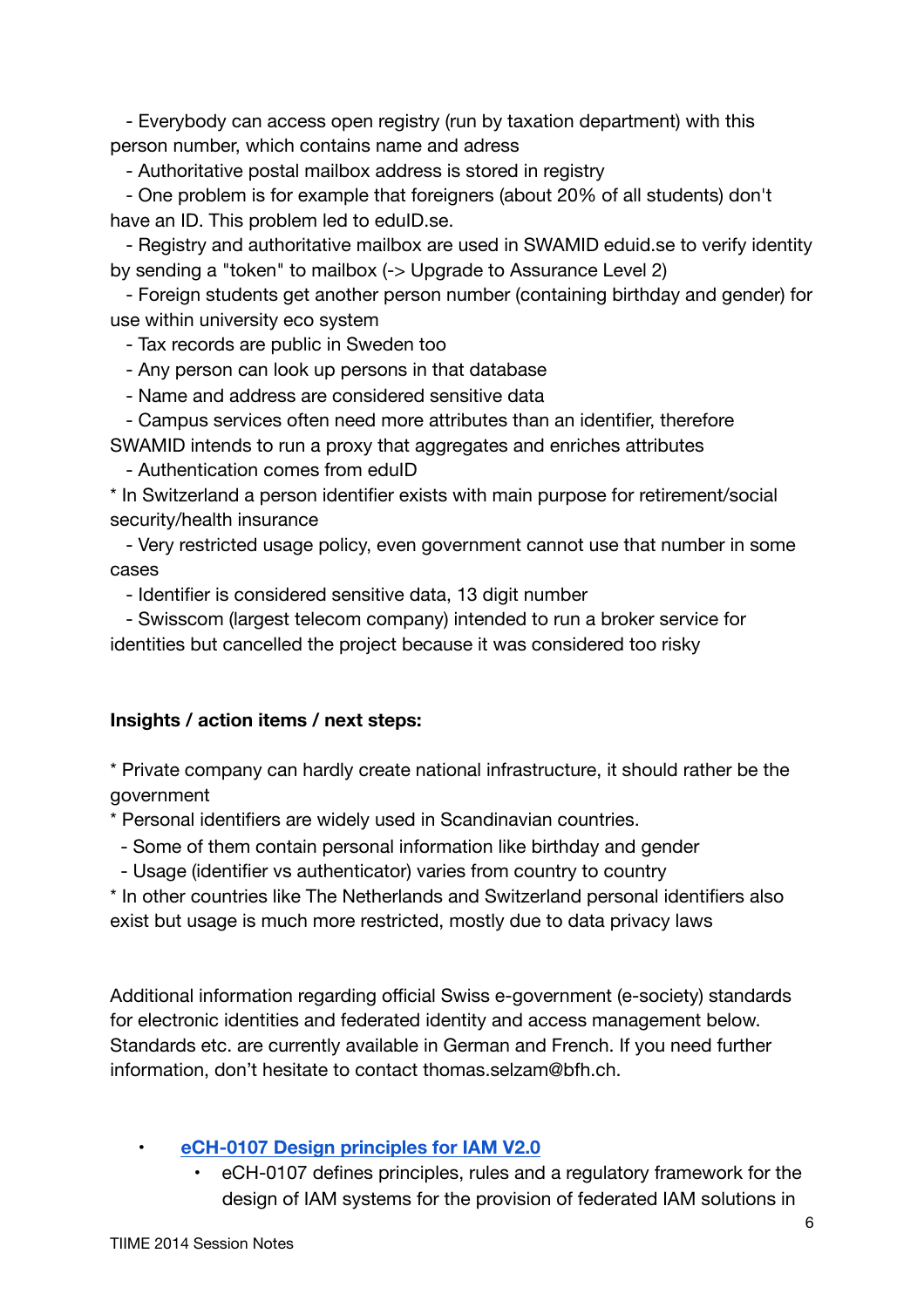the sector of the federal e-government in Switzerland. The design principles define an exemplary IAM landscape in cross-organisational application scenarios for existing and future applications, under the general assumption that the business services can be used and provided by different stakeholders. This standard specifies requirements, stakeholders, processes, information architectures, business services, and potential identity federation models. This standard is applicable to any area of the e-society.

#### • **[eCH-0167 SuisseTrustIAM framework concept V1.0](http://www.ech.ch/vechweb/page?p=dossier&documentNumber=eCH-0167&documentVersion=1.0)**

• SuisseTrustIAM is a concept for a generic identity & access management solution for e-government, e-health, e-education, and eeconomy. SuisseTrustIAM defines a generic platform that enables easy connecting of solution providers and data providers, of providers and consumers of identity information. At core of it lies a broker infrastructure, which enables authentication of subjects (represented through an electronic identities) and qualified verification of attributes belonging to the same subjects, through registers or directories of companies or organisations, including traceability. This document contains the global concept of SuisseTrustIAM, describing its core functionalities and components. It provides a basis for technical, organisational, and semantic specifications and it serves as a model to deviate use cases, requirement and communication protocols.

#### • **[eCH-0168 SuisseTrustIAM technical architecture and processes V1.0](http://www.ech.ch/vechweb/page?p=dossier&documentNumber=eCH-0168&documentVersion=1.0)**

• eCH-0168 describes potential, technical implementations and core processes required to implement a solution following the eCH-0167 standard.

#### • **[eCH-0169 SuisseTrustIAM business architectures](http://www.ech.ch/vechweb/page?p=dossier&documentNumber=eCH-0169&documentVersion=1.0) V1.0**

- The Standard eCH-0169 describes the business architecture of SuisseTrustIAM (see eCH-0167). It describes from a business perspective the stakeholders, roles, tasks, and processes in the context of SuisseTrustIAM. It also focusses on aspects of governance, and management of SuisseTrustIAM. Governance and the management are understood as tasks that are to be kept separated. This is further reflected in the definition of two separate, organisational structures (boards). These are tasked with the coordination of all stakeholders within a domain, enabling them to establish trust within their domain. The governance board defines policies and supervises the compliance with those, while the management board implements the policies among the stakeholders and monitors the implementation. A federated identity and access management such as SuisseTrustIAM is a very important component for integrated e-government, e-health, e-education, and e-economy.
- **[eCH-0170 Quality model for electronic identities V1.0](http://www.ech.ch/vechweb/page?p=dossier&documentNumber=eCH-0170&documentVersion=1.0)**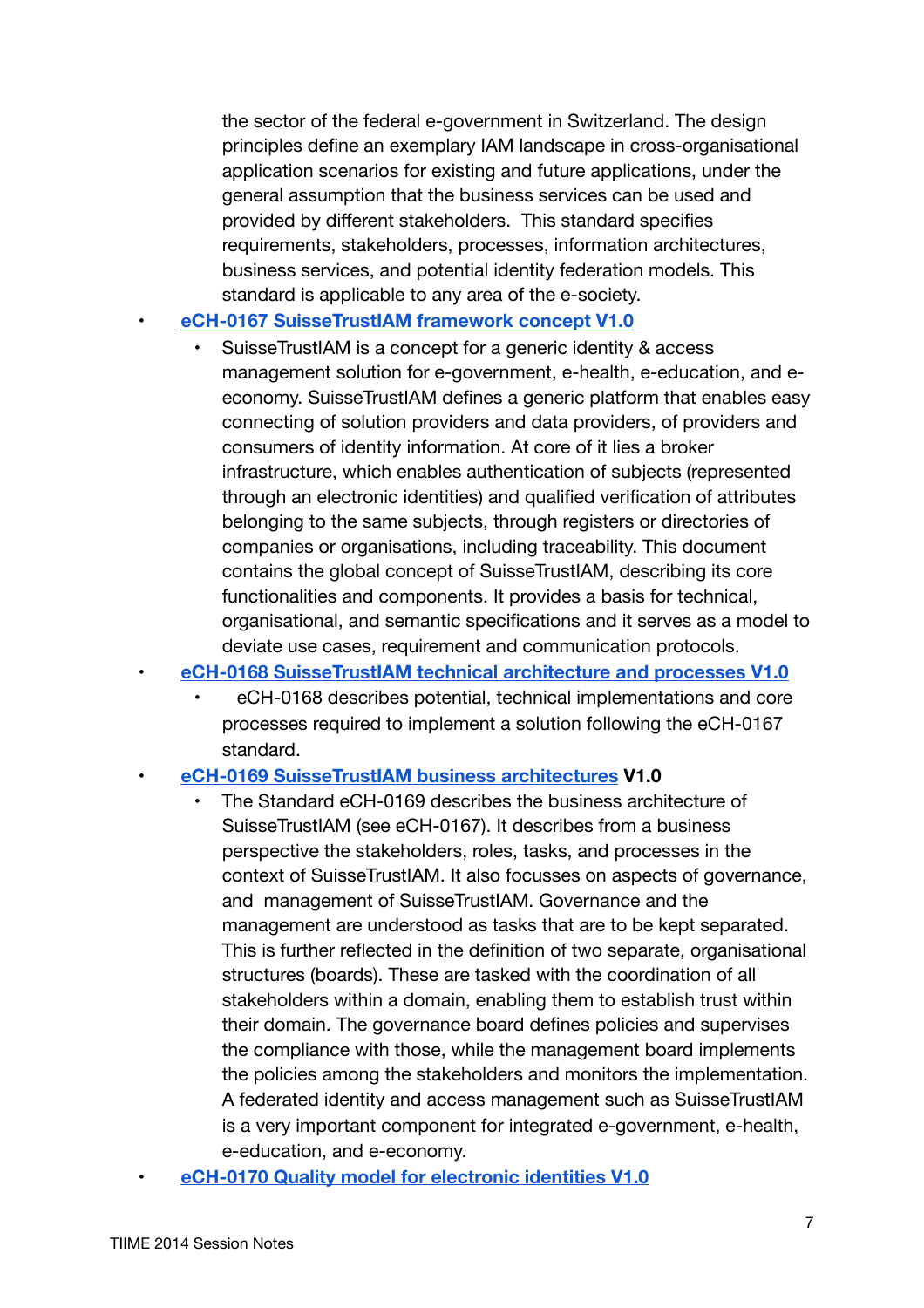- eCH-0170 defines the core aspects of electronic identities with regards to quality.
- **[eCH-0171 Quality](http://www.ech.ch/vechweb/page?p=dossier&documentNumber=eCH-0171&documentVersion=1.0) [model for attribute providing V1.0](http://www.ech.ch/vechweb/page?p=dossier&documentNumber=eCH-0171&documentVersion=1.0)**
	- eCH-0171 is used for the evaluation of the quality of attribute assertions. It describes the basic processes for providing attribute assertions and derives therefrom quality criteria for the evaluation. Through the definition of possible quality characteristics are defined and enable an easy evaluation of the attribute assertion. The quality model allows the comparison of different attribute assertion providers.

## • **[eCH-0172 IAM maturity model V1.0](http://www.ech.ch/vechweb/page?p=dossier&documentNumber=eCH-0172&documentVersion=V1.0)**

The IAM maturity model helps organisations to identify the state of their IAM implementation. An organisation can monitor the development of their IAM maturity and compare itself with the best practices within the industry. It allows demonstrating the value of the IAM in order to show the advantages of an IAM strategy and the state of implementation of the strategy. This also facilitates meeting the requirements of governance, risk and compliance (GRC).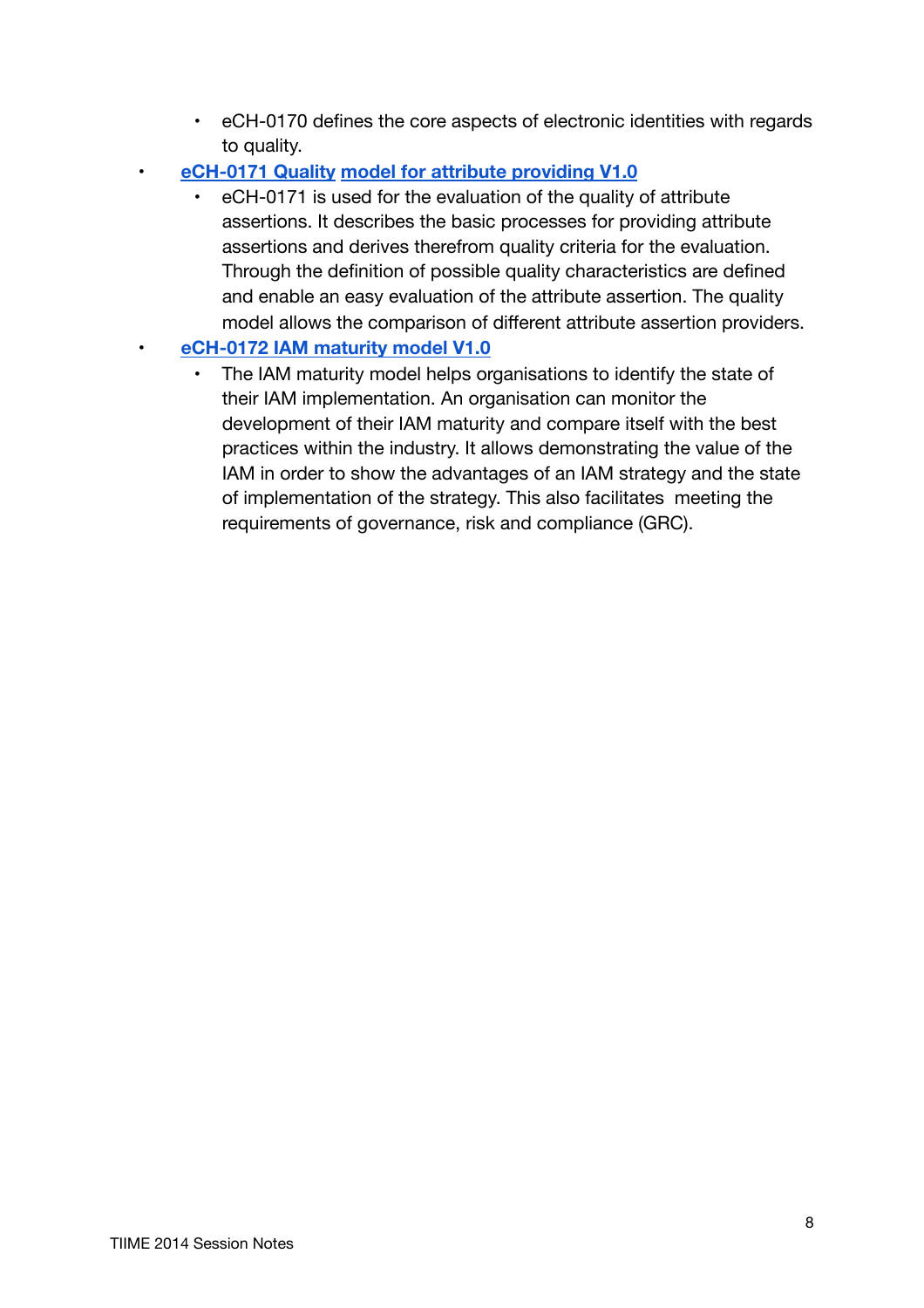## **The Netherlands**

- Restrictions on use of personal identifiers (BSN), may only be used for "government business"
- Two active separate systems DigID (G2C) and eHerkenning (G2B)
- DigID: Government to consumer
	- Uses SAML 2 now, releases BSN, U/P auth with SMS for higher LoA.
	- One government run "IdP". Registration based on sending letter to postal address in municipal registration.
	- Specs: [https://www.logius.nl/fileadmin/logius/ns/diensten/digid/](https://www.logius.nl/fileadmin/logius/ns/diensten/digid/koppelvlakspecificaties/Koppelvlakspecificatie_SAML_DigiD4_v3.0_definitief.pdf) [koppelvlakspecificaties/](https://www.logius.nl/fileadmin/logius/ns/diensten/digid/koppelvlakspecificaties/Koppelvlakspecificatie_SAML_DigiD4_v3.0_definitief.pdf) [Koppelvlakspecificatie\\_SAML\\_DigiD4\\_v3.0\\_definitief.pdf](https://www.logius.nl/fileadmin/logius/ns/diensten/digid/koppelvlakspecificaties/Koppelvlakspecificatie_SAML_DigiD4_v3.0_definitief.pdf) (Dutch, sorry)
- eHerkenning (eRecognision): Government to business only:
	- Private parties offer authentication and registration services
	- Specs:<https://www.eherkenning.nl/eRecognition>
- New unified architecture being developed: eID
	- Open for use by private parties. Both offering authentication services and using authentication services.
	- SectorIDs (sector specific IDs). Sector can be e.g. healthcare, education
	- More information and draft specifications http://www.eid-stelsel.nl (note: very likely to change)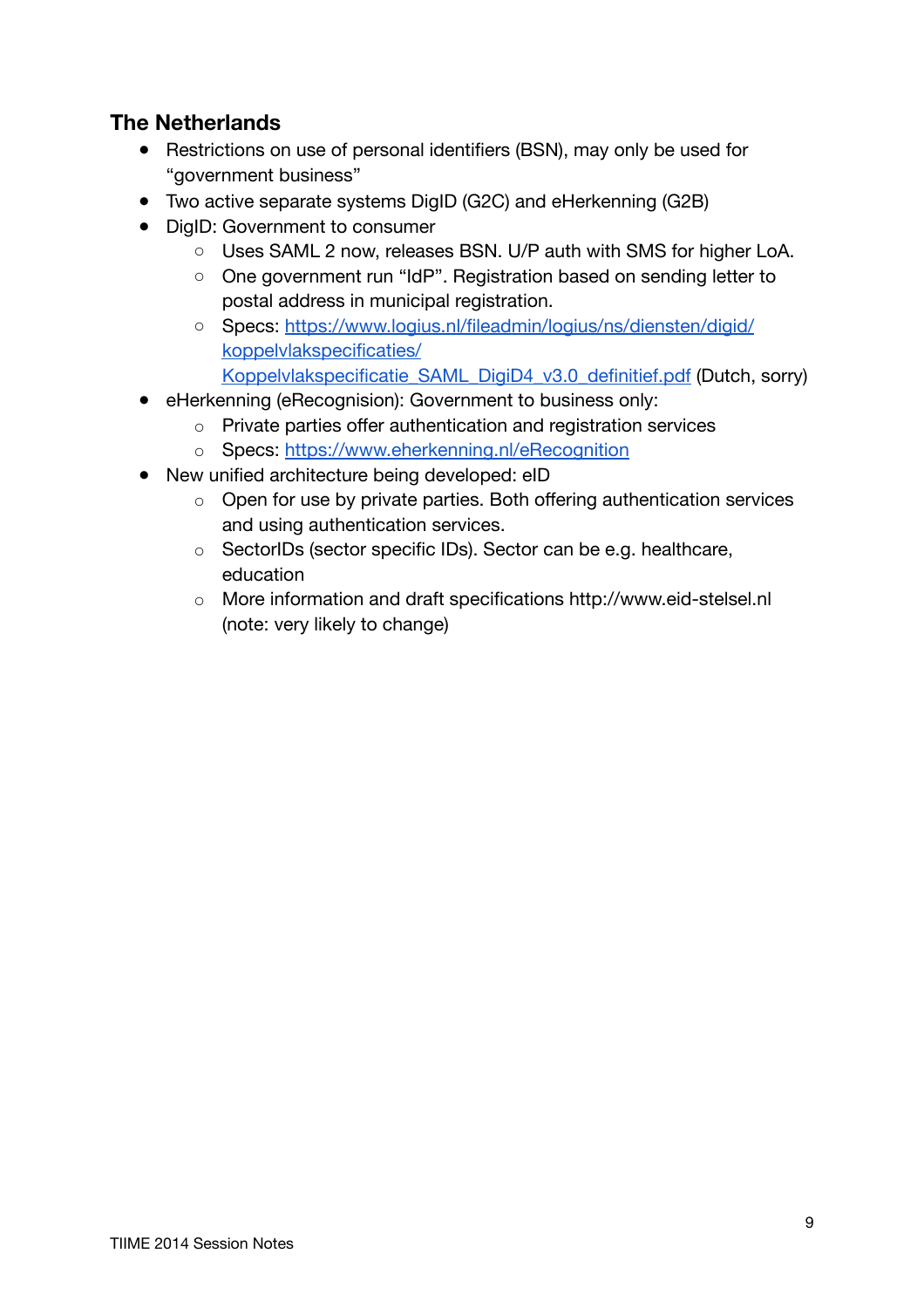# <span id="page-9-0"></span>**4. Step-up (strong) authentication as a service**

**Convener**: Pieter van der Meulen (SURFnet) **Main scribe**: Manne MIettinen (CSC) **# of attendees**: 16 + convener

### **Main issues discussed**:

SURFnet is developing SuaaS (step-up authentication as a service) in PHP How to add step-up authentication in an existing federation (differences in hub and mesh architecture federations) LoA 1-3 Currently LoA ievels are defined/interpreted by the operator Biometrics has different levels of LoA, although popular perception thinks its always high Identity assurance Authentication assurance SAML **OpenIDConnect** Registration process Registration roles User's nterest? In SURFnet around 5 institutes will start next year Metadata management in ADFS simpleSAMLphpLib

### **Insights / action items / next steps:**

"Every problem can be solved by adding a proxy" ;-) "When can we have it?"  $\sim$  The gateway will be available in 6 months as Open Source software (GItHub) "Cool stuff"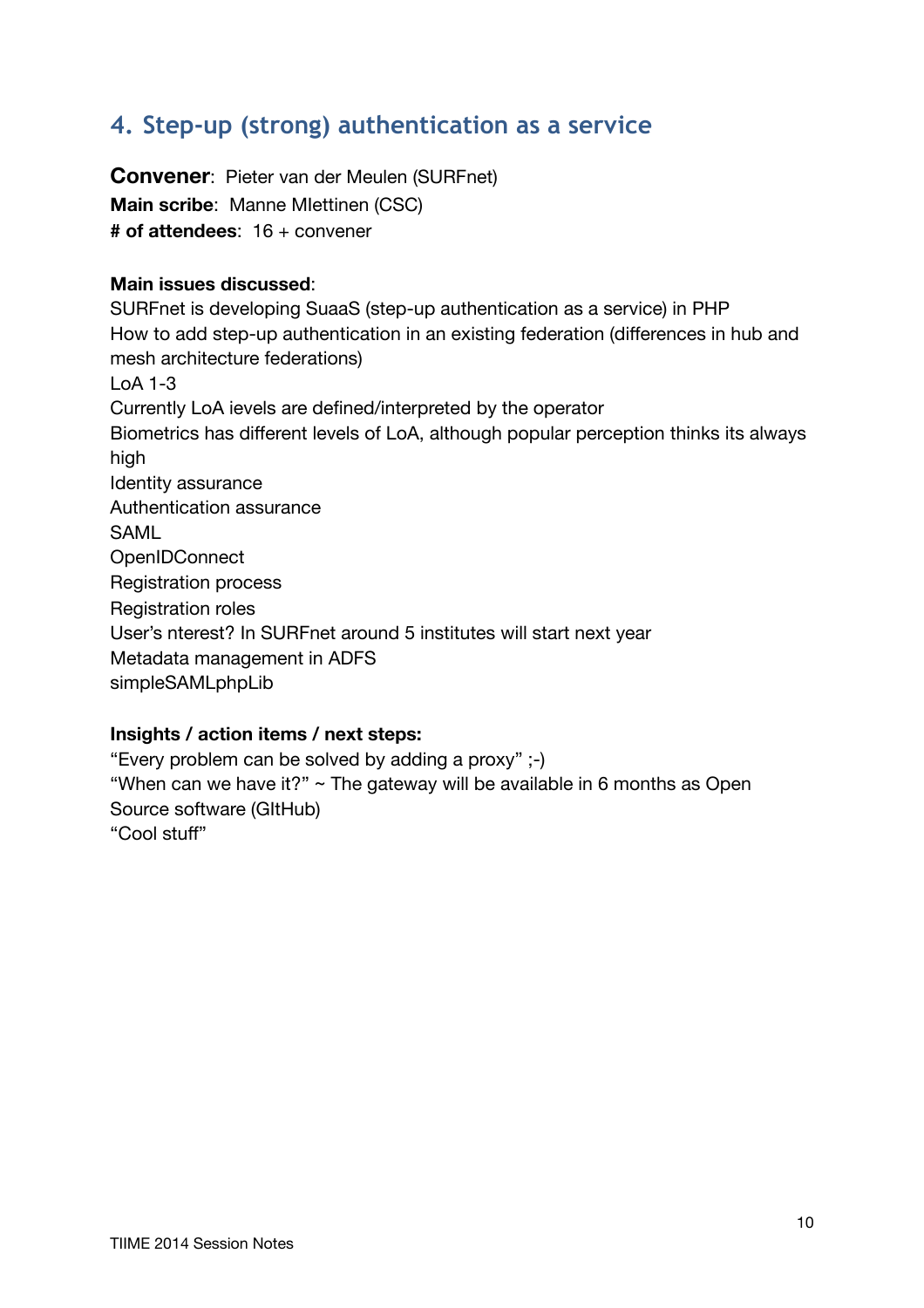# <span id="page-10-0"></span>**5. Federations within Federations: Enabling Local/Ad Hoc Policy Spheres**

**Convener**: Ann West **Main scribe**: Niels **Additional scribes**: Rainer **# of attendees**: 12

## **Main issues discussed**:

Use cases:

- how to add additional policy on top of exiting federation (this could be state fed's)
- different policies could pertain to privacy, news,
- Pick out specific Service provides that are suited for a group of IdPs
- Specific IdPs certificated to be able to be AuthN providers for GOV, (this is the FICAM program) Certification on LoA 1 or 2 is inserted in metadata; this is check by the government SPs. FICAM is not a federation, they have a bridge (FCCX). Internet2 does not want to enable general citizen use cases. This is outside of their policy (R&E identity federation)
- Niels: VOs are a similar scenario federations within federations. They use a subset of IdPs and SP with CALRIN as an example that actually publishes its own metadata. Scott says that **LIGO** is a similar case. Niels: many of the VO policies are managed locally, and are not interesting on a general scope. Policy owners and metadata owners migth be quite different.
- Rainer: Intranets of large organizations have a similar case as VOs, using the same federation infrastructure for internal and external applications.

SPs could join different local federations - this is similar to joining eduGAIN and the NREN. It should be single technical instance, but appearing in different policy contexts. Metadata can just inherit the general policy of the group (like UCSD does), or tags could be inserted. InCommon develops a registry of all tags.

Niels: there are so many groups (like LIGO) that this would not scale distributing tags in metadata. Roland: But you need this for attribute release. Niels/Ann: it is a group management problem, that has to be solved on top of federation.

How to discover the right entities? Could be done with ECs at both SPs and IDPs. An MDX extension could be used to query for a tag.

Branding an SP with a tag would help to ease attribute release with IDPs, the tag owner would vouch for the group of SPs.

Leif has been promoting the "e-Science" tag for the group of VOs like CLARIN and LIGO. It is a bottom-up approach fro reputation building.

Mads: Would consent solve a lot of the attribute problems? Ann: the IDPs are asking to the ARP: who is vetting, is this really needed, is the service following the definitions of the entity category?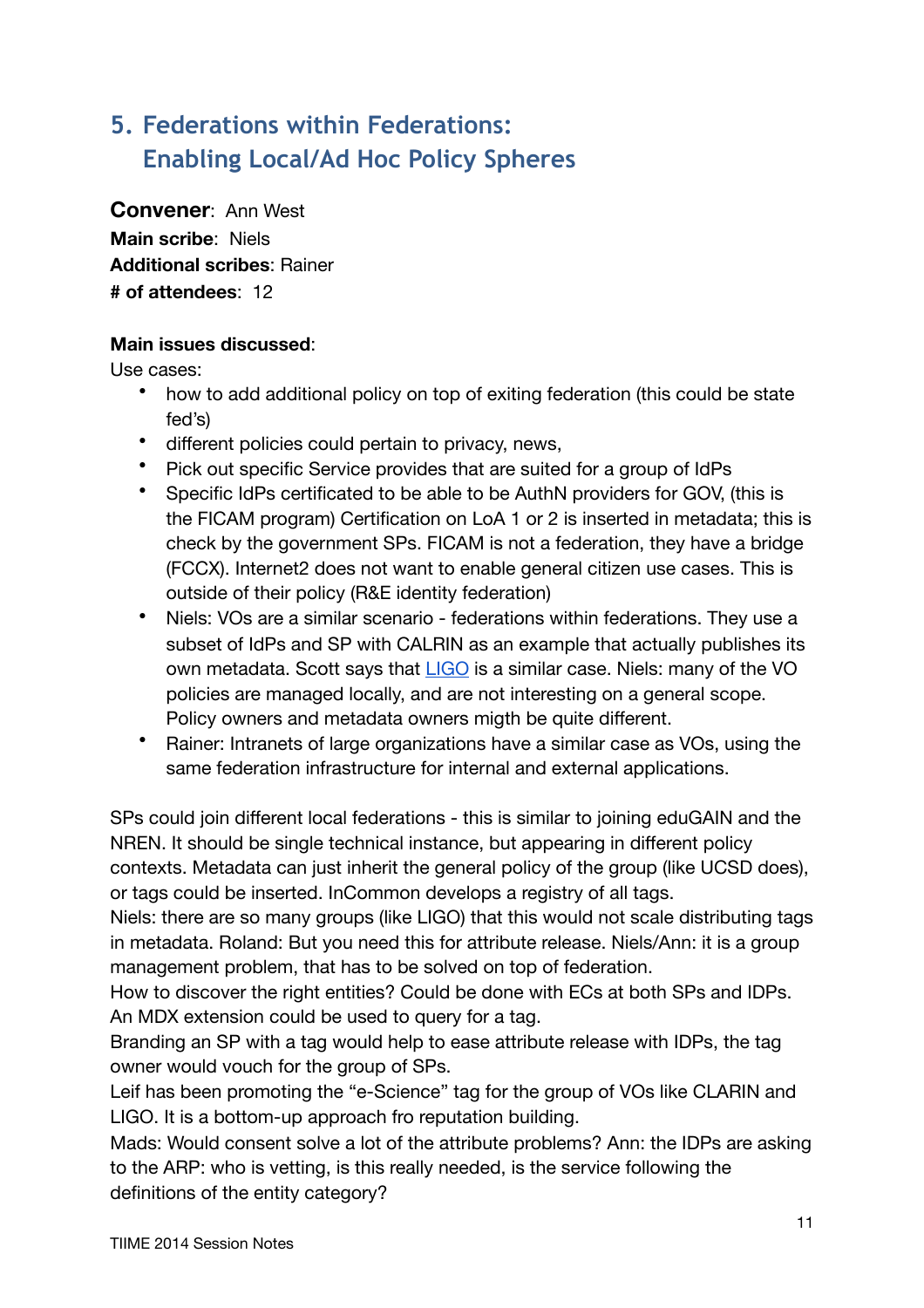## **Insights / action items / next steps:**

Niels proposes follow up session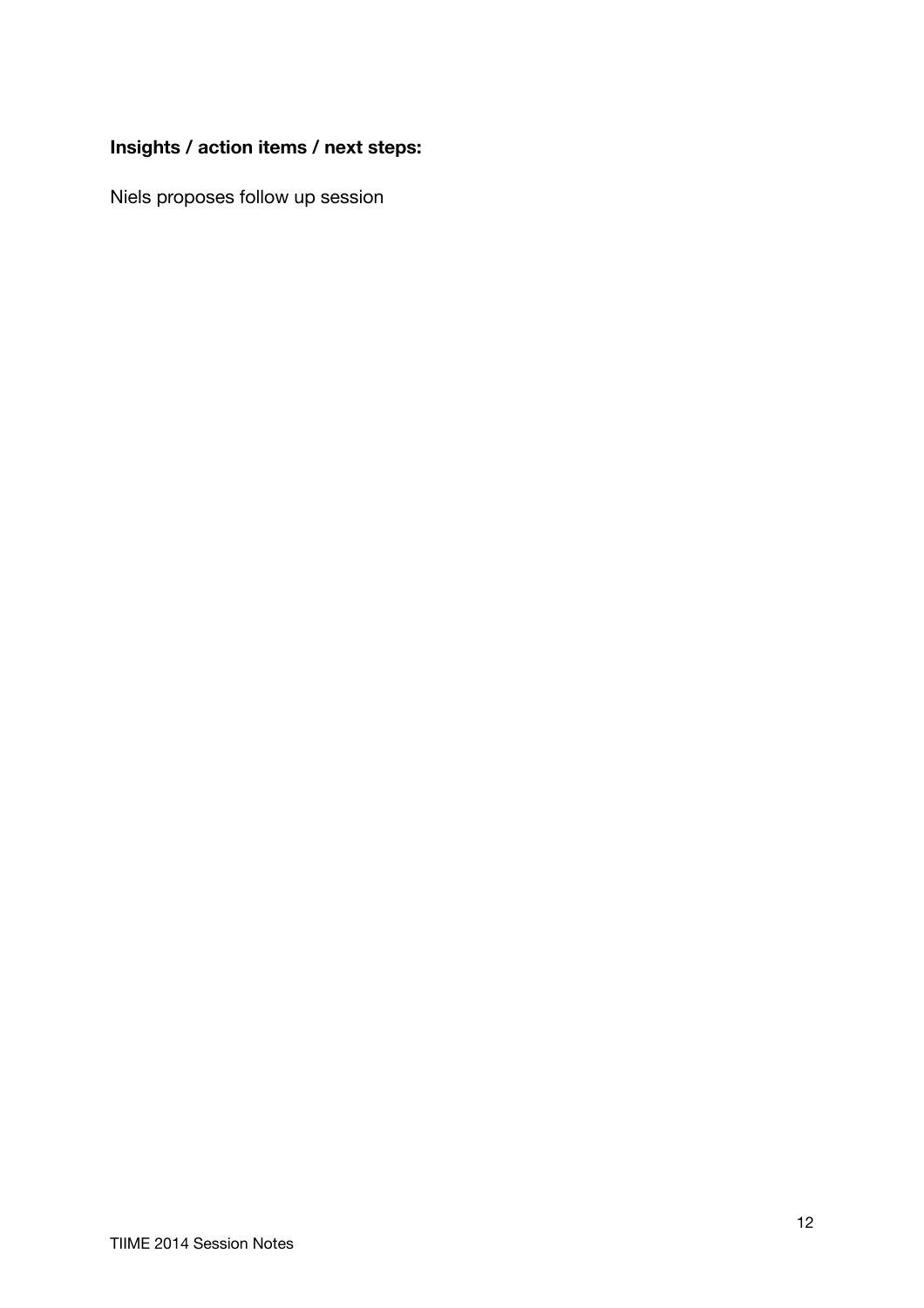## <span id="page-12-0"></span>**6. Vectors of Trust**

**Convener**: Steve O. **Main scribe**: (Not) Brook Schofield **# of attendees**: 15 (Xaver, Steve O. Wolfgang, Lukas, Slavek, Philipp, Wolf, Kari, Mikael, Marina, Brok, Jon, Peter S., xxxx, Peter G.)

## **Main issues discussed**:

Steve referred to NIST SP 800-63 document (http://nvlpubs.nist.gov/nistpubs/ SpecialPublications/NIST.SP.800-63-2.pdf ) and how it doesn't work for some of the use-cases we might be interested in.

As a result there is Vectors of Trust (VoT) - the use of the term Vectors might be replaced with "factors" or something else to better describe the goals. <https://www.ietf.org/mailman/listinfo/vot> <http://www.ietf.org/mail-archive/web/vot/current/maillist.html>

Specific discussion focused on the VoT strawman by Justin Richer [http://](http://www.ietf.org/mail-archive/web/vot/current/msg00004.html) [www.ietf.org/mail-archive/web/vot/current/msg00004.html](http://www.ietf.org/mail-archive/web/vot/current/msg00004.html)

Jon referred people to the Good Practice Guides [https://gds.blog.gov.uk/](https://gds.blog.gov.uk/2012/05/14/good-practice-guides-enabling-trusted-transactions/) [2012/05/14/good-practice-guides-enabling-trusted-transactions/](https://gds.blog.gov.uk/2012/05/14/good-practice-guides-enabling-trusted-transactions/) Specifically GPG43 [https://www.gov.uk/government/publications/](https://www.gov.uk/government/publications/requirements-for-secure-delivery-of-online-public-services) [requirements-for-secure-delivery-of-online-public-services](https://www.gov.uk/government/publications/requirements-for-secure-delivery-of-online-public-services) and GPG45 [https://www.gov.uk/government/publications/identity-proofing](https://www.gov.uk/government/publications/identity-proofing-and-verification-of-an-individual)[and-verification-of-an-individual](https://www.gov.uk/government/publications/identity-proofing-and-verification-of-an-individual)

NIST will be producing an RFI (expected in 2015) on an update to NIST SP 800-63-2. It is likely that they can only look at other Standards Defining Organisations (SDOs) to no go down this path.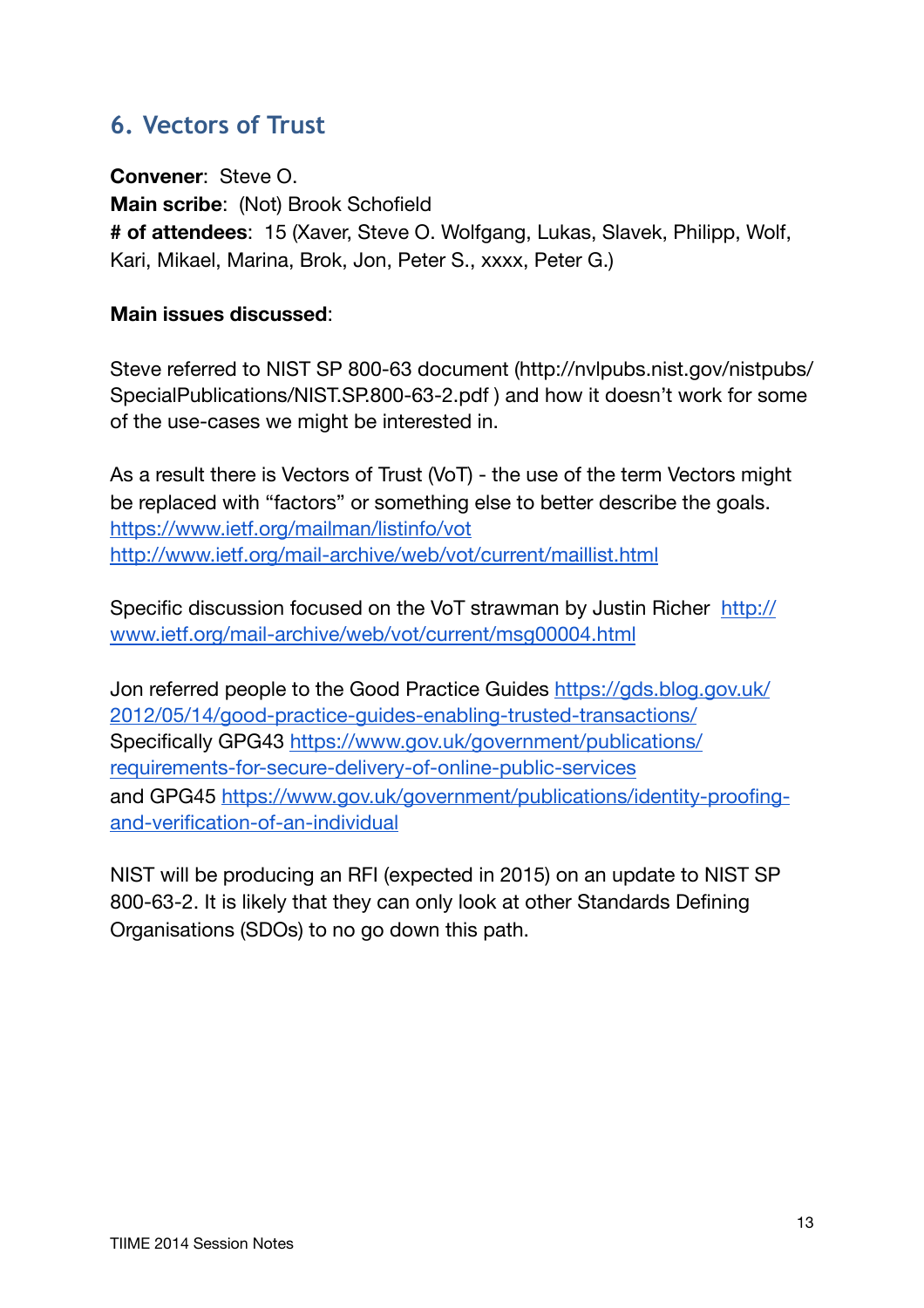# <span id="page-13-0"></span>**7. All the cool kids are using JavaScript frameworks and ignoring SAML…**

**Convener**: Brook Schofield **Main scribe**: Brook Schofield **Additional scribes**: Rainer **# of attendees**: 8 (Dominic, Thomas W., Leonhard, Andre, Scott, Rainer, Mads, Brook, Tommas, Roland, Thomas)

### **Main issues discussed**:

AT chamber of commerce (WKO) is using ADFS, internally not SAML, but WS-Fed. All the tutorials suggest storing passwords internal to the application. The tutorials might extend further to support something like OpenIDConnect (JWT). 160 identified users - so it is easy to

Bootstrap methods for federated apps - SAML2 and OpenIDConnect - is often that you don't know the user.

Other environments my already know the user and therefore

What are the options?

● Provide SAML tutorials for their framework.

 $\bullet$ 

Three types of application:

- 1. Server Side Application (pages rendered on the server and sent to the server)
- 2. Rich JavaScript Application (everything in the browser)
- 3. Hybrid Application "protected" data from the server and a Rich JavaScript interface.

The problem with apps based on single-page frameworks is that the browsers collect a lot of state before a login is required. At that time it should be avoided to redirect to another page. iframes and popups are fraught with problems, like SOP and cannot share cookies with the initial frame. You might open a new window. There is a risk of losing these application's users if there is no solution for federation.

These frameworks are not dumb web browsers any more. They should do SAML ECP etc. Javascript could solve the discovery part.

How to make SAML work with your REST API? How to design a REST API to work with SAML?

AAF is using Rapidconnect, kind of SAML to JWT gateway, not full OIDC, [https://](https://rapid.aaf.edu.au) [rapid.aaf.edu.au](https://rapid.aaf.edu.au)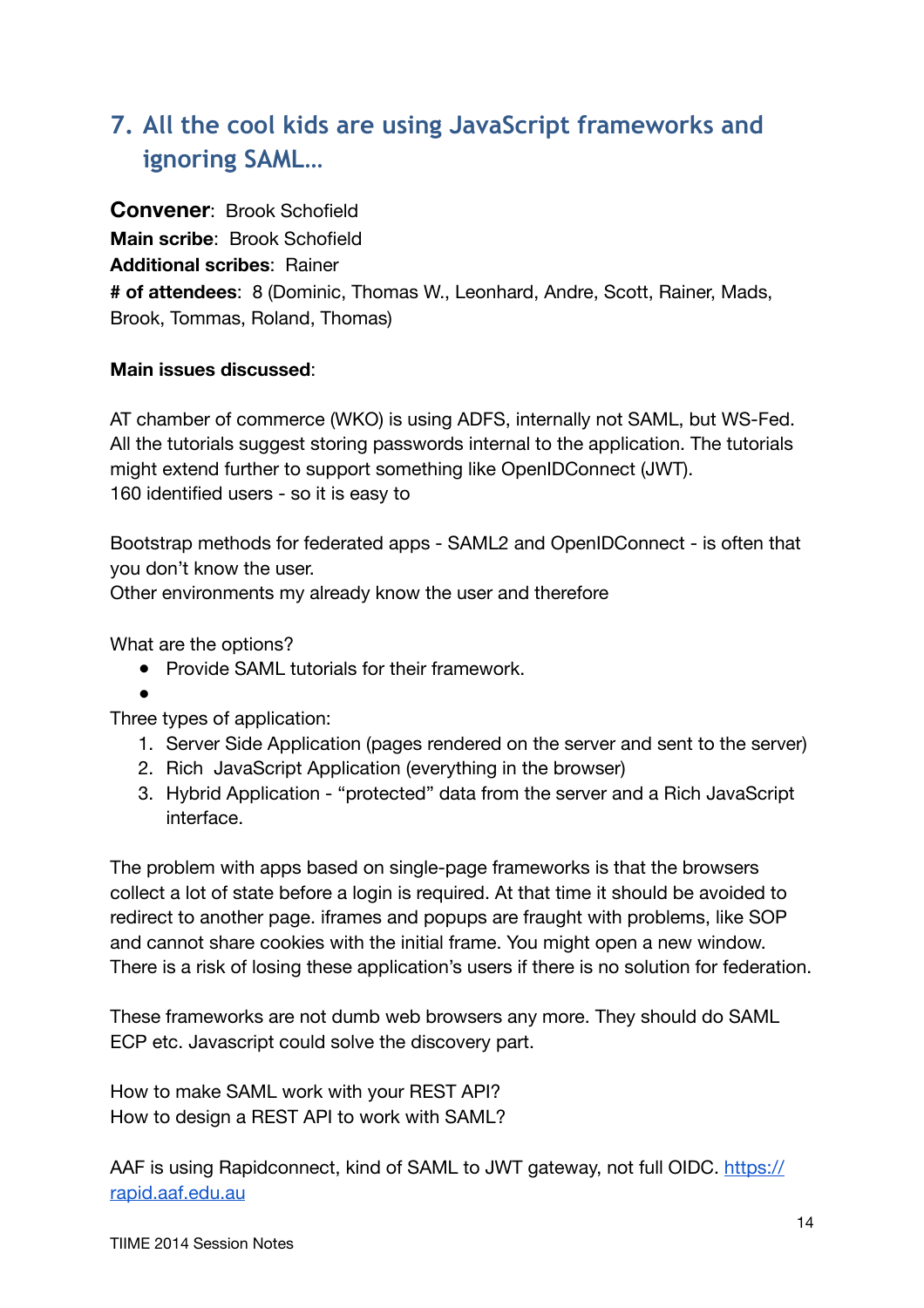## **Insights / action items / next steps:**

- Look at writing:
	- o "Non-Web Application Best Practice Authentication Guide" (original idea from Joost van Dijk)
	- "Integrating <<lang>> Applications with SAML" (our new idea)
		- <<lang>> is an enumeration of JavaScript, Node.js, Scala, Erlang, Go, ...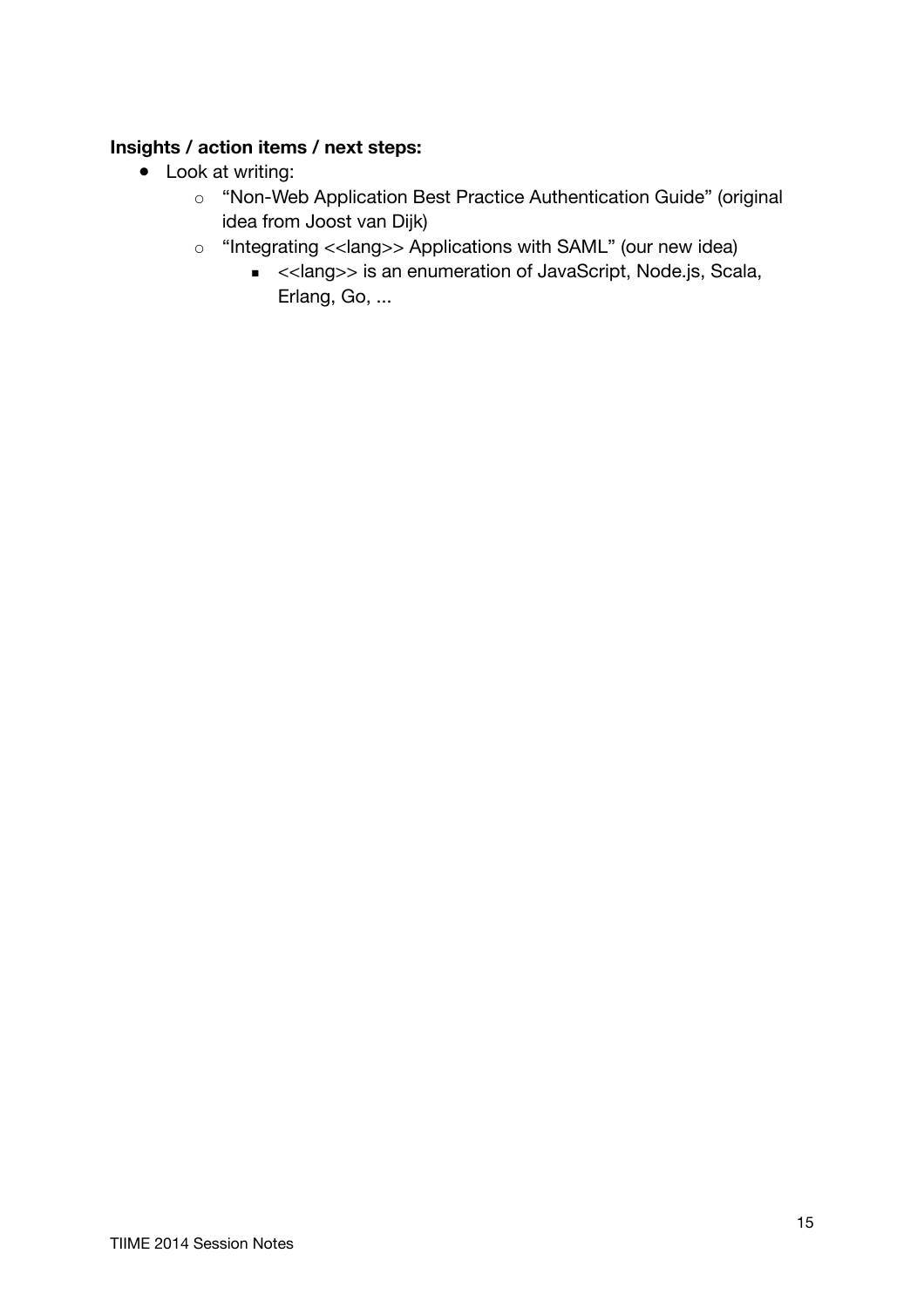# <span id="page-15-0"></span>**8. Introduction to XDI (eXtensible Data Interchange)**

**Convener**: Markus Sabadello, André Martins **Main scribe**: Markus Sabadello **Additional scribes**: : **# of attendees**: 7

#### **Main issues discussed**:

We gave a quick introduction of the XDI data model and architecture, which is conceptually similar to RDF and other semantic web technologies, but also has a few unique features.

We had a quick look at the historical evolution of XDI, the level of adoption, and current efforts to advance the technology.

We discussed the distributed nature of graphs, where every XDI address can potentially be a reference to additional XDI graphs in different network locations. We discussed the role of registries and discovery. XDI graph servers are distributed, but a centralized registry may be a problem.

We had two quick demos:

1. Using a web browser, creating a permanent "data connection" between an individual's "personal cloud" and a business, and

2. A browser plugin which is like "Twitter for data", which allows individuals and organizations to "follow" each other

#### **Insights / action items / next steps:**

If interested, look at the homepage of the XDI2 open source project [\(http://xdi2.org\)](http://xdi2.org), and try the "XDI Ninja!" browser plugin ([http://xdi.ninja/\)](http://xdi.ninja/)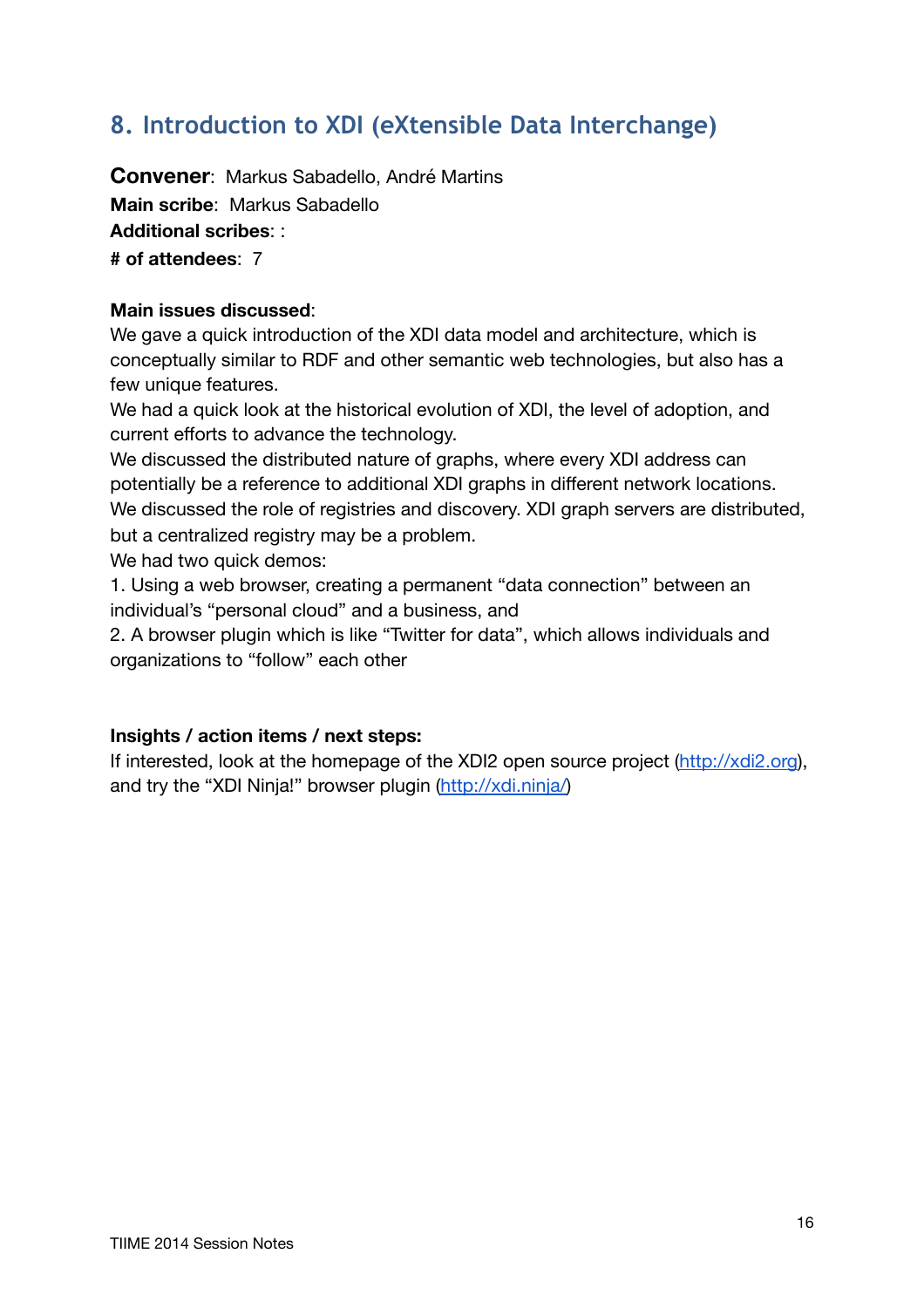# <span id="page-16-0"></span>**9. SAML/OIDS Metadata IOP || Dynamic Metadata Exchange (GNTB)**

**Convener**: Rainer, Daniela **Main scribe**: Rainer **Additional scribes**: : please help **# of attendees**: 12

### **Main issues discussed**:

Roland: Usually in OIDC a RP (=SP) will register at the IDP with name and callback URL. But there is a dynamic registration as well. An implicit concept is that domain validation can be leveraged with Webfinger. MDX or signed metadata could be used to provide signed information, but there is no profile on that currently available. Géant Trust Broker is a kind of extended discovery service. Requires good data metadata, otherwise

Pieter: The federation requires contractual trust, domain validated data is not replacing this.

Roland: In the previous session we were talking about VOs defining entity categories. (VOs scaling from 10 to 100k of persons). OIDC has the notion of aggregated and distributed information, as opposed to centralized SAML metadata. The OIDC provider would only sign the essential items.

GNTB tries to leverage the user's trust into the SP to get the IDP tp release data. People have reservations that IDPS would release attributes based on that data. The question is who do you trust. The federations are not something the IDPs really trust. Therefore, the R&S category is not trusted either. Rather the research organizations are trusted, more like a WoT. Even within DFN attribute release is difficult, only on bilateral basis.

GNTB is helping the user at the point of IdP discovery. This could be solved as a service outside metadata, by users vouching for an SP, with a certain mass supporting a decision at the IDP to federate and release attributes. SURFnet is already supporting such a business process for their federation. But this is easier in a H+S federation.

#### **Insights / action items / next steps:**

SAML has good support for enabling trust, OIDC has not yet defined this.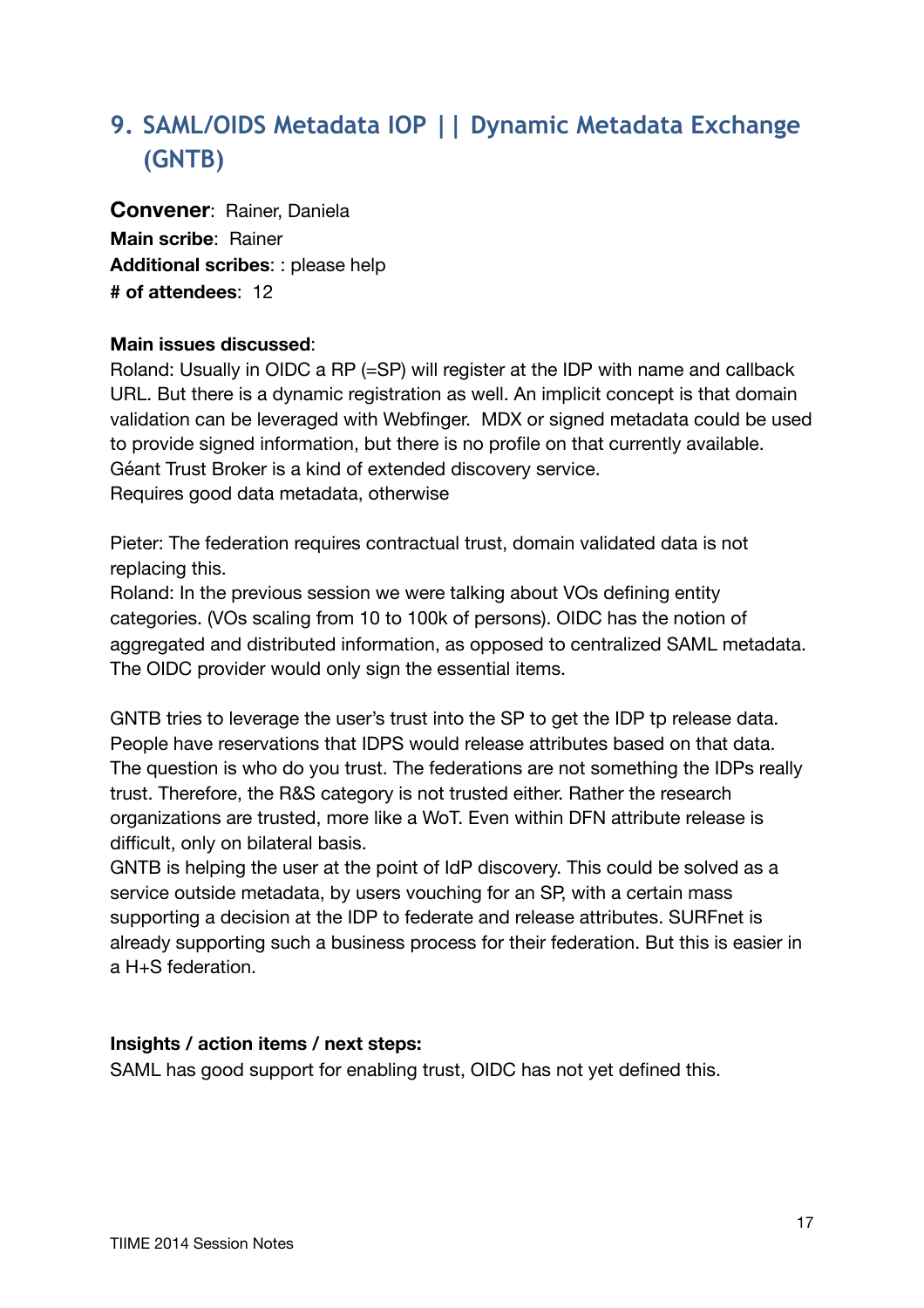## <span id="page-17-0"></span>**10.FIDO and something about 2 factor**

[Slides can be downloaded here](http://identityworkshop.eu/ewti2014/u2f-presentation-30minutes.pdf).

**Convener**: Tom **Main scribe**: **# of attendees**: 20

## **Main issues discussed**:

U2F Protocol (Universal Second Factor) - no client software - but software needs to be incorporated into the client. i.e. Chrome has support. Anti-Phishing: Would be interesting to understand how this happens. <https://developers.yubico.com/U2F> ← Client for C, Java, Python, PHP. <http://fidoalliance.org/adoption/fido-ready/> A cheaper alternative is <http://www.buysecuritykey.com/> and supports U2F.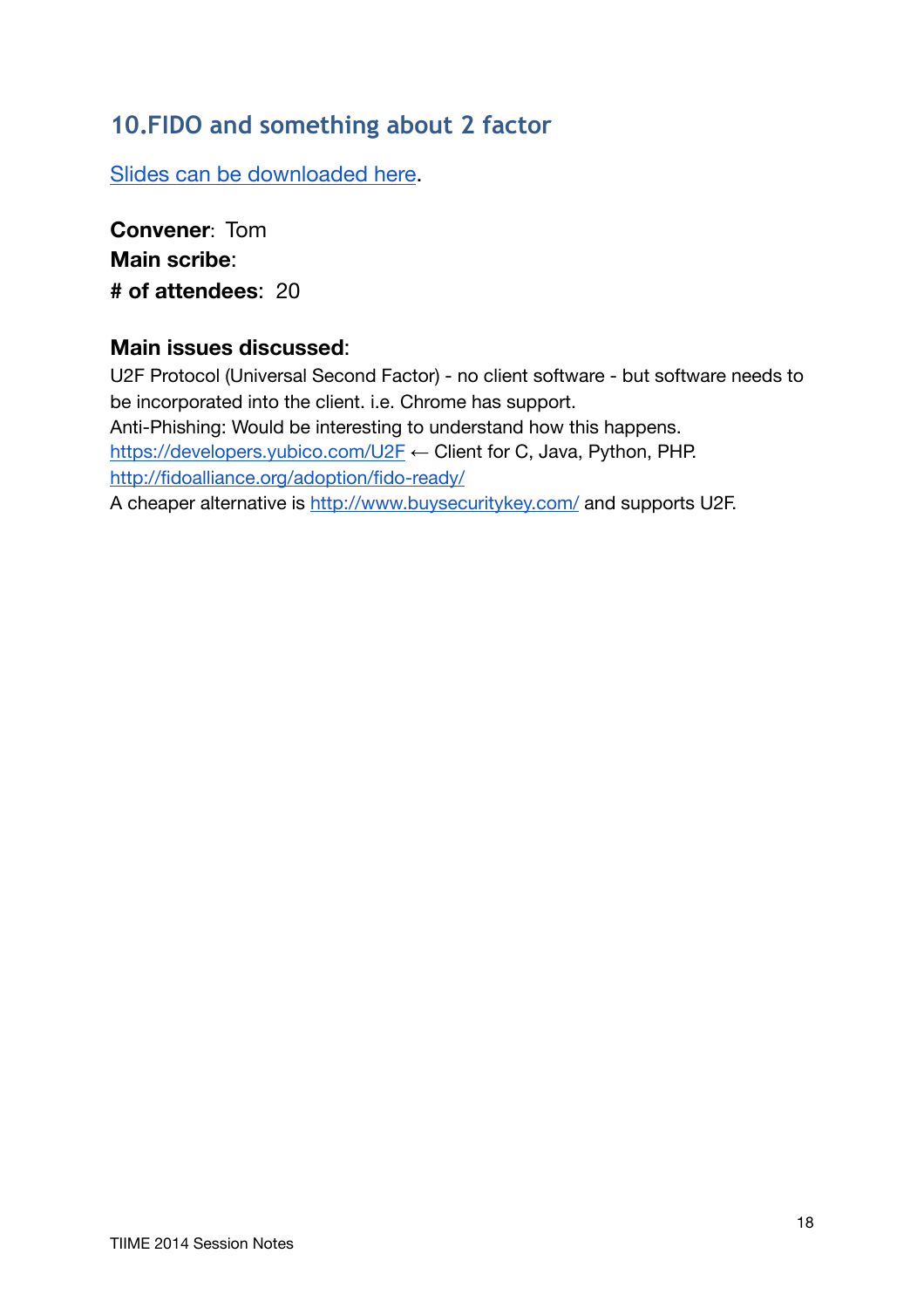# <span id="page-18-0"></span>**11.Delivering LoA using SAML AA/LoA/provenance on attribute level**

**Convener**: NIels

**Main scribe**: Manne **# of attendees**: 18

### **Main issues discussed**:

Why do we not use eduPersonAssurance?

- The discussion on vectors of trust addressing questions Wolfgang has in mind
- Vector of trust idea does not mean giving one numerical value for trust; it can also mean sending all the different trust vectors for the user to be decided

How to query additional (assurance) information from a Virtual Organization?

- missed a bit this discussion...

Attribute provenance or the LoA of particular attributes

- How to get LoA of a single attribute? In LDAP there's a technical solution (attribute option) e.g. givenName; lang-en: Paul, givenName; loa-1: Niels. This solution would work for trust vector information; how to express this in SAML
- How to ship LoA info simply without inventing something new? Shibboleth or simpleSAMLphp would implement new inventions fast, some commercial vendors would be slow
- Elixir use case: 2 mechanisms for vouching a persons LoA a) admin selects b) five people vouch for a person to be member
- LoA is not only about the technical solution to express LoA it also brings a burden for the data management that comes with a price
- eduid.se expresses authentication context content class which is a different case (binary)
- STORK has mandatory LoA, but it doesn't mandate minimum level of LoA
- in eduID the person's name is self asserted
- Should not mix Provenance and Level of Assurance; especially the word "Level" causes misinterpretations; Provenance seems to be more viable approach
- TERENA meeting in Belgrad came up with well thought of attributes; these minutes will be posted to the REFEEDS list and addressed tomorrow 4.12.

### **Insights / action items / next steps:**

- Detailed use cases is the way forward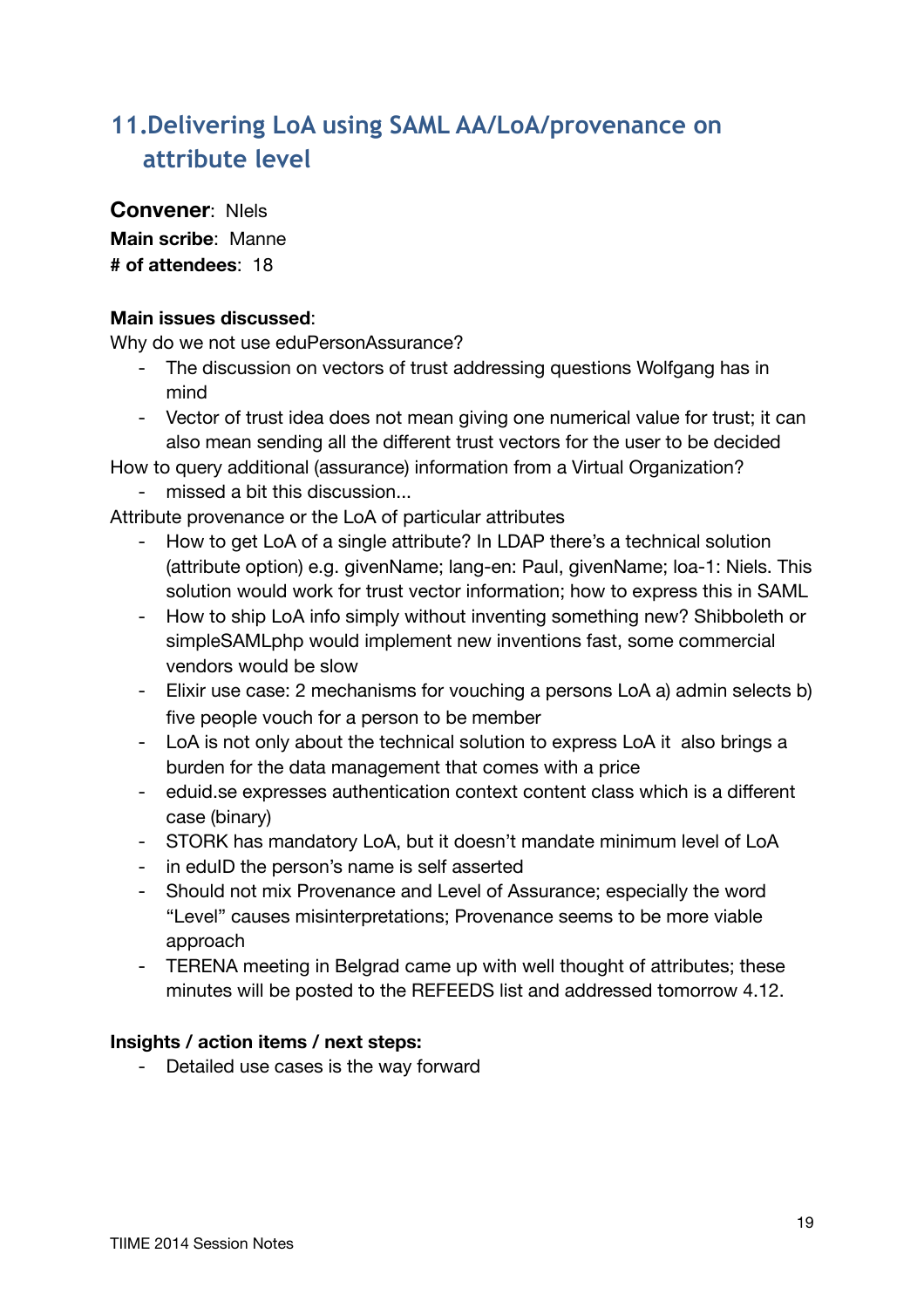# <span id="page-19-0"></span>**12.SAML and/or OIDC / Multi Stakeholder Trust Building in OIDC "Federations"**

**Convener**: Niels van Dijk, Roland Hedberg **Main scribe**: Pieter van der Meulen **# of attendees**: 10

### **Main issues discussed**:

How do SAML federations currently handle metadata?

- They keep a "telephone book" with all SPs and IdPs in their federations. The list is signed by the federation operator and contains all identifying information (names, keys, endpoint addresses).
- This can become big in big federations like e.g. eduGAIN. New is a MDX, a query service for dynamically querying metadata

How does this work in OpenID connect?

- Webfinger is used dynamically for discovery. RP finds OP by webfinger address (user@domain)
- Configuration downloaded from OP (==IdP in SAML) by RP (==SP in SAML) in an unsigned JSON document
- There is no third party to provide trust in this setup

How to add trust to the OpenID connect setup?:

- 1) RP finds OP
- Use secure DNS (webfinger published in DNS)
- Add a third party a signature to the configuration data. The third party used JWS (signed JSON web token) to sign (part of) the JSON data.
- This way is within the way the standard currently works.
- Needs implementation by RP & OP. This is not currently there
- Mobile operators GSMA has a working group working on such a solution
- 2) RP registered at OP
- Trust in current standard solution relies on data received from SSL. Messages are / cannot be signed with key derived from trust.
- RP registered at OP (OAuth). It can use a secret to prove who it is.
	- Can't run on mobile device (same with SAML SP)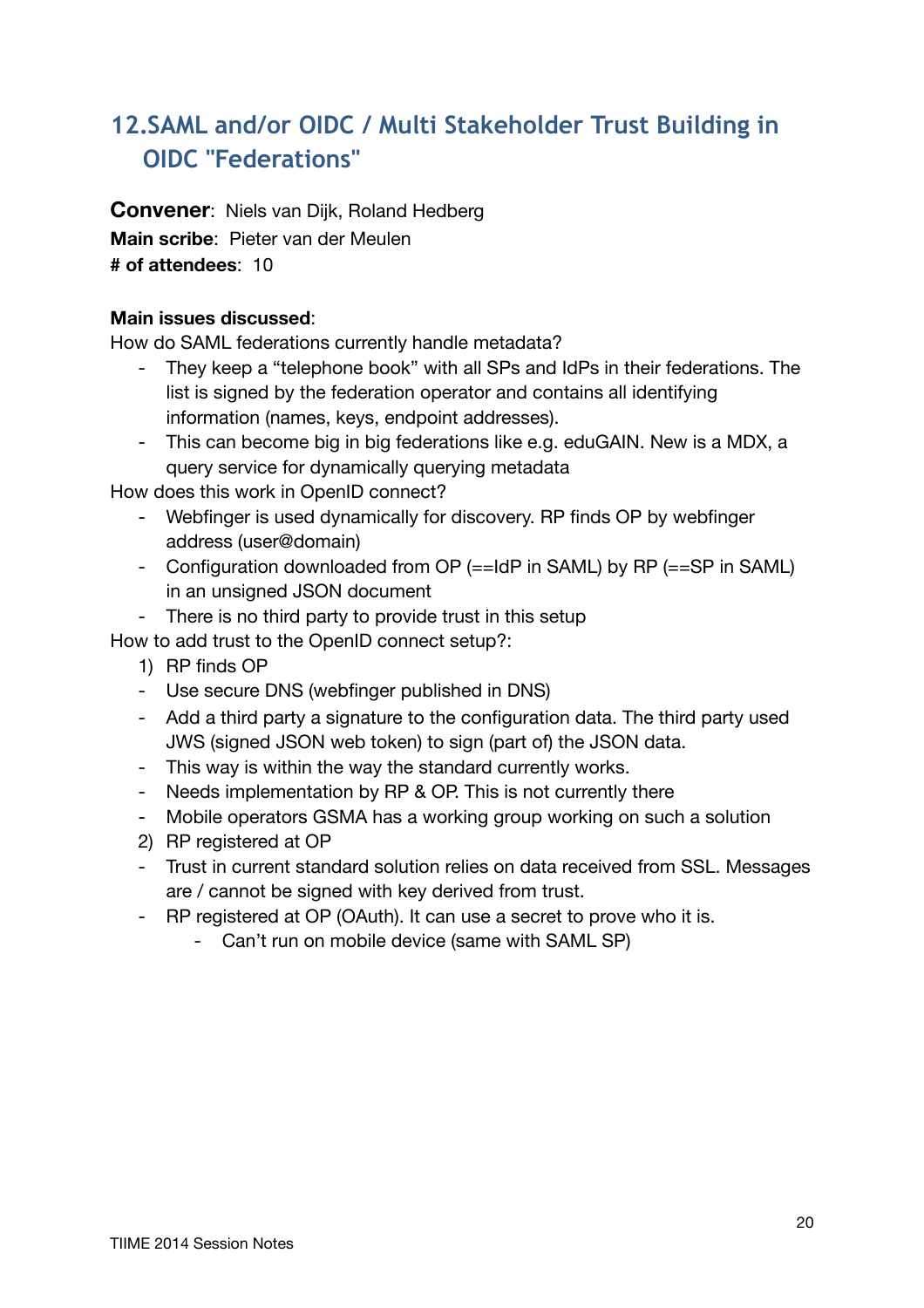# <span id="page-20-0"></span>**13.Dashboard and portal for IdP and/or end users**

**Convener**: Femke Morsch

**Main scribe**:

**# of attendees**: 12

#### **Main issues discussed**:

- What should you show to end users? Keep it simple Support information (also add telephone number) Live Availability of the SP
- How do you get rich information from Service Providers? Metadata would be helpful for this, but where do you draw the line? Logo,

description, support, license info, screenshots?

● Use the advantages you have as a hub and spoke - show which SPs are available for end users of a certain IdP. Make it possible for end users to log in if they want to.

| <b>SURF CONEXT Dashboard</b>                                                 |                                           |           | <b>EN NL</b><br>Weigerre, deskiboard_admin ~ | Help Lagout |
|------------------------------------------------------------------------------|-------------------------------------------|-----------|----------------------------------------------|-------------|
| Notifications<br><b>Services</b>                                             | <b>History</b><br>Statistics My institute |           |                                              |             |
| Filters                                                                      | Q. Filter by name                         |           |                                              |             |
| Connection scales<br>$-100$<br>$\odot$ No                                    | Service -                                 | Lineage = | Connection =                                 |             |
| 近畿県松井                                                                        | 国連の部                                      | No        | <b>Yes</b>                                   |             |
| $  -$<br>$\odot$ No.                                                         | <b>AAP Nock Mins</b>                      | Unknown   | Yes                                          |             |
| <b>Linknown</b>                                                              | Agis authorization server (test)          | Usknown   | <b>Yes</b>                                   |             |
| Deta location<br>C hange<br>$\Box$ ML                                        | <b>Ignetwich On Demand I Test</b>         | Usknown   | Yes                                          |             |
| Li No Strange<br>0.54                                                        | <b>Seedrive</b>                           | Unimoven  | Yes                                          |             |
| the contract the contract of the contract of the contract of the contract of |                                           |           |                                              |             |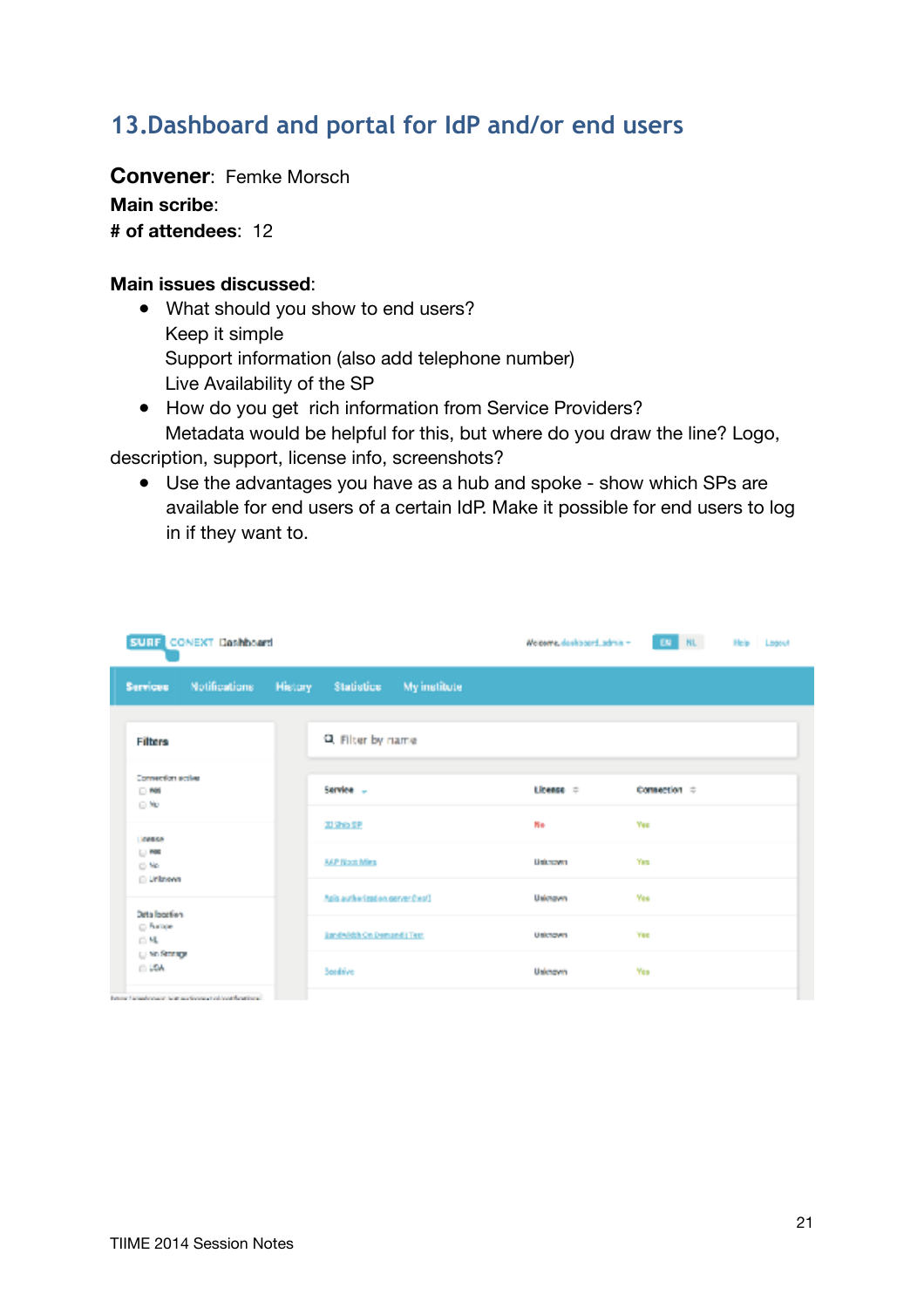| <b>SURF CONEXT Doshboard</b>                                 |                                                                                                                                                                                                                                                                                                                                                                                                                                                    |            | Welcome, dashboard_admin ~ | EN<br>н. | Legout<br>Hele |
|--------------------------------------------------------------|----------------------------------------------------------------------------------------------------------------------------------------------------------------------------------------------------------------------------------------------------------------------------------------------------------------------------------------------------------------------------------------------------------------------------------------------------|------------|----------------------------|----------|----------------|
| <b>Services</b>                                              | <b>History</b>                                                                                                                                                                                                                                                                                                                                                                                                                                     |            | <b>My institute</b>        |          |                |
| 這<br><b>UNITARIN</b><br>F                                    | <b>Attributes</b>                                                                                                                                                                                                                                                                                                                                                                                                                                  |            |                            |          | NET            |
| Liber e+                                                     | <b>Attribute</b>                                                                                                                                                                                                                                                                                                                                                                                                                                   |            | Your value!                |          |                |
| 冊                                                            |                                                                                                                                                                                                                                                                                                                                                                                                                                                    |            | J08/10N+                   |          |                |
| <b>Admitsubed</b>                                            | * The articlastics and their values for your personal account are displayed. This might not be representative for<br>other accounts within your promication.                                                                                                                                                                                                                                                                                       |            | Service support email      |          |                |
| $\mathbf{Q}_{\mathbf{S}}$<br>Dead vala connection            | Notifications<br><b>Statistics</b><br>The following attributes will be exchanged with BigBlueButton Experimental.<br>Please note: All attributes should contain the right value(s). If attributes are<br>missing, additional staps might be needed to ensure a working connection.<br>Cot a question?<br>support groundsomers.ni<br>UNIVADOR/ENTABWW-BrEck<br><b>CONEXT Deshboard</b><br>Welcome, deshboard, admin. -<br>NL.<br>DN.<br>Help Loggut |            |                            |          |                |
| https://dishbood.iast.subconect.nl/apps/174.jathRets.policyk |                                                                                                                                                                                                                                                                                                                                                                                                                                                    |            |                            |          |                |
| <b>SURF</b>                                                  |                                                                                                                                                                                                                                                                                                                                                                                                                                                    |            |                            |          |                |
| Services                                                     | <b>Natifications</b><br>History                                                                                                                                                                                                                                                                                                                                                                                                                    | Statistics | My institute               |          |                |
|                                                              |                                                                                                                                                                                                                                                                                                                                                                                                                                                    |            |                            |          |                |

|                           | A STATE TO A STATE A STATE OF THE STATE AND A STATE OF A STATE OF A STATE OF A STATE OF A STATE OF A STATE OF                                                                                                                                                                                                                                                           |                                                  |
|---------------------------|-------------------------------------------------------------------------------------------------------------------------------------------------------------------------------------------------------------------------------------------------------------------------------------------------------------------------------------------------------------------------|--------------------------------------------------|
| ≣                         | Connect OpenConext EngineBlock   Demo                                                                                                                                                                                                                                                                                                                                   | OpenConaxt Engines ock   Demo                    |
| Overview<br>F             | You can activate a connection from this dachboard. We advise you to follow the<br>checklist and check the specific information for this app before you activate.                                                                                                                                                                                                        | Oct a question?<br>B.000" (in France Ltd.        |
| <b>Linear</b>             | Finish this checklist before activating the connection:<br>· Creak the license information<br>. Chees the Standale Entry                                                                                                                                                                                                                                                | Service support email<br>SUSPONSOCIARO OTHOR ORD |
| Æ<br><b>Artribunes</b>    |                                                                                                                                                                                                                                                                                                                                                                         | Sepport papers                                   |
| ą,<br>Activate connection | By requesting an activation you accept these terms.<br>. It is the responsibility of ny institution to provide the correct stitibutes.<br>. # SUFPIRATION permission to forward the statistics to OpenConext Enginesiate. (Dema.)<br>· It is the responsibility of my institution to obtain a license for using OpenConext Engines onk (<br>Derman<br>$\sim$<br>1919 11 |                                                  |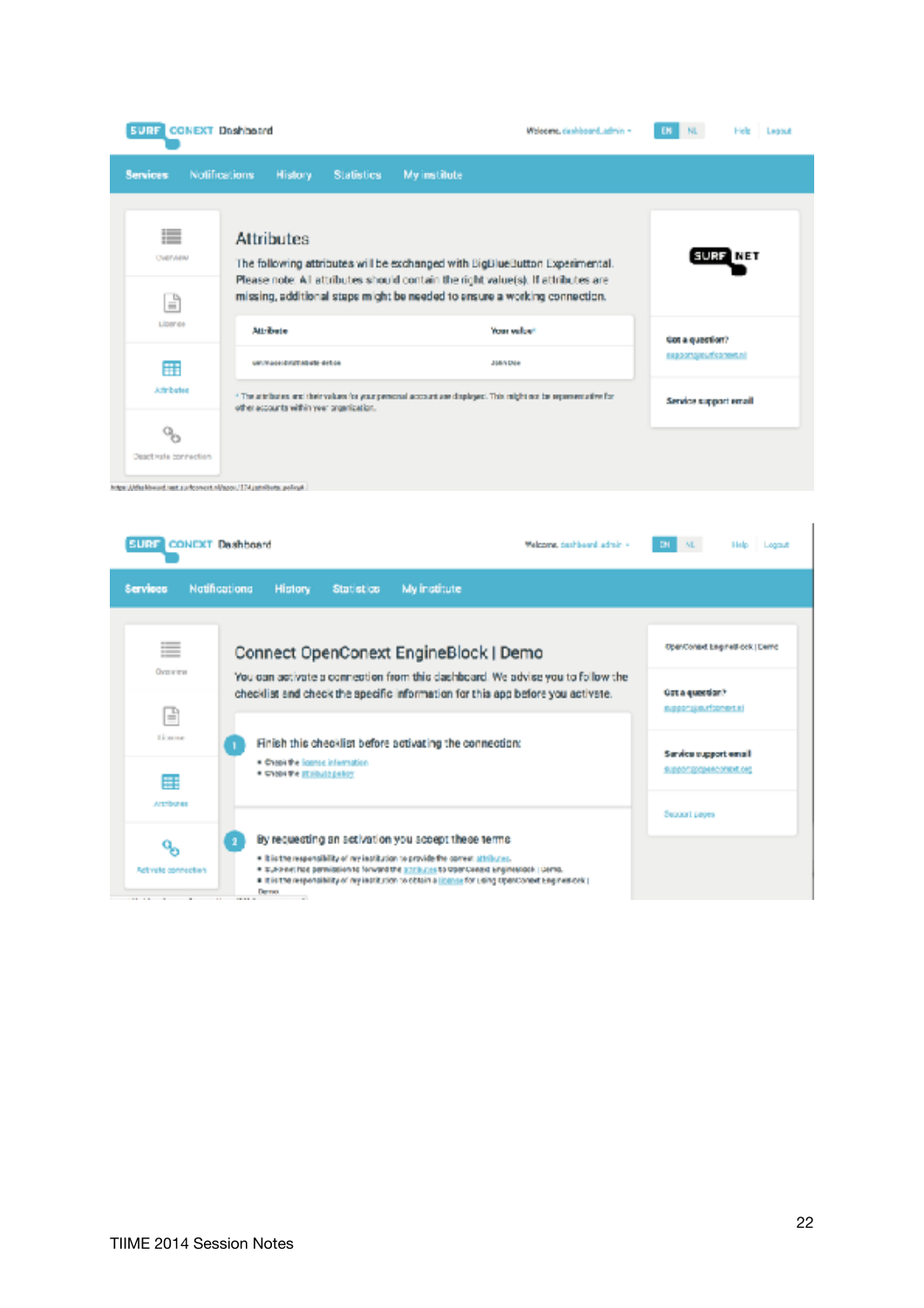# <span id="page-22-0"></span>**14.Delivering LoA using SAML AA**

# LoA/Provenance on Attribute level

**Convener**: NIels **Main scribe**: Manne **# of attendees**: 18

### **Main issues discussed**:

Why do we not use eduPersonAssurance?

- The discussion on vectors of trust addressing questions Wolfgang has in mind
- Vector of trust idea does not mean giving one numerical value for trust; it can also mean sending all the different trust vectors for the user to be decided

How to query additional (assurance) information from a Virtual Organization?

- missed a bit this discussion...

Attribute provenance or the LoA of particular attributes

- How to get LoA of a single attribute? In LDAP there's a technical solution (attribute option) e.g. givenName; lang-en: Paul, givenName; loa-1: Niels. This solution would work for trust vector information; how to express this in SAML
- How to ship LoA info simply without inventing something new? Shibboleth or simpleSAMLphp would implement new inventions fast, some commercial vendors would be slow
- Elixir use case: 2 mechanisms for vouching a persons LoA a) admin selects b) five people vouch for a person to be member
- LoA is not only about the technical solution to express LoA it also brings a burden for the data management that comes with a price
- eduid.se expresses authentication context content class which is a different case (binary)
- STORK has mandatory LoA, but it doesn't mandate minimum level of LoA
- in eduID the person's name is self asserted
- Should not mix Provenance and Level of Assurance; especially the word "Level" causes misinterpretations; Provenance seems to be more viable approach
- TERENA meeting in Belgrade came up with well thought of attributes; these minutes will be posted to the REFEEDS list and addressed tomorrow 4.12.

### **Insights / action items / next steps:**

- Detailed use cases is the way forward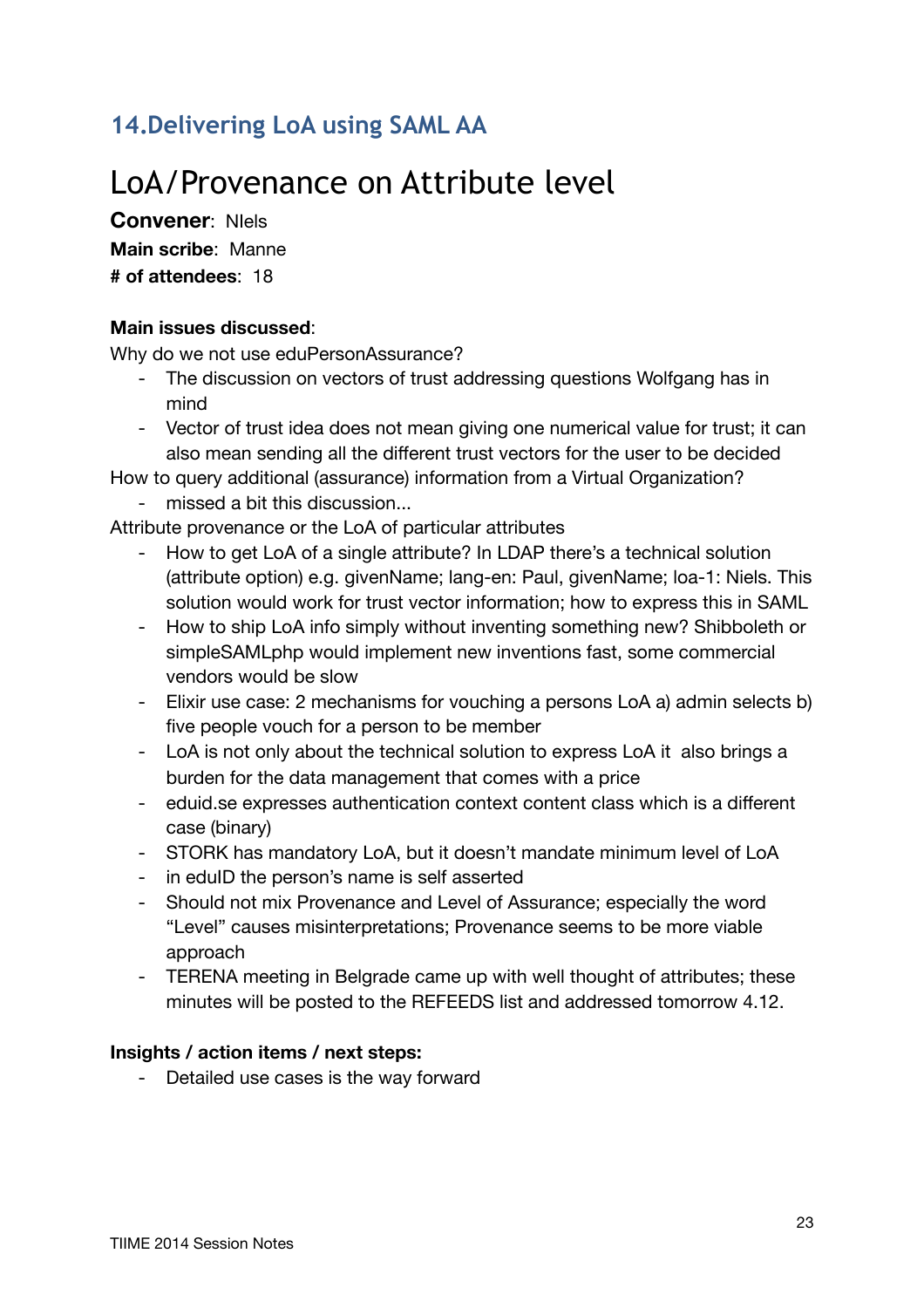# <span id="page-23-0"></span>**15.All the cool kids are using JavaScript frameworks and ignoring SAML…**

**Convener**: Brook Schofield **Main scribe**: Brook Schofield **Additional scribes**: Rainer **# of attendees**: 8 (Dominic, Thomas W., Leonhard, Andre, Scott, Rainer, Mads, Brook, Tommas, Roland, Thomas)

### **Main issues discussed**:

AT chamber of commerce (WKO) is using ADFS, internally not SAML, but WS-Fed. All the tutorials suggest storing passwords internal to the application. The tutorials might extend further to support something like OpenIDConnect (JWT). 160 identified users - so it is easy to

Bootstrap methods for federated apps - SAML2 and OpenIDConnect - is often that you don't know the user.

Other environments my already know the user and therefore

What are the options?

● Provide SAML tutorials for their framework.

 $\bullet$ 

Three types of application:

- 4. Server Side Application (pages rendered on the server and sent to the server)
- 5. Rich JavaScript Application (everything in the browser)
- 6. Hybrid Application "protected" data from the server and a Rich JavaScript interface.

The problem with apps based on single-page frameworks is that the browsers collects a lot of state before a login is required. At that time it should be avoided to redirect to another page. iframes and popups are fraught with problems, like SOP and cannot share cookies with the initial frame. You might open a new window. There is a risk of losing these application's users if there is no solution for federation.

These frameworks are not dumb web browsers any more. They should do SAML ECP etc. Javascript could solve the discovery part.

How to make SAML work with your REST API? How to design a REST API to work with SAML?

AAF is using Rapidconnect, kind of SAML to JWT gateway, not full OIDC. [https://](https://rapid.aaf.edu.au) [rapid.aaf.edu.au](https://rapid.aaf.edu.au)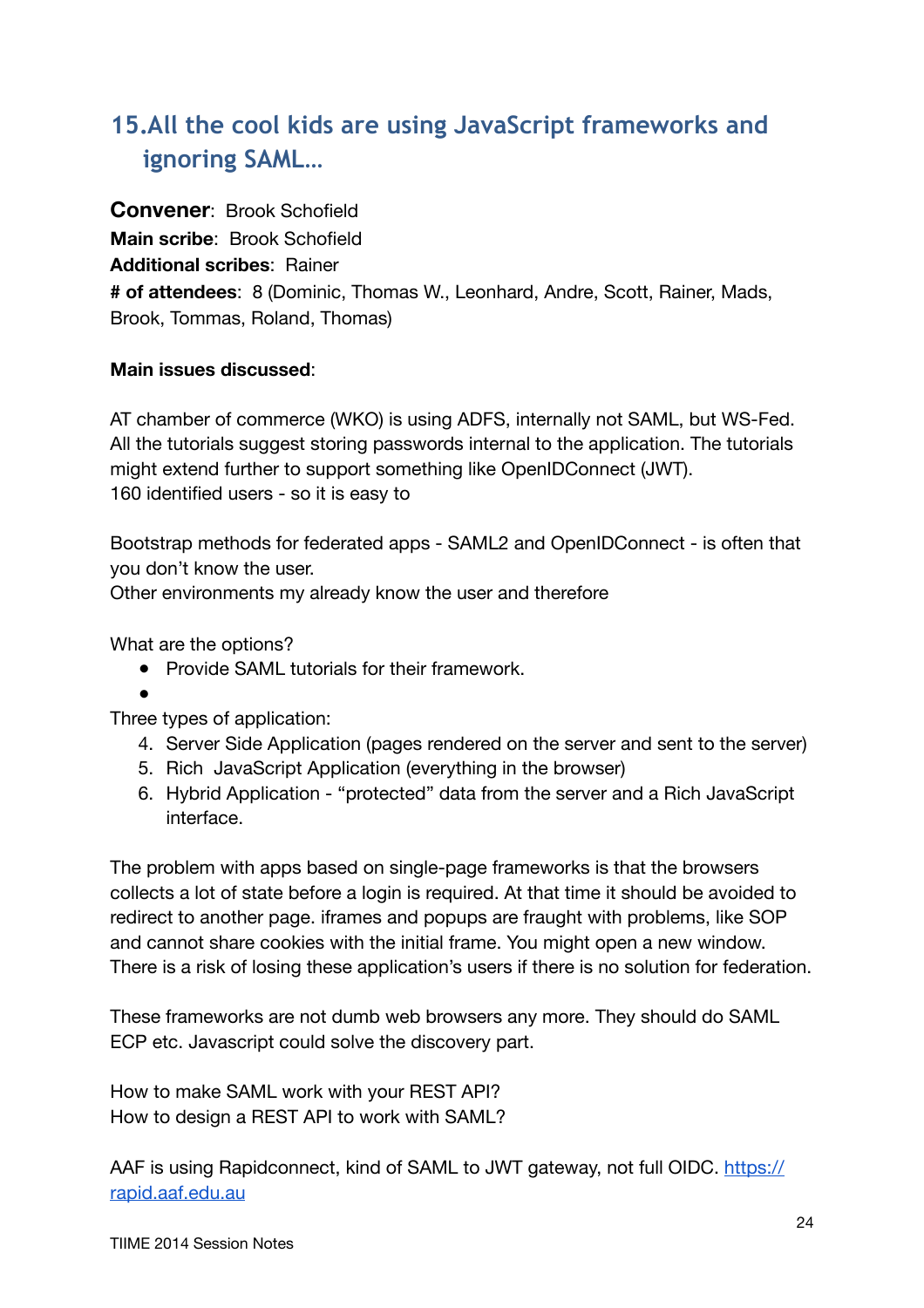## **Insights / action items / next steps:**

- Look at writing:
	- o "Non-Web Application Best Practice Authentication Guide" (original idea from Joost van Dijk)
	- "Integrating <<lang>> Applications with SAML" (our new idea)
		- <<lang>> is an enumeration of JavaScript, Node.js, Scala, Erlang, Go, ...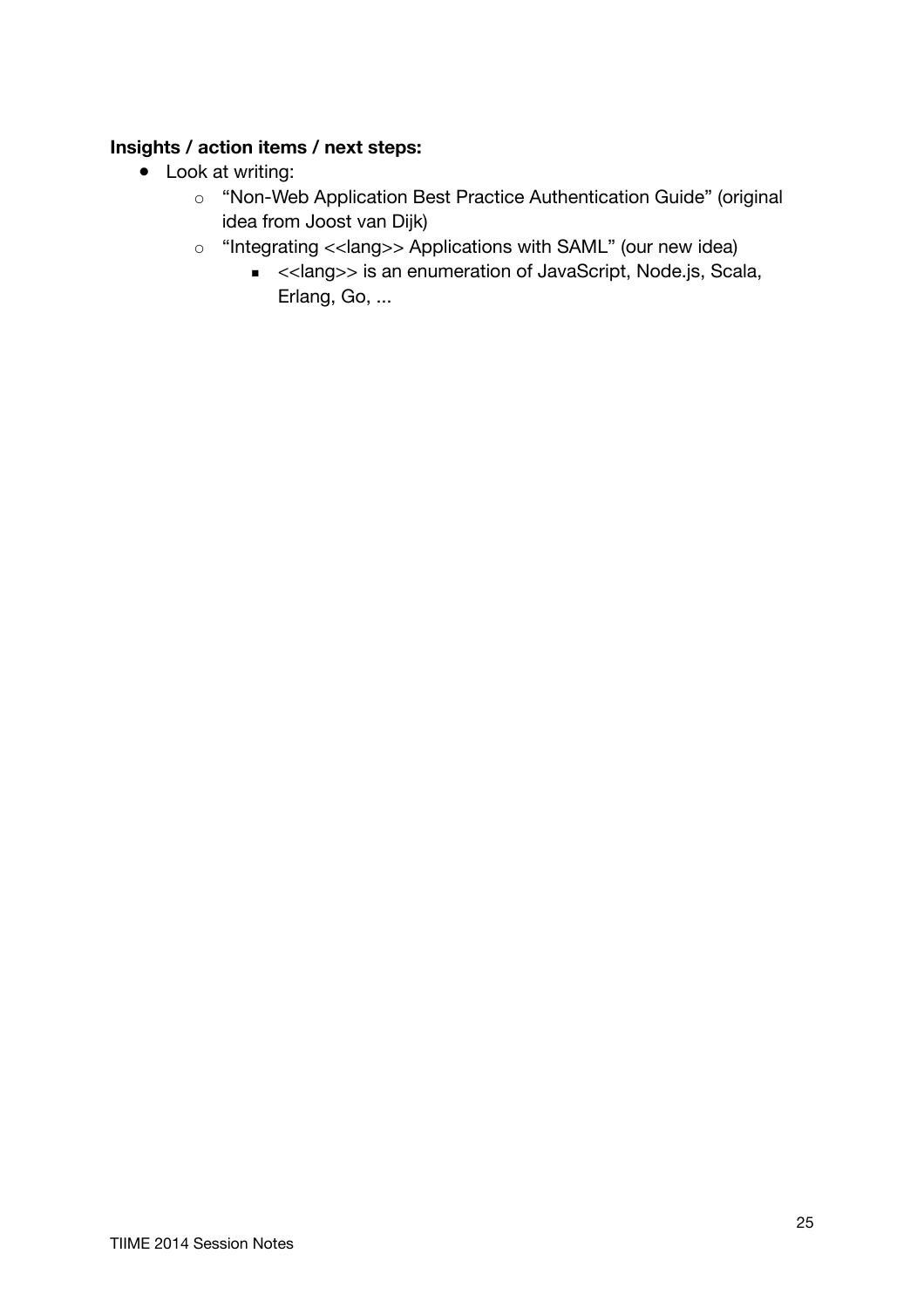# <span id="page-25-0"></span>**16.Federations in Federations (cont)**

**Convener**: Niels/Ann **Main scribe**: Niels/Ann **Additional scribes**: : **# of attendees**: 10

### **Main issues discussed**:

Three tagging areas:

- 1. Community based tags for tailored policy spaces. Federation does due diligence about ownership of namespace.. These are curated by community organizations.
- 2. Gross categories of eduGAIN members to identify basic providers
- 3. Well-defined set of entity categories that are international and supported. These are curated by Federations and are defined by REFEDS.

Filters vs. entity categories-

- UK Access publish SPs by default aren't germane to eduGAIN, such as New Castle-specific SPs.
- Is this service relevant for an international audience?
- Could use Hide from Discovery. (more about "not intended to be used" as opposed to not relevant)
- If we're jus applying generic not-vetted labels, it could be very confusing regarding the intent behind the tags.

If we can get some base tagging adopted, we'll need tools to help the have-nots Shouldn't we get R&S going first and not distract ourselves from adding this new approach? Do community tags have enough value? Should we work from the top down (broad entity categories like R&S) AND bottom up (specific VO tags).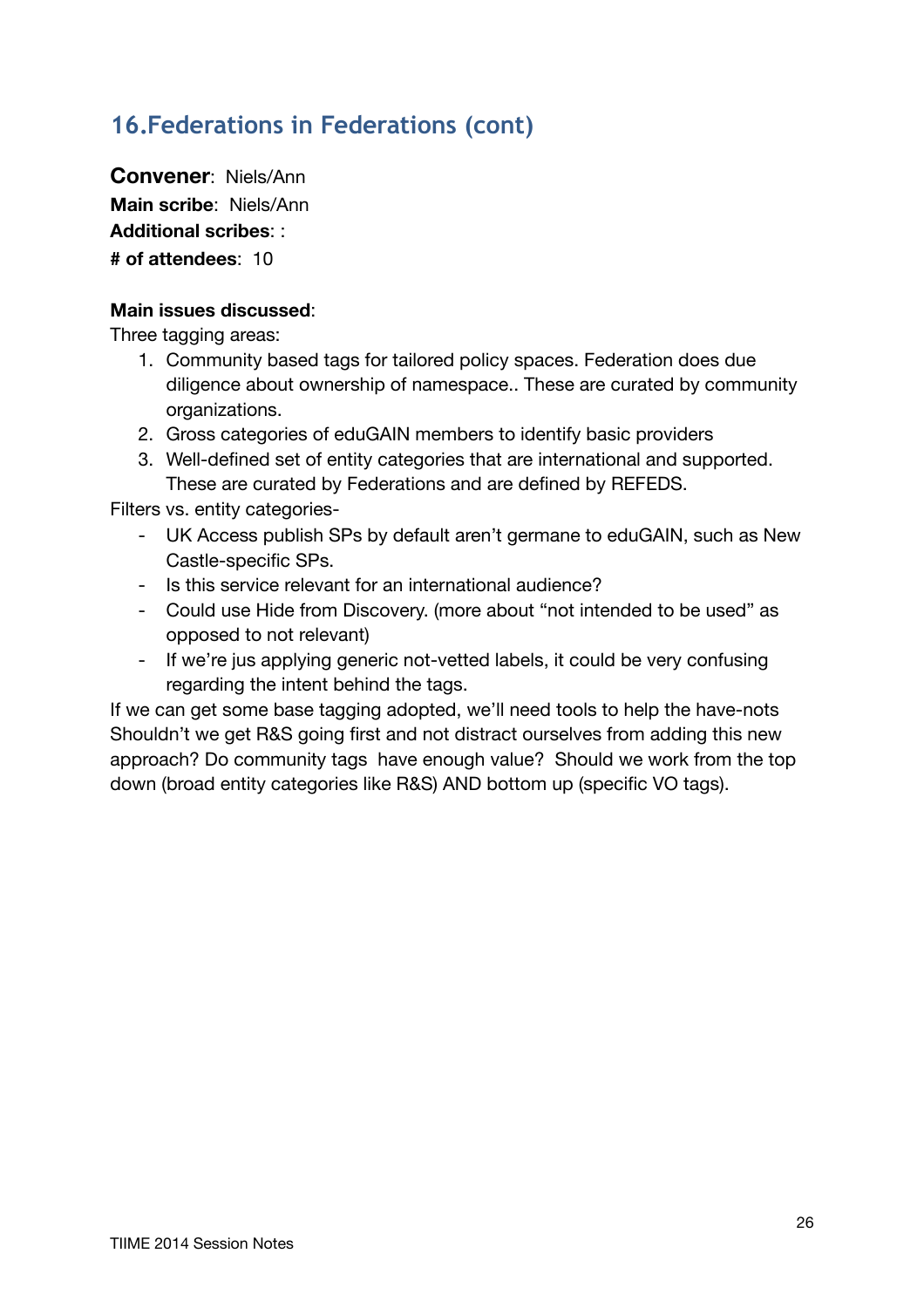# <span id="page-26-0"></span>**17.How to provision users after SPML and SCIM?**

**Convener**: Rainer Hörbe **Main scribe**: self **Additional scribes**: Peter G. **# of attendees**: ca. 12

### **Main issues discussed**:

SPML did not have a lot of uptake, and SCIM has a fixed schema that is not supporting all use cases. What to do if an attribute set is already defined on the WebSSO channel, but one needs to do the same for upfront provisioning. Use cases: group management, de-provisioning

Peter Gietz: implemented a solution based on SPML, Now often just using RA-part of the big SPML engine and do custom provisioning without SPML documents. SPML still Good for big environments, stable, functional. We had proposed a SPML to SCIM gateway, but did not found an implementation so far.

Evolveum has been developing enterprise provisioning solutions. This is a custom environment, customization is possible, standards are less important. SPML is missing the standard schema, there are no profiles. (DAASI is using DSML with LDAP schema standards). SCIM is better because it has a standard schema. Atos has a product for health care market, using HL7 (provisioning in Health sector) with standardized schema for patient context. Could be reused in other spheres

The UK identity assurance program has the minimum data set.

"Lets revive SPML since it uses compatible schema"

DAASI has an extension to SPML to locate data if an identity changed in the target. Another extension is to bulk upload it from scratch

But still SPML is complex.(just as SAML is) and SCIM might be to simple (just as OpenID Connect).

Messaging: SOAP or new standard wrapping SAML Attribute statements in a lightweight protocol.

Messaging is complex but needed

GRnet is running a central European messaging system. Client is initiator of the request and has possibility to cast and to retry.

How to provision clouds from multiple IdPs?.

GÉANT bus (Diego Lopez)

Greek solution is sort of based on these ideas.

Using messaging infrastructure. Some issues are between connecting clients to messaging server - needs local queuing. I a very widely distributed infrastructure it is difficult to synchronize interfaces - wrap it with library.

### **Insights / action items / next steps:**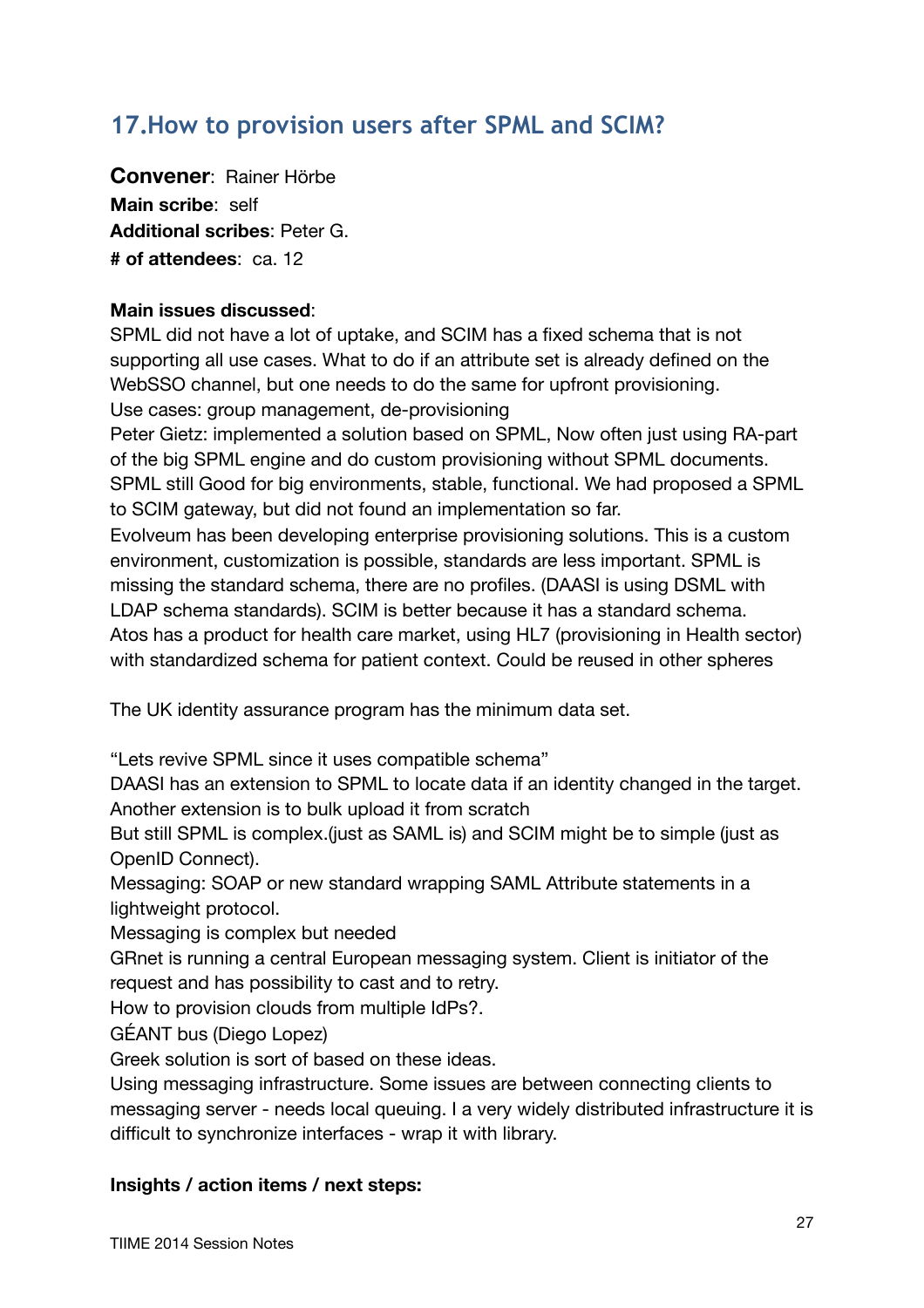Complementary discussion in session 10/D "Long-term consistency & deprovisioning in SAML & OIDC"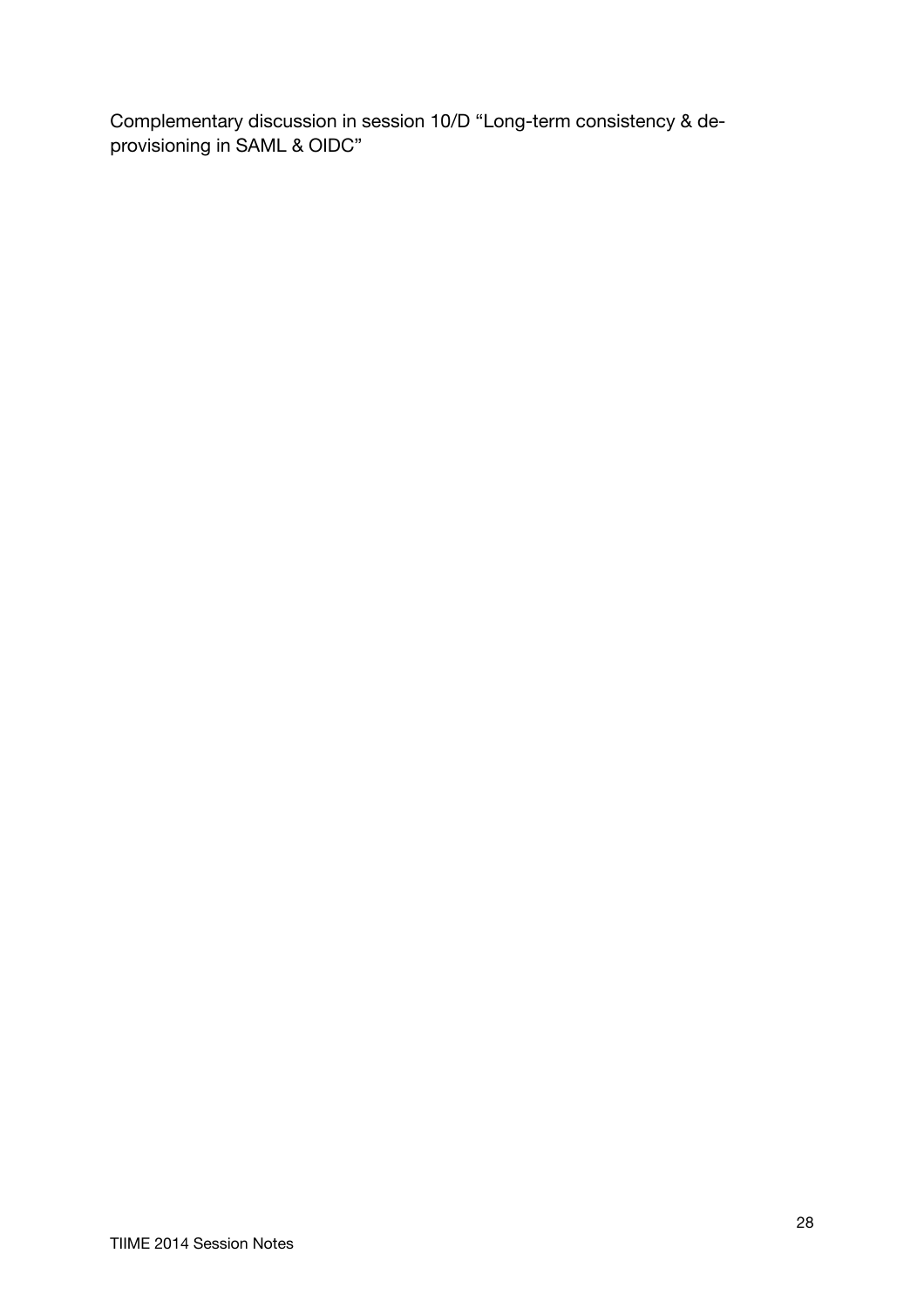# <span id="page-28-0"></span>**18.Scalability, security, availability of services when you are not Google/Amazon**

**Convener**: Pieter van der Meulen (SURFnet) **Main scribe**: Markus Sabadello

**# of attendees**: 15

## **Main issues discussed**:

Hard to build high availability, scalable, reliable systems.

1. In a few years everybody will use amazon-style cloud services?

Jurisdiction, privacy issues?

2. If there was a local, national "google data center", would you use it? No guarantee where data will be stored?

E.g. in czech republic, must have private data in "cesnet" or at universities

3. If there was a Czech cloud service company "like" amazon/google, would you use it?

Probably not, would still want to keep data locally

4. Big problem: distributed, redundant databases

How to keep data consistent across different data centers?

Just "assume" that our data center will be fine?

Use VMWare virtual machines that can quickly replace each other.

5. UPS experience:

Two data centers 15-20km apart, still barely works with synchronous protocols. Not more.

6. Way forward?

Design our own Google-style data center?

Try to separate your application logic from data.

7. What are you trying to protect against?

Small failures, e.g. network lag, hard disk problems

Catastrophic failures, e.g. damage to data center

If you have multiple data centers, most failures actually come from the highavailability software itself.

Plan what is acceptable under what conditions (e.g. in the case of a big problem, session loss is OK, you just have to log in again)

8. Session management?

Use cookie-based load balancing, i.e. one user always interacts with the same server, "sticky" session is only kept there, not shared

9. Benchmarking

Run tests to actually find out what your scalability limitations are.

In SAML, the login itself is not very resource intensive.

In SURFnet, can do a few hundred logins per second.

10. Deployment

SURFnet using ansible now, want to move to Docker.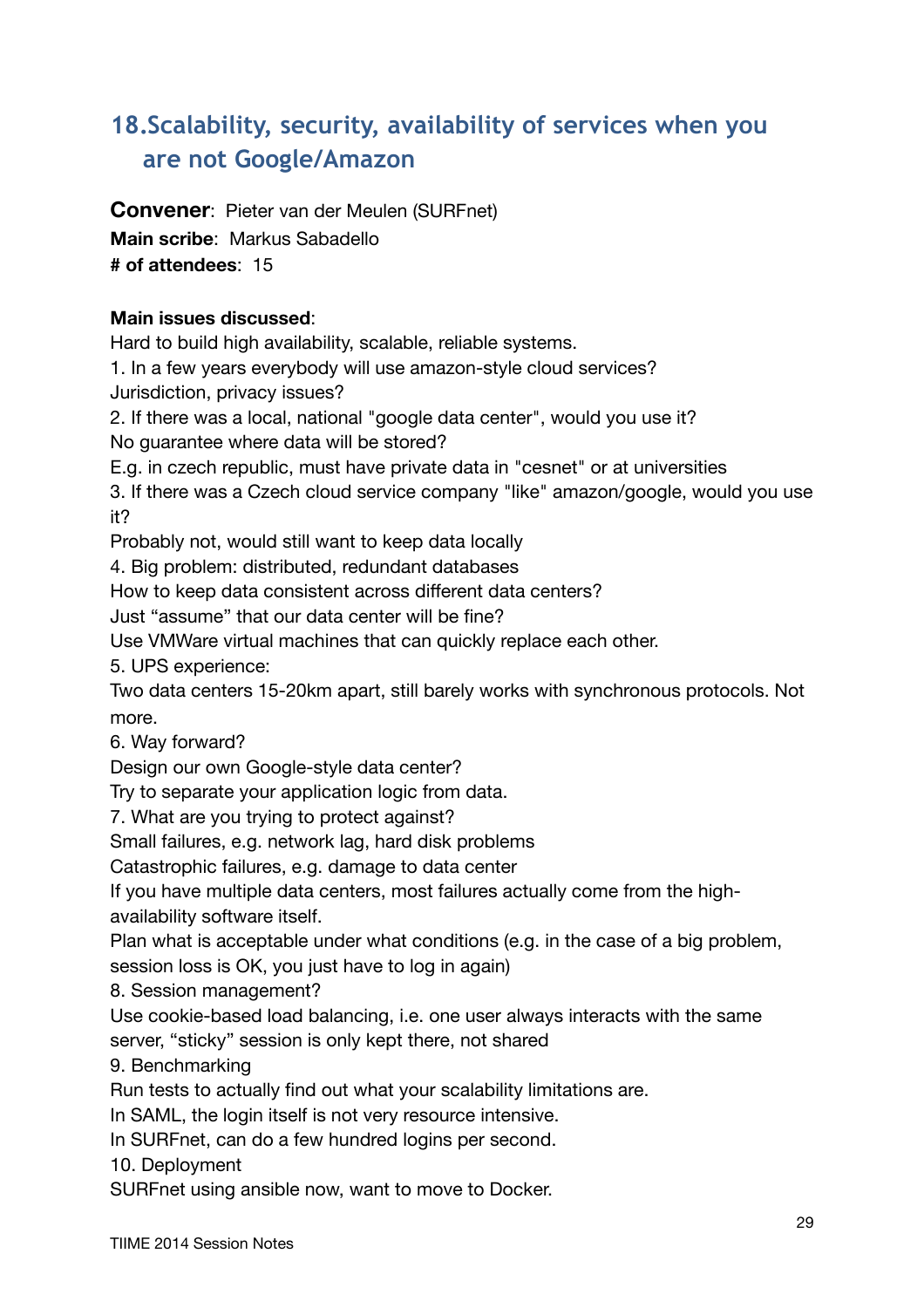In Docker, keep code separate from data.

Don't put SSH server in it.

Export the same ports for the same Docker container on every machine.

Don't modify Docker images, just use them, don't use ansible/scripts/etc. inside your Docker image (=anti-pattern)

How to distribute your Docker images? E.g. use CoreOS

11. Database synchronization between data centers

E.g. MySQL replication with read-only slaves

NoSQL databases, e.g. MongoDB?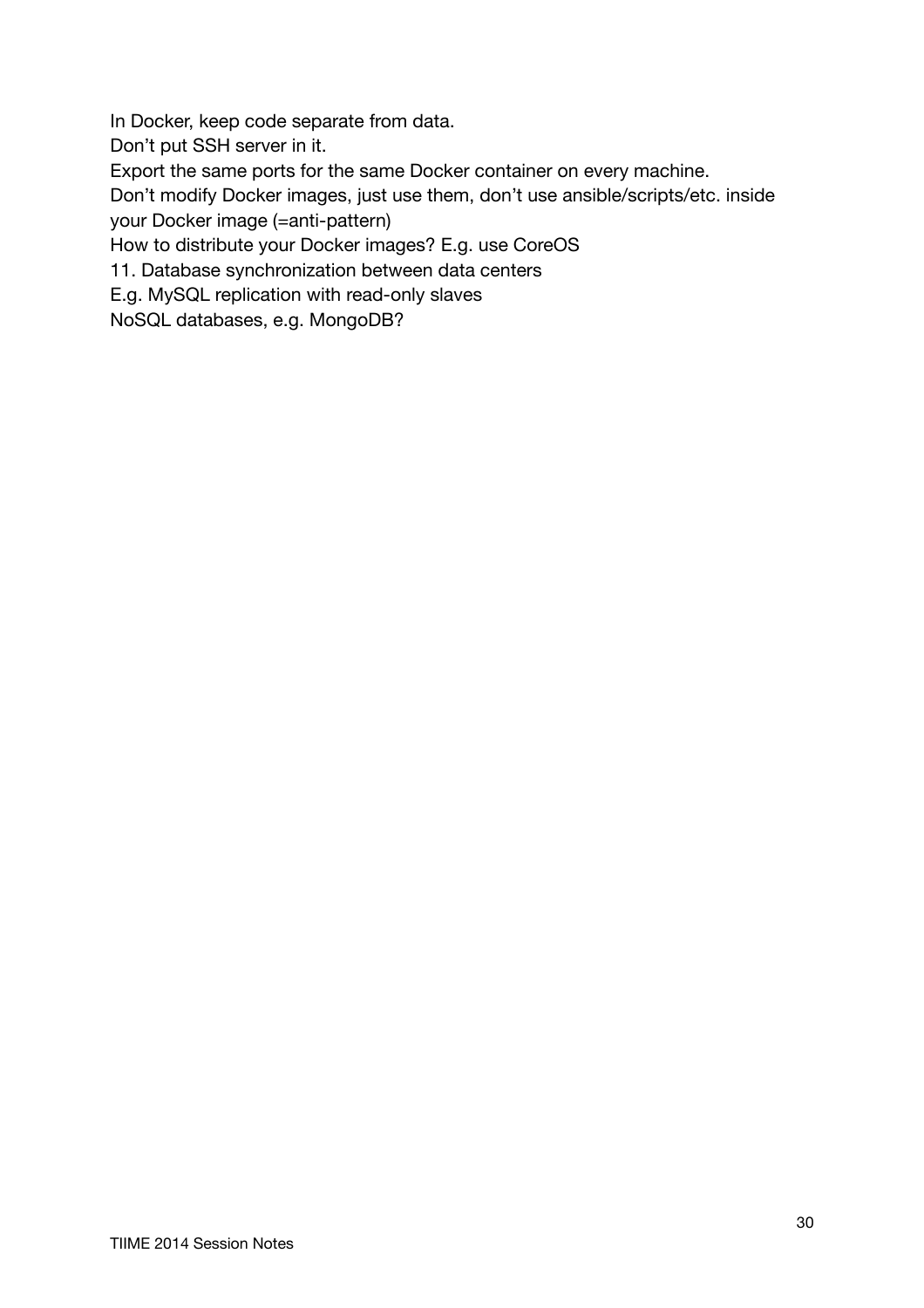# <span id="page-30-0"></span>**19.letsencrypt.org for OV + EV certificates**

(EV: extended validation, OV: organization validation) **Convener**: Brook Schofield **Main scribe**: Markus Sabadello **# of attendees**: 13

## **Main issues discussed**:

Mozilla, EFF, IdenTrust, etc. initiative info at<http://letsencrypt.org/>

For DOMAIN-validated certificates, probably with upsell model by IdenTrust [https://](https://www.identrustssl.com/) [www.identrustssl.com/](https://www.identrustssl.com/)

Deploy Python script on your webserver, solves hassles of getting low assurance certificate

Currently investigating within eduROAM/GÉANT to apply the same principles to a RADIUS/TLS (aka REDSEC) system.

Concerns that letsencrypt is only half of the steps, extra Apache configuration is needed for security, e.g. disable insecure ciphers

System admins might just run letsencrypt on the command line and think they're done (need to maintain your systems).

Experience: Lots of services have really bad certificate deployments (e.g. using SSLlabs to test)

Debian weak keys: Not updated in a long time - only because CAs check this - has the problem largely gone away.

If letsencrypt succeeds, is there a risk browser vendors may remove IdenTrust from their list of trusted CAs? No for Mozilla :-)

Why is OV/EV not used more? Problem is not price, but administrative burden Admin problems with renewal (what exactly did we do three years ago to make it work?)

SHA-1 is getting deprecated, Chrome may already display warnings In letsencrypt Github bug list, what are the main complaints? [https://](https://groups.google.com/a/letsencrypt.org/forum/#!forum/client-dev)

[groups.google.com/a/letsencrypt.org/forum/#!forum/client-dev &](https://groups.google.com/a/letsencrypt.org/forum/#!forum/client-dev) [https://](https://github.com/letsencrypt/lets-encrypt-preview) [github.com/letsencrypt/lets-encrypt-preview](https://github.com/letsencrypt/lets-encrypt-preview)

SPDY: Google's single stream HTTP protocol, didn't really take off, but may reemerge as HTTP 2 <http://en.wikipedia.org/wiki/HTTP/2>

Real soon: Move to Elliptic Curve certificates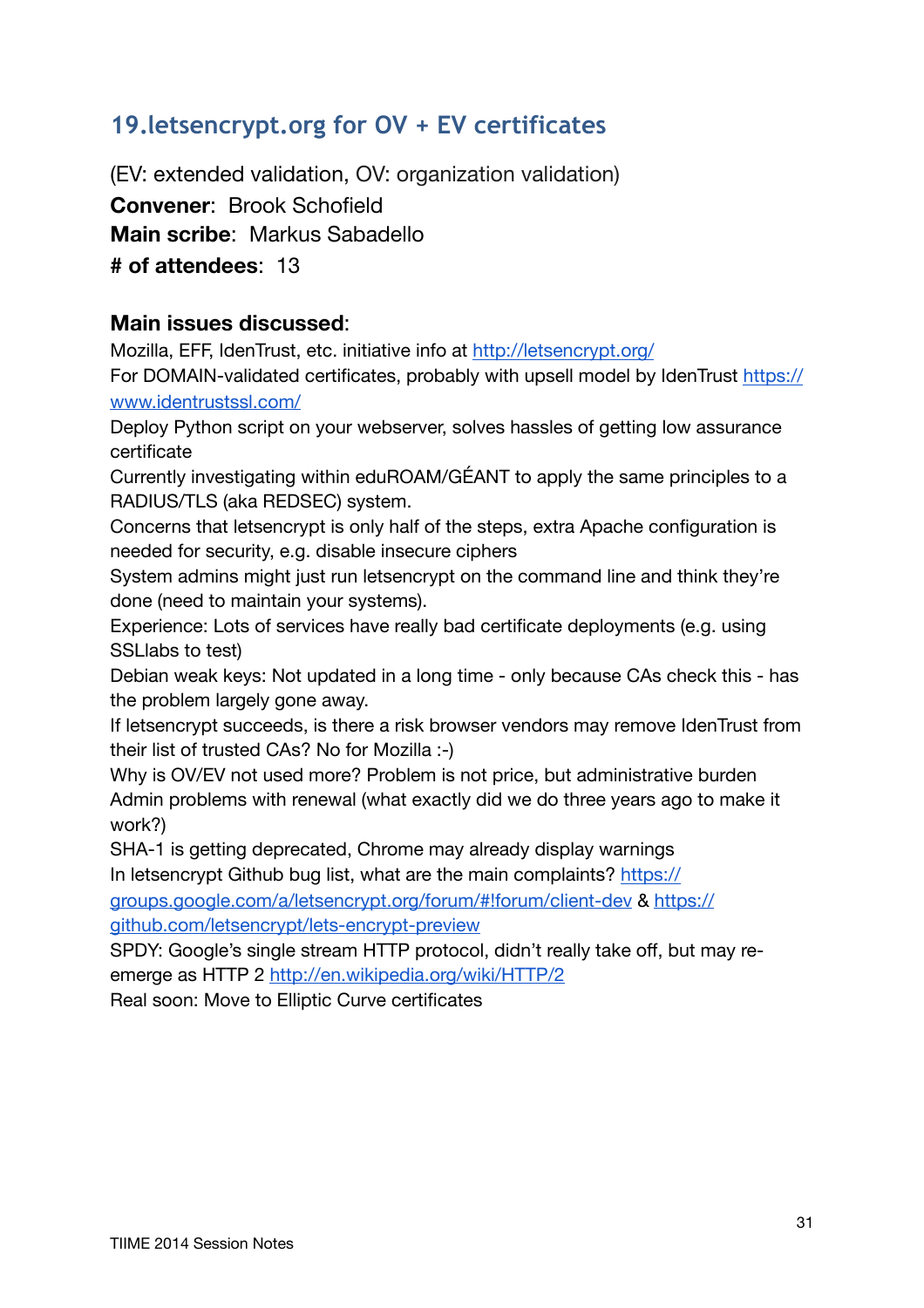# <span id="page-31-0"></span>**20.SAML/OIDC part II**

**Convener**: Roland Hedberg **Main scribe**: Rainer **# of attendees**: 11

### **Main issues discussed**:

Protocol steps:

- 1. discovery
- 2. client registration

Then it depends on the flow

- 3. Code flow:: authentication request, gets back access code
- 4. Code flow: Token request, gets back access token (plus refresh token, idtoken)
- 5. Code flow: user info (send access token, get user info)

The access token could be a SAML assertion.

A problem is the userinfo schema, which is basically the Facebook set, no roles, affiliation, etc.

The subject has the pairwise identifier, the sector identifier and the public.

There is nothing like an attribute authority, but normal, aggregated (includes provenance, can be signed) or distributed (URL to the source).

Mapping problem: the OIDC has a limited user into endpoint, But you could define a SCIM endpoint.

Most implementations add information to the userinfo endpoint. But then there is no schema check. Is it necessary? People think that schema checking is useful. Roland tried SAML/OICD gateway in both directions. One implementation is in InAcademia.

OIDC in mobile: work is going on in OID-foundation and GSM association.

In SAML IDP and SP are of similar complexity to implement. In OICD the RP is much simpler, whereas the OP is more complex.

The complexity of SAML comes also from XML processing.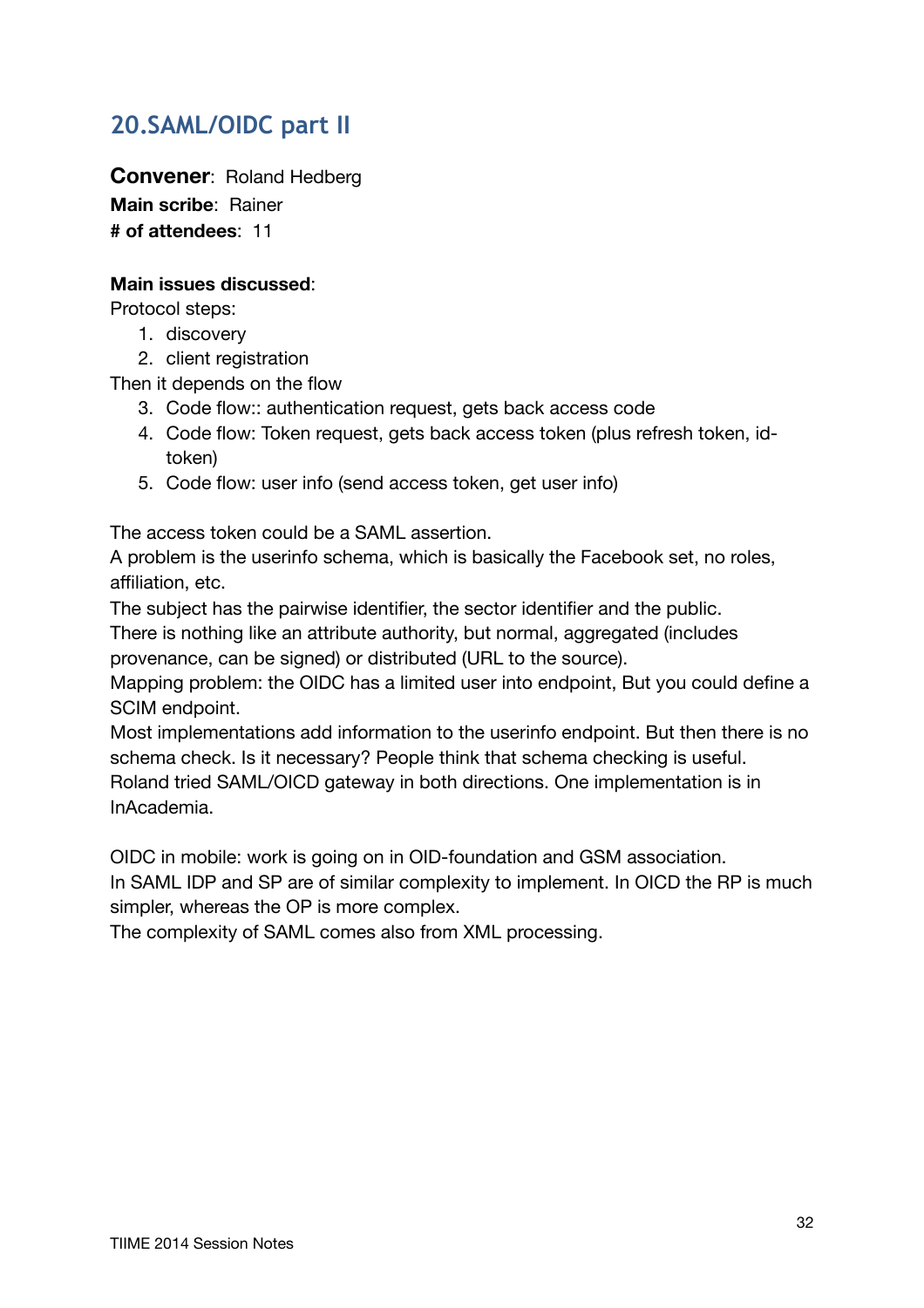# <span id="page-32-0"></span>**21."Something" as a Service for Identity Federations**

**Convener**: Marina **Main scribe**: Steve Olshansky **# of attendees**: 10

### **Main issues discussed**:

GEANT3+ task Federation as a Service (FaaS) - goal is to enable more federations in EU

43 partners in project, ~20 not having federations

Market analysis and conversations with NRENs identified issues:

- NREN-level
	- o staffing issues
	- o No SPs (chicken and egg problem, hoping eduGain will solve this)
- institution-level deployment issues with AAI and IdM
	- o IT staffing issues

Prioritized helping NRENs by reducing staffing needs for federation operations. FaaS offering

uses Jagger as Resource Registry

metadata aggregation and signing with HSM

close to being offered to NRENs

a lot of interest…

FaaS Market Analysis document [http://issuu.com/danteprm/docs/](http://issuu.com/danteprm/docs/ms83_ms5-4-1_federation-as-a-servic/1?e=6131560/7492653) ms83 ms5-4-1 federation-as-a-servic/1?e=6131560/7492653

DFN hosts IdP for its some of its institutions, but not their user DBs as campus uses their own IdM. Its free of charge service.

comment: There would be Interest in a pan-EU version of this, especially for smaller institutions. Q: Sustainability model for this?

Hub would be the ultimate FaaS scenario (e.g. SURFnet)

SURFnet looking at providing pre-configured options (config files and ARPs for Shib) for common services, to help some institutions to get past the complexity hurdle.

Finland provides attribute release policies as a service, with a web UI for custom tailoring of metadata for individual IdP/SP

Also outsourced IdPoLR, as does SURFnet through a commercial provider Finland is thinking about Second factor authentication as a service.

Finland provides aggregated statistics aaS. The data gathered is number of logins for IdP, SP pair. Any person with Identity in HAKA can access the statistics.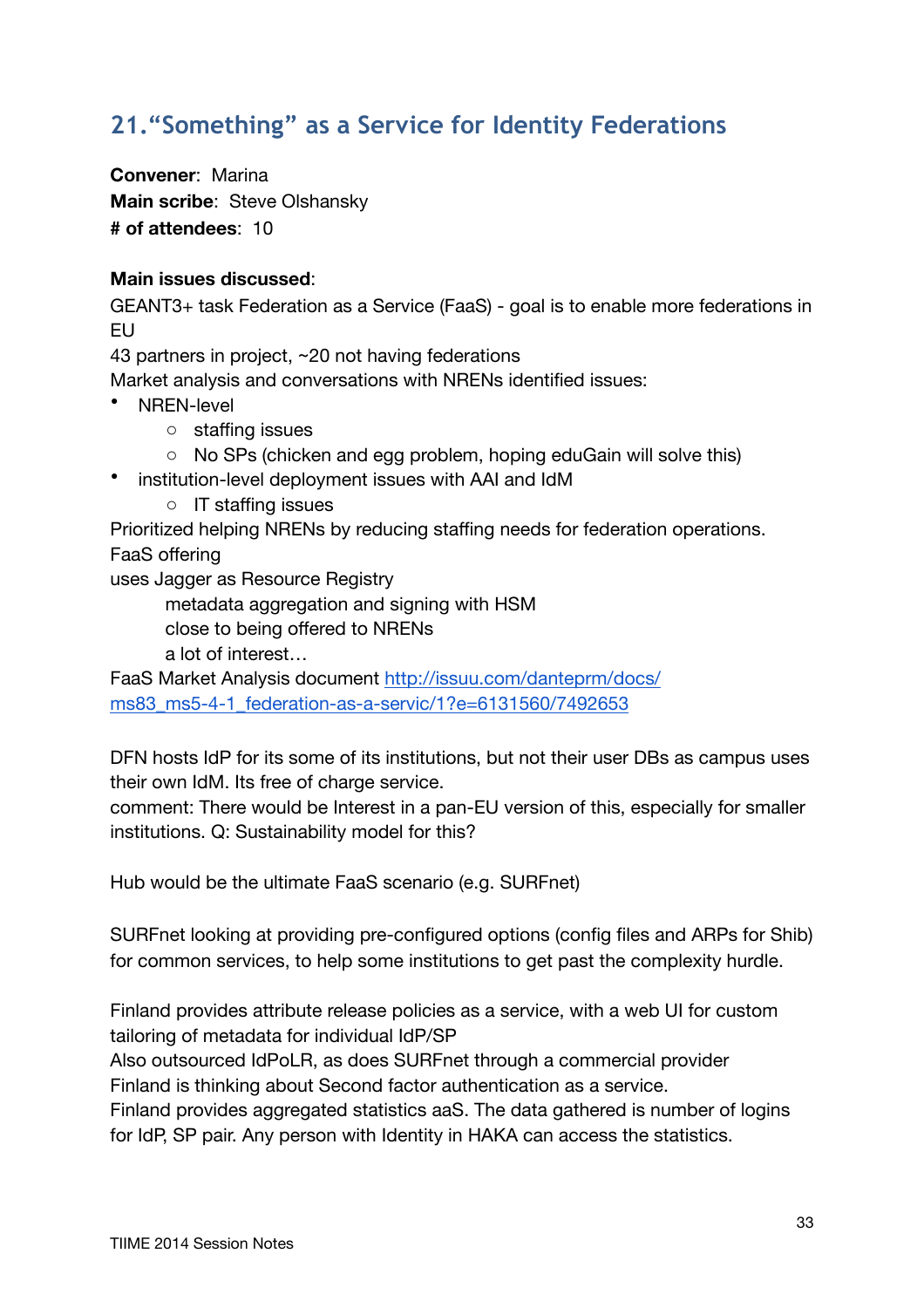comment: statistics is important for showing business value, help to identify which SP are or are NOT being used which can be interesting for licence recalculation. Also useful for IdP admins

SURFnet will provide separate discovery service for eduGAIN SPs ARP management seems to be very hard for many IdPs, so providing a service for this is very helpful

Need filtering for eduGAIN SPs since many are of no use to many SPs, and are just noise

Rainer's tool Schematron enables schema validation, very useful.

GARR does similar to DFN IdPaaS, and also hosts userDB Serbia has many institutions that have very limited existing infrastructure, so IdPaaS would be useful

K-12 schools are another community that would need hosted central services. Added complexity is the need to register parents/guardians etc. as well, and this can be a big problem..

SURFnet offering protocol translation services. Piloting SAML-OIC, but not in production with this yet.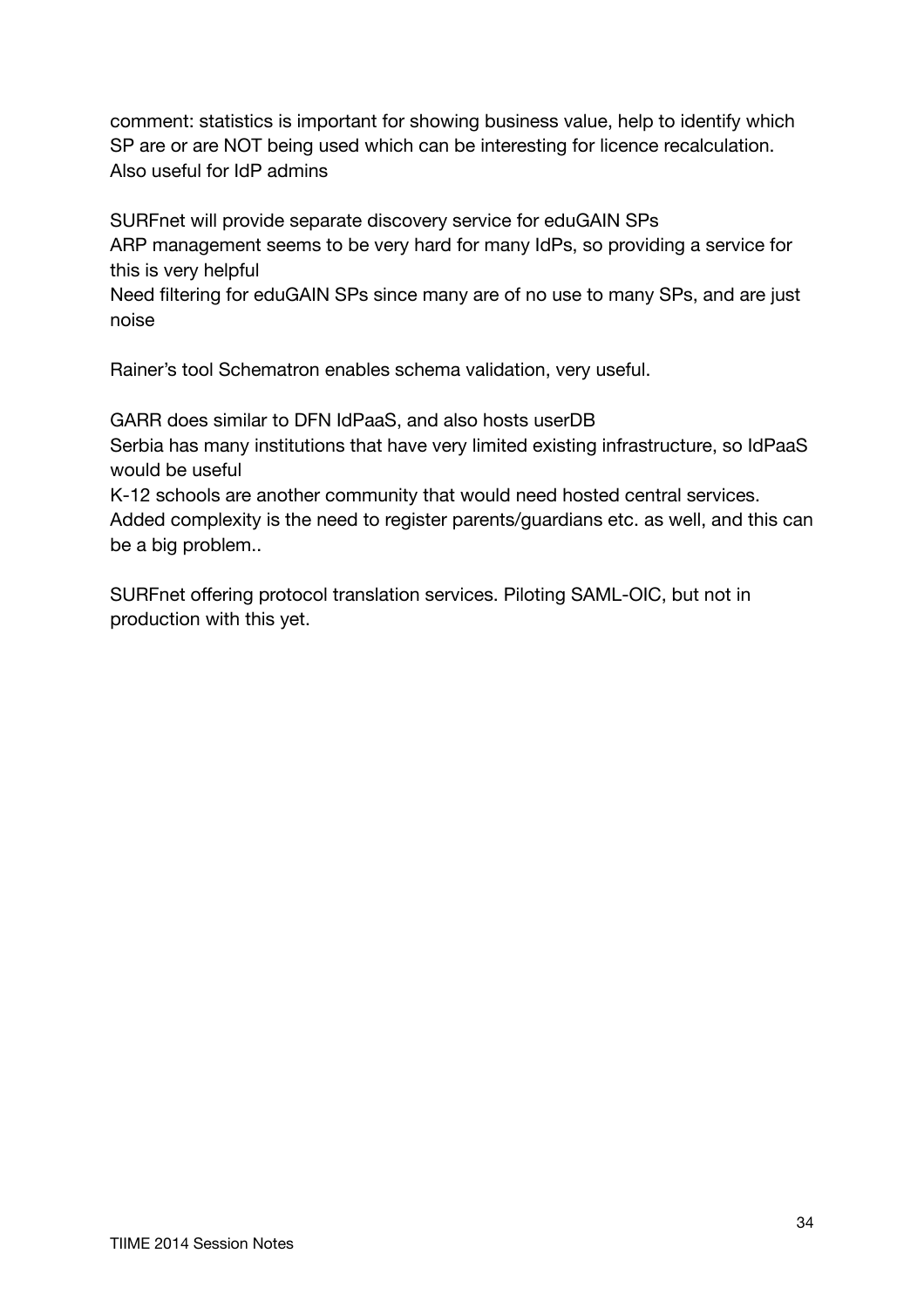# <span id="page-34-0"></span>**22.Delegated users management in customer facing services**

**Convener**: Kari Nousiainen **Main scribe**: **# of attendees**:

[Kari's presentation](https://identityworkshop.eu/ewti2014/EWTI_2014_presentation_Tiered_Delegated_Management.pdf) (slides as PDF)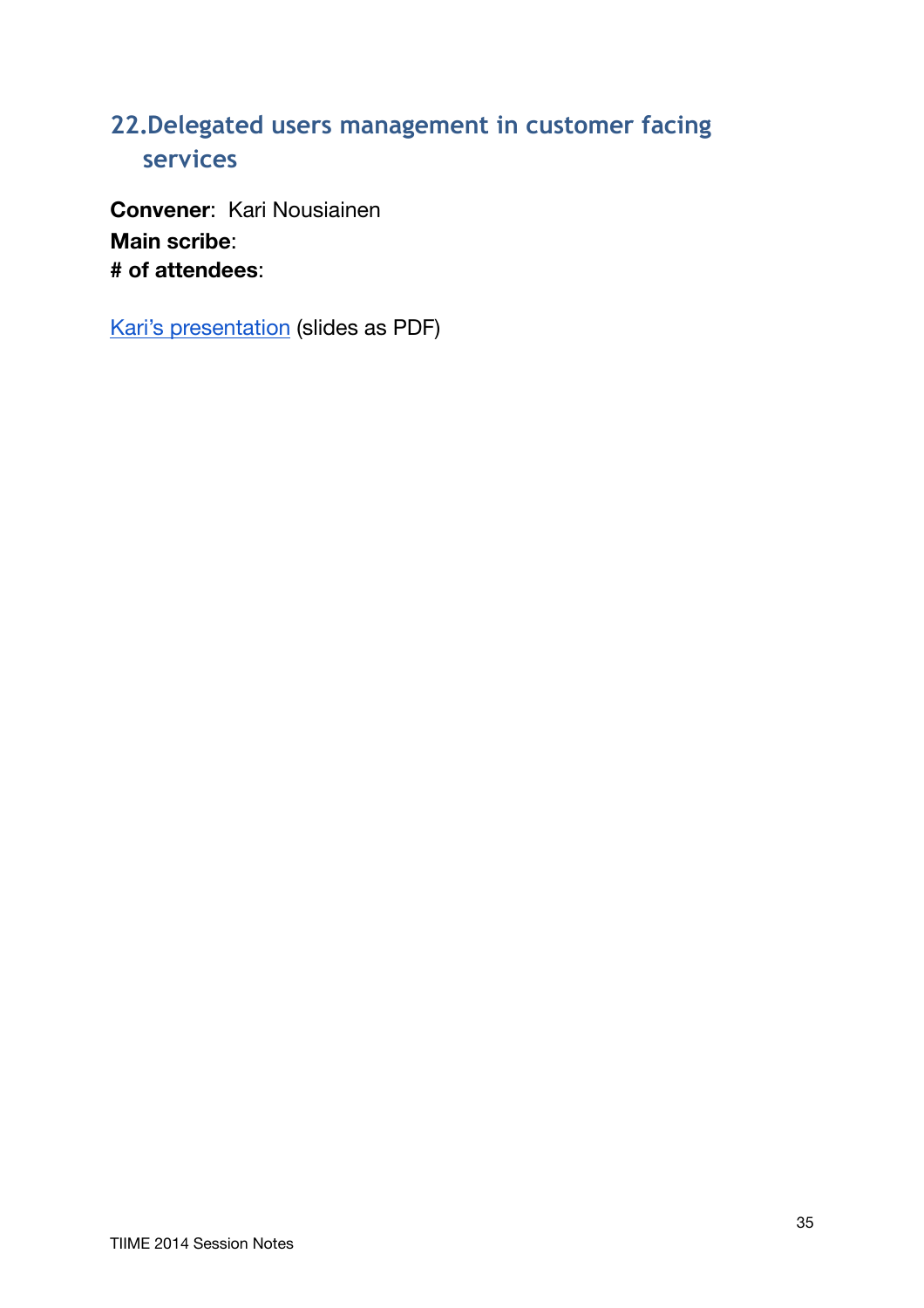# <span id="page-35-0"></span>**23.Using non-academic identities in R+E federations (STORK, UnitedID, ..)**

**Convener**: Enrinco Venuto **Main scribe**: Rainer **# of attendees**: 8

(see also notes from session [2](#page-3-0) [Auth Bridge between STORK and eduGAIN](#page-3-1))

### **Main issues discussed**:

Polito is outside the IT NREN federation. Need to work with people outside the academic sector - problem to enter the federation. Would have to filter the nonacademic users.

In GRNET there is no limitation to academic-only users. There are e.g. hospitals.

The problem is hat eduGAIN is too light on that quality.

If WAYF would provide a STORK-like quality would that solve the Polito problem – Denmark will notify NemId in the coming years.

STORK does not support pairwise identifiers. Would have to be added in the gateway.

STORK can convey LoA - not only high assurance.

Some research communities need higher assurance. They do it through step-up authN, to avoid to have high assurance for everybody, but make it payable only the relevant users.

### **Insights / action items / next steps:**

Participants agreed to coordinate their dislocated discussions. Steve and Rainer to propose a problem description. The existing STORK/SAML mailing list with REFEDs was considered as a common mailing list, however it might make sense to rename it.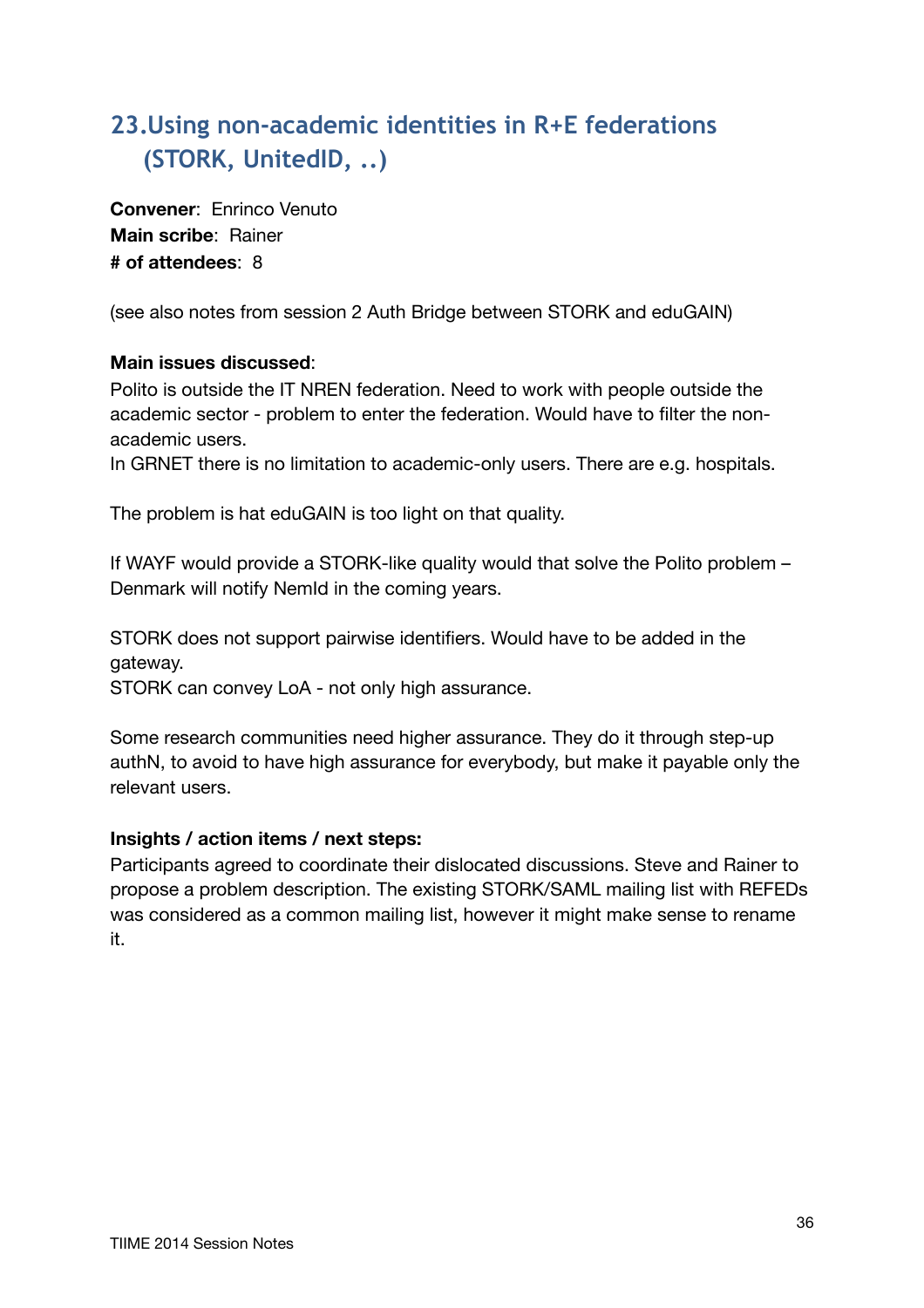# <span id="page-36-0"></span>**24.OpenID Connect OSS development and Interop with SAML**

**Convener**: Peter G. **Main scribe**: Roland **Additional scribes**: : Pieter, Peter **# of attendees**: 14

#### **Main issues discussed**:

Given our (Higher Ed) experience with SAML and SAML federations there are things we need in OIDC that isn't there today. How do we get them into OIDC and who will do it ?

What is missing in OIDC compared to SAML?

- Attribute set in OIDC userInfo is limited. It is basically the "Facebook set". No roles, entitlements, etc.
- Three party trust model: Federation Operator, RP, OP
- Transient NameID does not map to anything in OIDC

Scope of work to do

- Schema and attribute mapping
- Metadata handling
- Trust model (also in discovery)
- Proxies to SAML world (including OP and RP descriptors for SAML federations) ?

What libraries are available?

There are libs available: Python, 3xPHP, 6xJava, C#, C

There are "products" available: e.g. MS-ADFS, Azure AD, Ping,

All are doing OP rather than RPs.

Roland Hedberg is working on a test tool for OIDC implementations. I.e. test whether products and libraries are standard compliant.

Java library from MITRE put in Open Source and the one of Michael Schwartz (GLUE)

Python by Roland with GEANT funding, SimpleSAMLphp by SURFnet ? Lets go bigger and try to have it in every library

We should try to get the Shib consortium involved to commit to OIDC implementation in Shib 3.X

Everything needs to be tested against Rolands test suite.

#### **Insights / action items / next steps:**

We do need to write enhancements down. Roland wants to start a document that in a later version could be inputted into the core OpenID group This activity should be hosted within REFEDS (Roland talks to Nicole)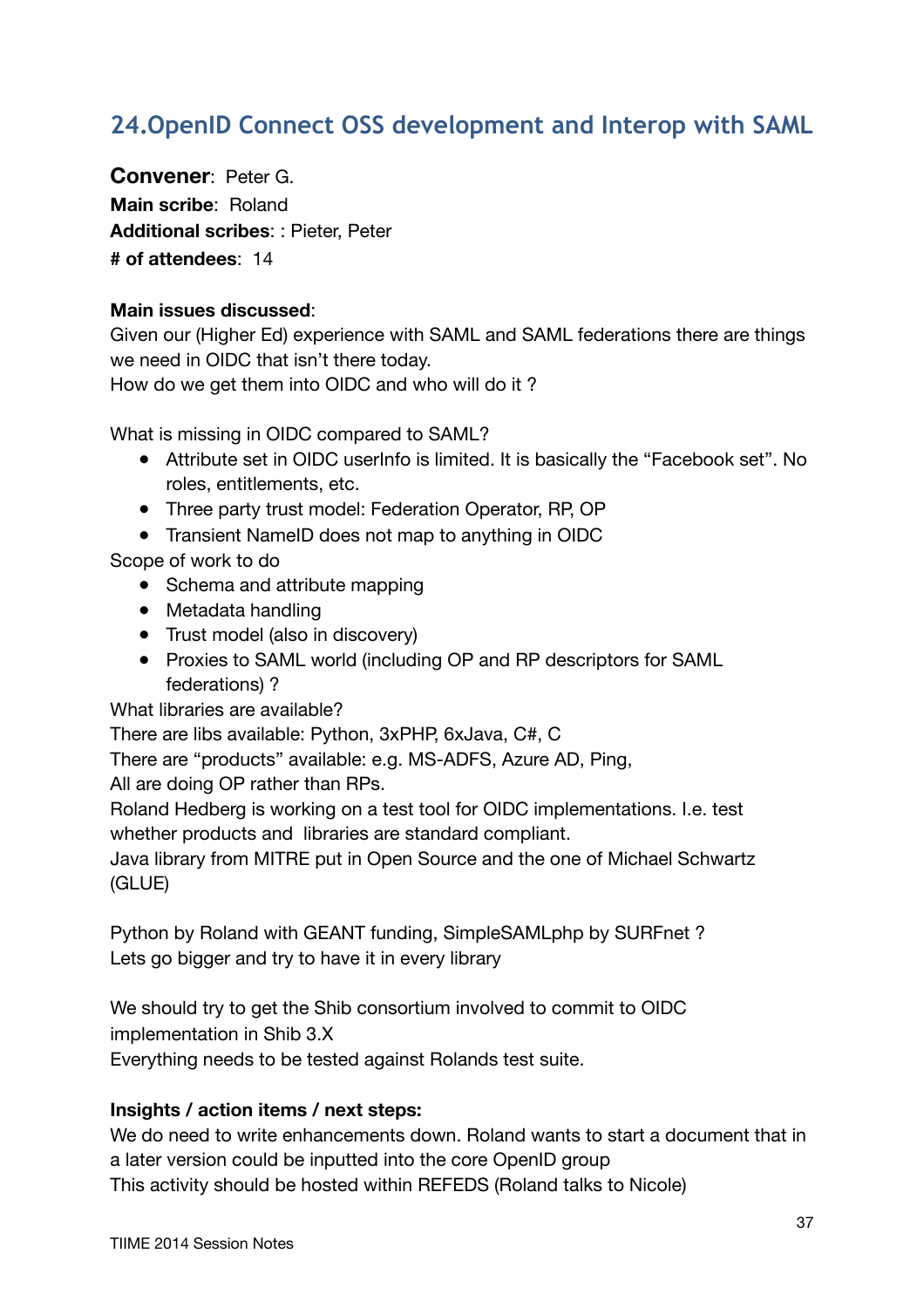SURFnet/DAASI will contact the SimpleSAMLphp people.

Nicole will start a REFEDS subgroup with mailing list where we can discuss the spec.

At a particular point of time people like John Bradley, Hans Zandbelt, Mike Schwartz, SimpleSAMLphp etc.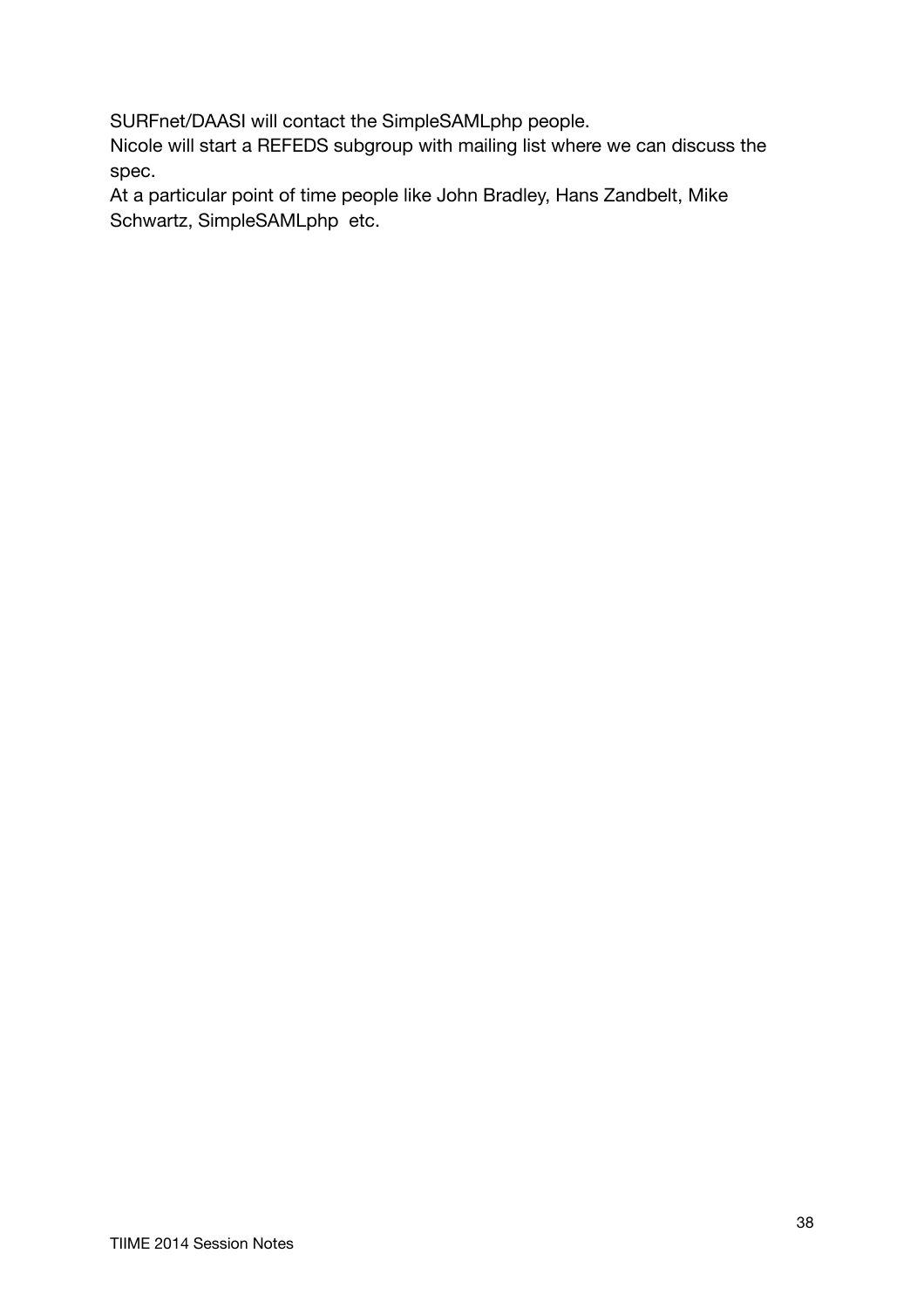# <span id="page-38-0"></span>**25.Automated testing**

**Convener**: Mads Freek **Main scribe**: Rainer Hörbe **Additional scribes**: Anders Lördal **# of attendees**: 16 **Main issues discussed**:

Mads demonstrating the test environment from WAYF. The test tool does functional testing simulating a SAML IDP and SP. The test configuration is using a local configuration based on real configuration. The response message is parsed. Sometimes invalid messages are posted.

Mads is showing MARKUS, the operational statistics web page. (Is available as OSS on request). Authentication is simulated, not really tested.

SURFnet is using an external service to do a "chain testing". Can do this from 46 nodes globally - gives an idea about the service quality. Used mainly for monitoring. SURFnet's platform is made of many components, We do unit tests; use selenium for the web browser test, testing the negatives and key flows. Mock IDP/SP ("Virginia") as part of this environment. Allows to set via REST the mock entity before creating the request.

Selenium: great if its works, but very version/configuration dependent. Have some 50-100 tests. Another method is to increase logging level of "Engine" (the proxy piece) on production servers specifically for a pair of IDP/SP and analyze that log. There are instruments to adjust time slacks.

Production servers are clustered in sets; one is only accessible from the intranet. That one is using production data, but can be used for tests. In future new software will be deployed on one production node, will compare the behavior with previous version.

Using SAML tracer as well. SURFnet made an extension and pushed it to Feide. In the meantime it is available on the SURFnet wiki,

Rainer / Roland: saml2test cli tool (Github), web GUI available (STHREP on Github), tests both SPs and IDPs. Includes a suite of tests, sharing is encouraged. REFEDS will sponsor an instance.

Roland, Entity category tester, will test if an IDP will support specified entity categories and releases the correct set of attributes.

Count difference between Authn requests coming in and Responses going. When this metric changes (for a SP) this shows a potential problem.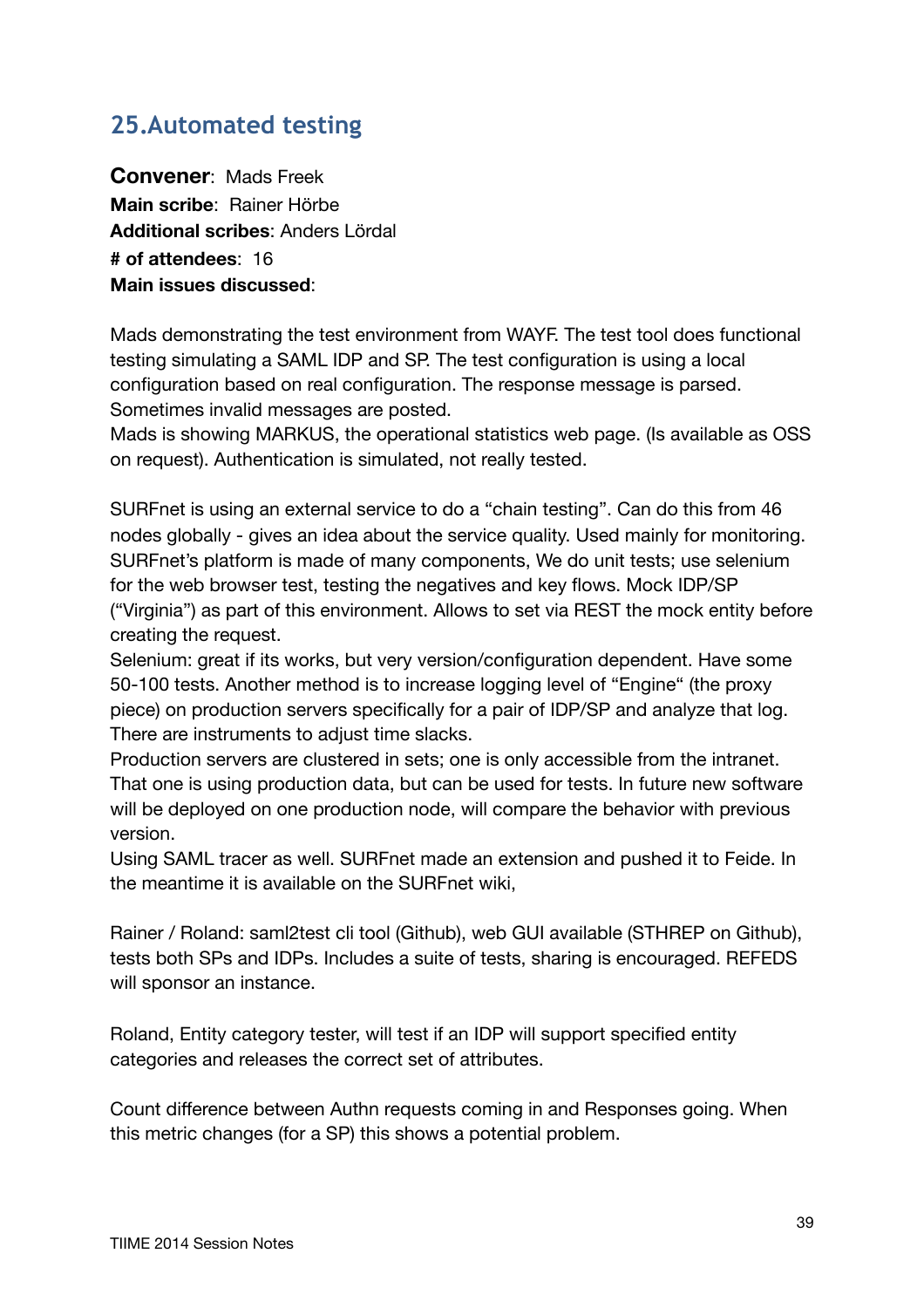Rainer presented SAML-Schematron (Github) in the last minute - extended metadata checks.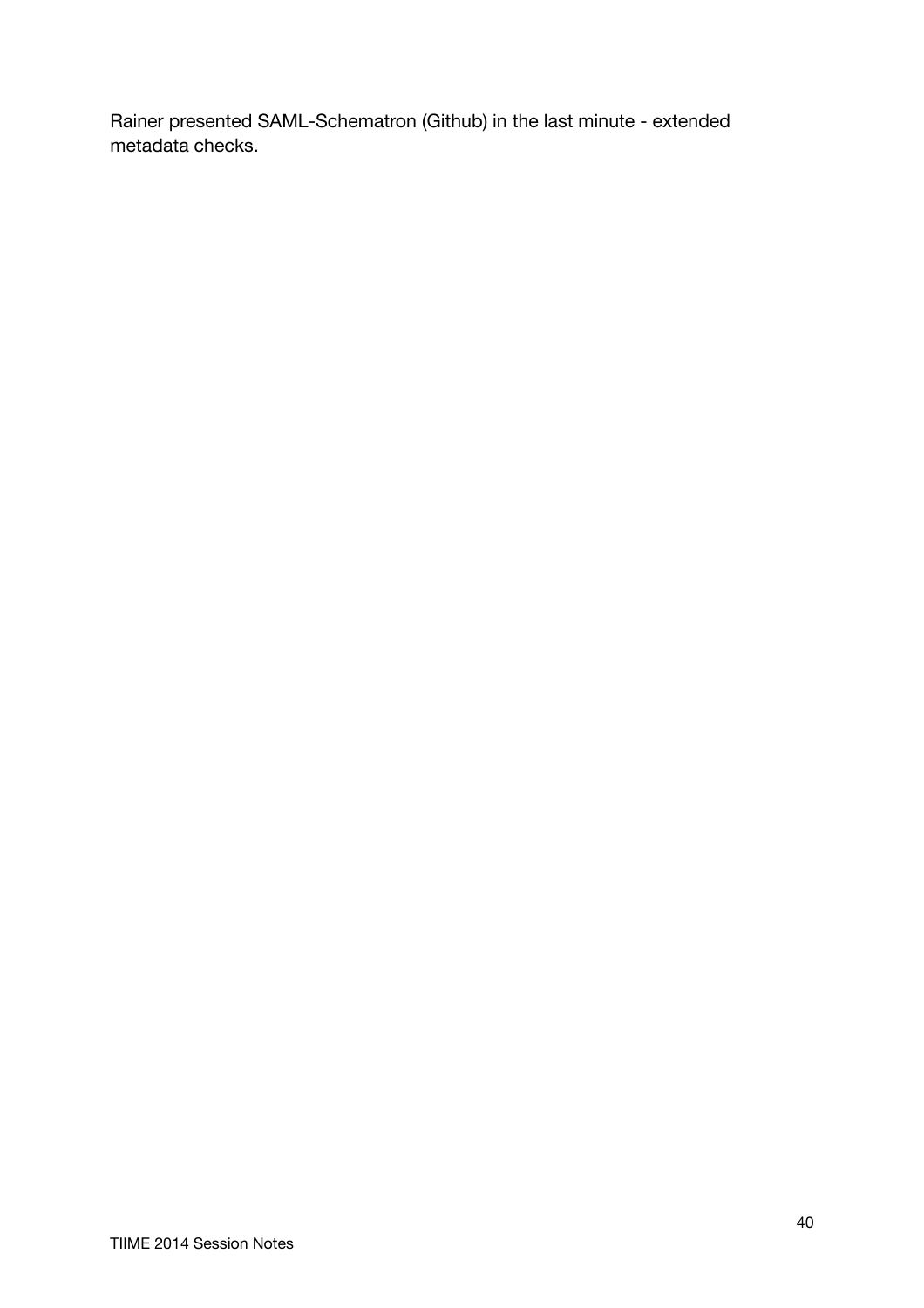# <span id="page-40-0"></span>**26.Enabling Change Within Federations**

**Convener**: Ann West **Main scribe**: Ann West **# of attendees**: 6

#### **Main issues discussed**:

- 1. Enabling practice and policy changes such as attribute release which requires IT to engage policy people.
- 2. Enforcement when do we do it, how and for what items

To effect legal/policy changes, SURFnet offers workshops for the law and privacy people to educate them on policies. SURFnet hires lawyers to weigh in on decision and verify it and communicates that to the community. SURFnet helps schools with privacy legislation as well. Their schools trust them to develop education and reports. They enforce practices that related to security on an ad hoc basis, that is they don't have a specific set but enforce as issues come up. To help with enforce, SURFnet hires students to call the operators and remind them of upcoming deadlines. However, because they have a small number of IdPs, the Surfnet knows the campuses and services providers. That personal trust contributes a lot.

Switch offers an automatic configuration option for ARPs. IdPs can always scope it or change it but most don't. Switch has a requirement to refresh the signing certificate every 3 years. They enforce this and the net effect is that it weeds out unsupported IdPs and SPs.

In RENATER, campuses each have a security officer who meet and decide what to do for their own campus. RENATER provides ARPs as well as static config files and provide the tools to change it.

Do we need to spoon-feed the ARP? If yes, then they have to trust us. The biggest issue with ARP is that the decision doesn't get made (who should make the decision on a campus? What's the process) so it's easier not to release them.

Do any have identity management requirements? Mostly no, but InCommon is starting to go there for specific things that contribute to trust and interoperability such as persistent identifiers.

#### **Insights / action items / next steps:**

Don't Worry be Happy.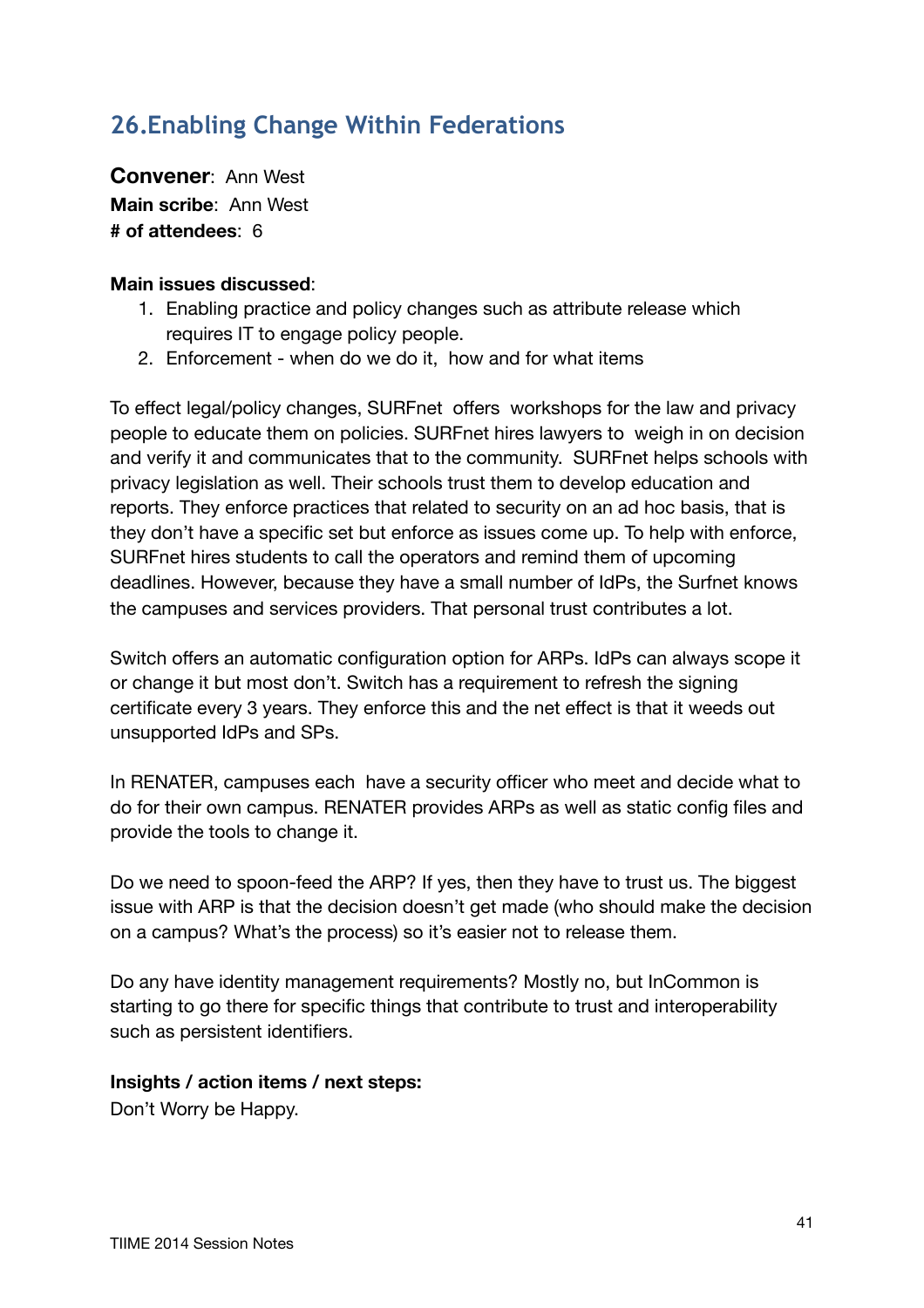## <span id="page-41-0"></span>**27.To consent - or not to consent - info from the real world**

**Convener**: Mads Freek Petersen

**Main scribe**: Pieter van der Meulen

**Additional scribes**: :

**# of attendees**: 4

### **Main issues discussed**:

Repeat presentation from David's slides of a presentation he gave a Mountain View @IIW.

WAYF is a hub-and-spoke-federation. The WAYF SAML gateway uses a centrally hosted discovery service. Login flow:

SP -> Discovery service (@WAYF) -> IdP -> WAYF SAML Gateway -> SP Consent is shown after authentication at the IdP: Consent page contains:

- Service you are about to login to
- Description of attributes passed and their values

User has the following choices:

- I won't accept this -> Can use service
- Yes I accept -> Passed on to service
- Yes I accept and store preference -> Passed on to service and do not ask again for 3 years.

Other options:

- Documentation
- Management of consent. Here a user can see all consents previously given and also has to option to withdraw them
- No support for optional attributes. Same set of attributes for a SP for all users.
- When ARP (i.e. the attributes that a SP receives) changes this invalidates a previously given consent. For this purpose a hash of the attributes is stored along with the consent.

Statistics of consent from WAYF (the company):

- 66% of logins use previously stored consent
- 12% of logins are shown a consent screen of those
	- 9% agree, no not store consent (i.e. be asked next time)
	- 3% remember consent (i.e. not be asked again)

Nice graphs. Response times to consent screen are about 5 seconds on average. People how choose "remember" take a few seconds more time.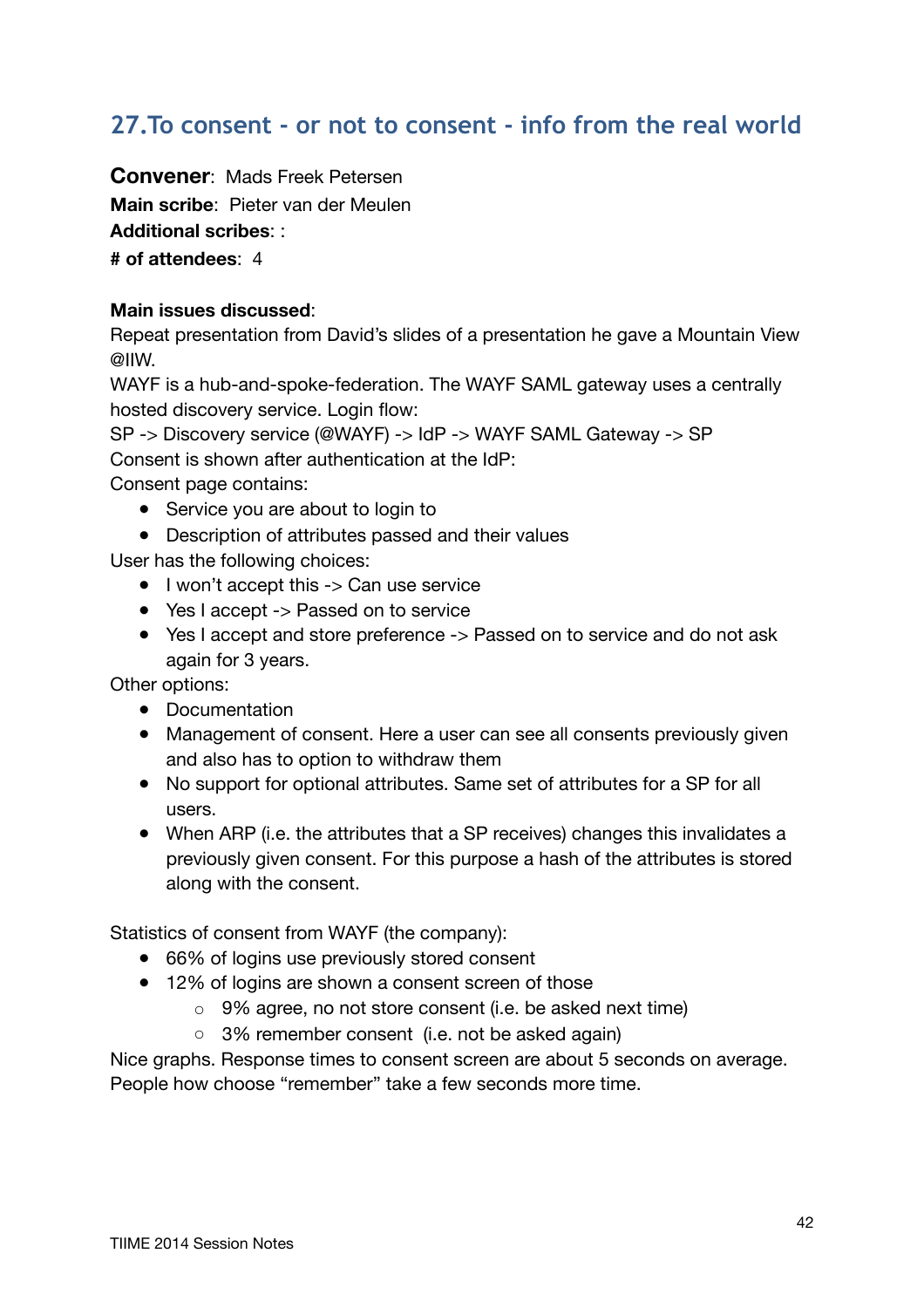# <span id="page-42-0"></span>**28.Long-term consistency & de-provisioning in SAML & OIDC**

**Convener**: Radovan **Main scribe**: Rainer **Additional scribes**: **# of attendees**: 13

### **Main issues discussed**:

This use case:

How to pull users and attributes and get updates it? This is used for users for who have not logged in for long time.

This is for example required when user logged in last time in January and an email is sent in August.

Other related use cases:

- IDP pushes identities to RP
- RP pushes changed attributes to IDP

Polling is out of question for larger communities. It is not possible within the SAML and OIDC standards.

Ubisecure has implemented on the IDP a REST interface where a RP (like a CRM) can query, also using queries for many users.

Options are aggregating queries/updates with local filtering; messaging could decouple RP and IDP and make th API a bit simpler.

An issue is if the user needs to consent to the attribute release, Difficult it user is not there.

An alternative is to get the delta for the full user set in short intervals,.

There is a SAML Notify Protocol proposal that might be useful. But it seems it is not used much. http://docs.oasis-open.org/security/saml/Post2.0/sstc-saml2-notifyprotocol/v1.0/csd01/sstc-saml2-notify-protocol-v1.0-csd01.html

To support all 3 use cases SPML could be used. Extending SAML ("SAML CRUD") would be fairly little code compared to SPML.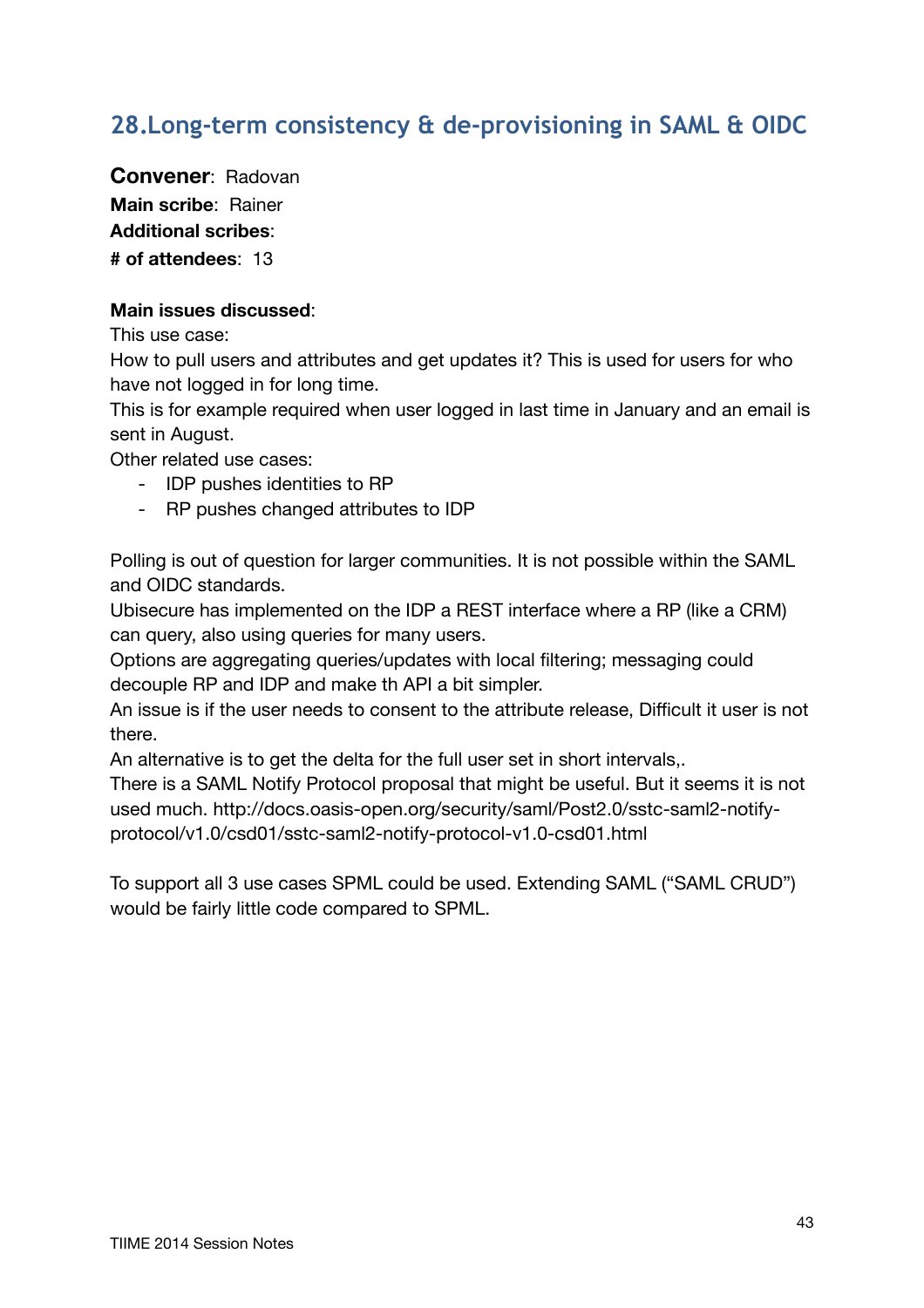# <span id="page-43-0"></span>**29.Attributes: enhanced LoA, provenance, source, validations, valid until, ...**

### **Convener**: Peter Gietz

**Main scribe**: Scott Koranda **# of attendees**: 18

### **Main issues discussed**:

A user might have been identified so that some attributes are "highly approved" such as name that has gone through a real vetting process, but others may be less assured like email, which is just assessed by some automated process, and still others that are self asserted.

Previous discussion talked about approaches to categorizing different levels of assurance.

LDAP has the notion of attribute options, ie. givenName; lang-jp:<something> then givenName; lang-en: John Smith, maybe use attribute option with ";loa-1", ";loa-2", and so on. That was idea from a previous session.

Also considered provenance, ie ";provenance-self-asserted"

";source=http://…"

";valid-from"

";valid-until"

Peter Schober added that this was all discussed previously in Belgrade? Question: If the information were in the IdMs, how to put the information into a SAML assertion?

Decorate OID approach? No, would break existing functionality.

Don't want to define an entire new set of attributes so as to not offend those RPs that don't care.

Have only those RPs that care to query over back channel to get information, perhaps using a different set of attribute names (an augmented) set?

<ns:AttribueValue scope="example.org">member</ns:AttributeValue> but problem in practice has been hard to access the "scope=", but so then tried to flatten the string (but making more complex which offends existing RPs that don't care). So maybe add <ns2:XXX self\_asserted="true"> (call this "properties" approach) Technically possible to extend SAML in this way, but point out that everything invented here is universally unsupported from the start (of course).

Maybe send both "normal" set of attributes and then "enhanced"? RPs that don't care about enhanced would just drop/ignore them. Downside is having to define the new enhanced attributes and write parsers and the like. One participant decided not to use this approach because it is "not a clean protocol message".

If standardized on a new namespace and got it adopted could use the properties approach.

What would be the set of properties? That is, the set of property names (the values are not constrained). Right now property names are: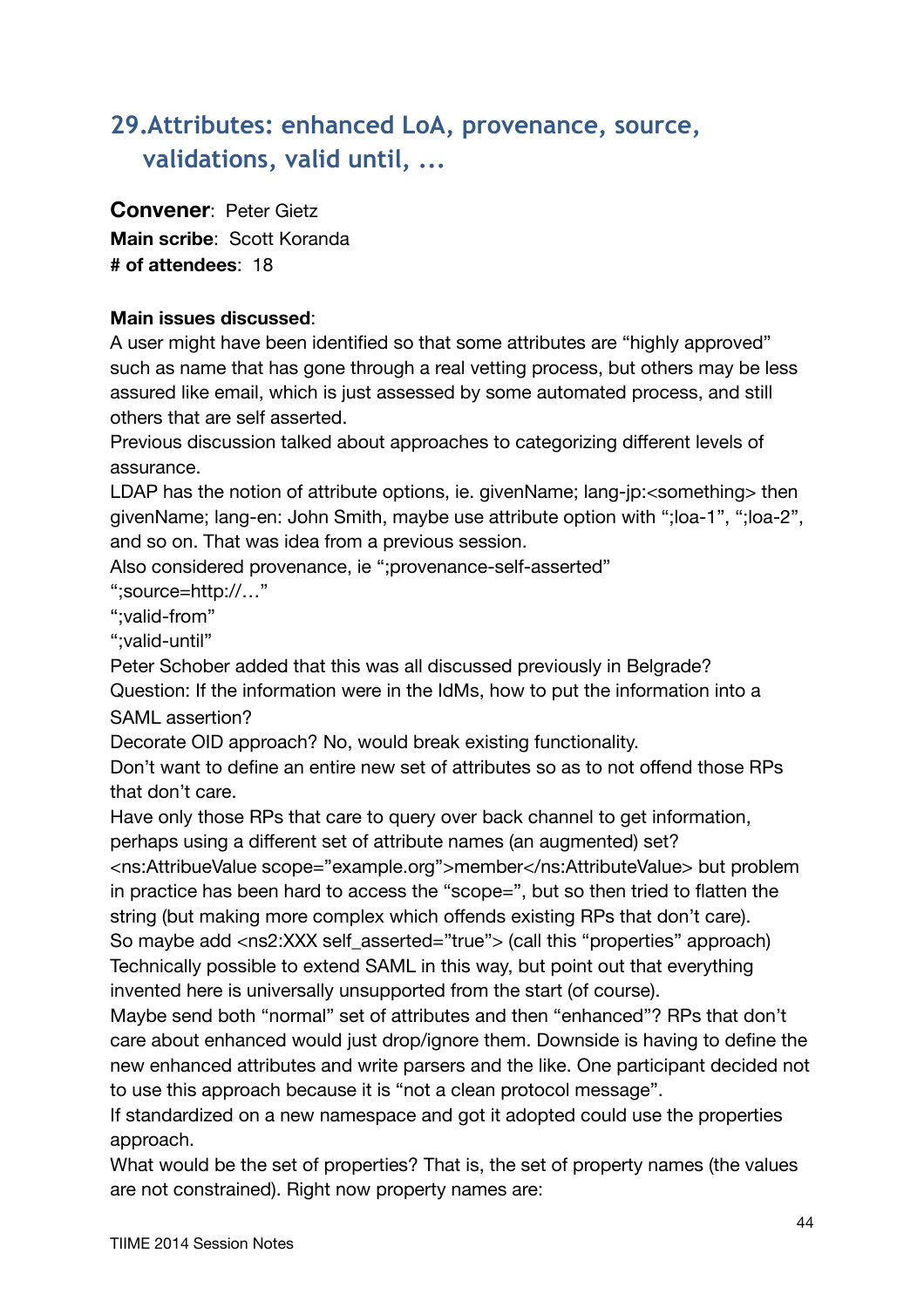- provenance
- source
- valid\_from
- valid to
- loa

In more detail:

| Name            | Value (string, so free form)    |
|-----------------|---------------------------------|
| loa             | reference to practice statement |
| source          |                                 |
| source_type     |                                 |
| provenance      |                                 |
| verifier        |                                 |
| verify_method   |                                 |
| time_to_live    |                                 |
| valid_until     |                                 |
| valid_from      |                                 |
| original_issuer |                                 |
| target_audience |                                 |

Question about how complex the ecosystem is with example of the post office selling address information versus self-asserted, so here the post office is a broker of attributes.

Bring up the point that some attributes are multi-valued, but with the "properties" approach the element is for attribute value, and hence each value has the opportunity to be "decorated" with these property names and the values. Comment is that this is going the direction of building a taxonomy, and example from past is the authentication context taxonomy from SAML2. Debate on whether or not that was useful and bore fruit or was wasted effort.

Comment that some shared/controlled taxonomy or vocabulary can be constructed and useful, such as was this attribute self-asserted.